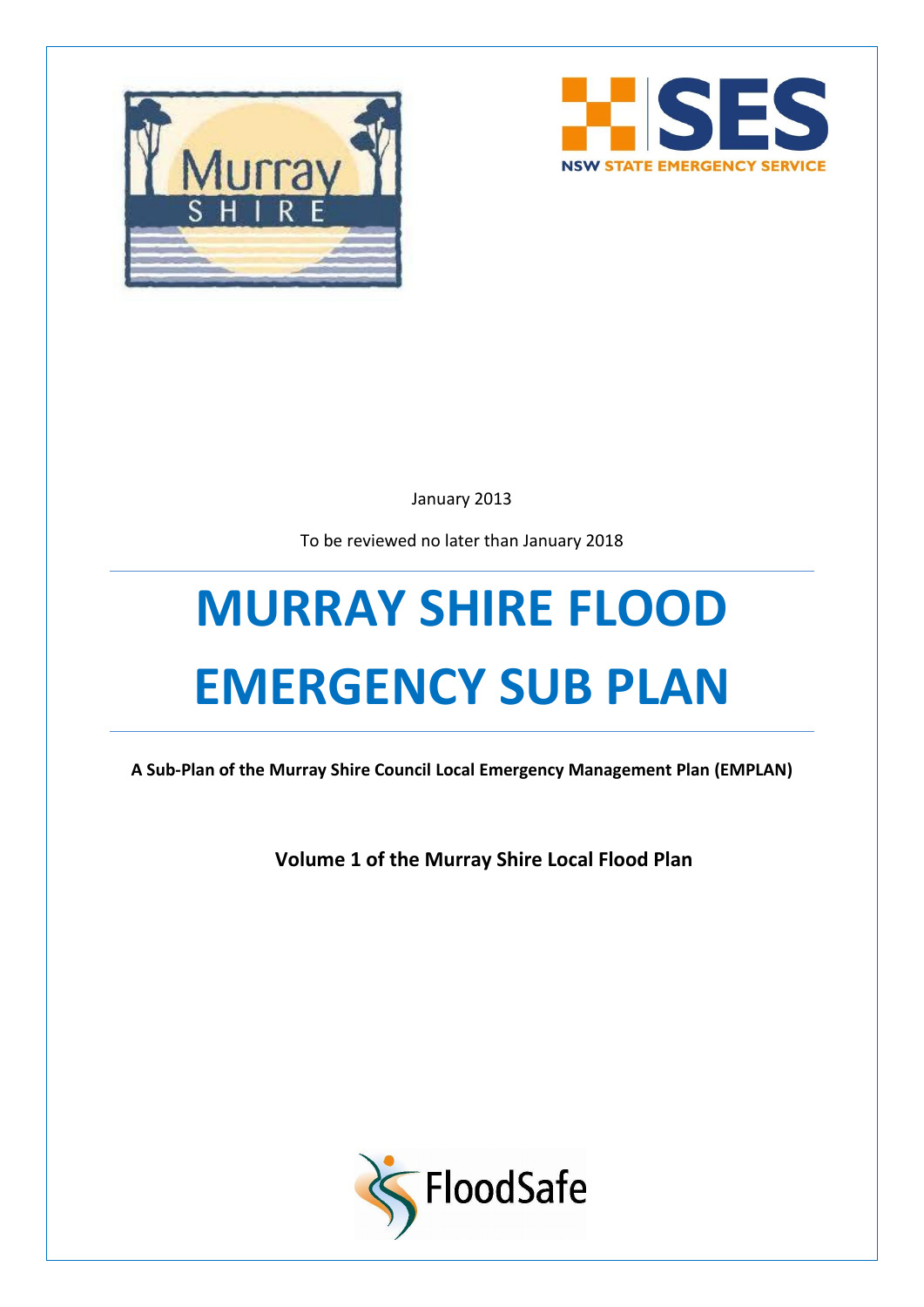# **AUTHORISATION**

<span id="page-1-0"></span>The Murray Shire Flood Emergency Sub Plan is a sub plan of the Murray Shire Council Local Emergency Management Plan (EMPLAN). It has been prepared in accordance with the provisions of the *State Emergency Service Act 1989* (**NSW**) and is authorised by the Local Emergency Management Committee in accordance with the provisions of the *State Emergency and Rescue Management Act 1989* **(NSW)**.

Recommended

NSW SES Murray Shire Council Local Controller

Date:  $24/1/3$ 

**Approved** 

 $\begin{array}{c}\n\mathcal{M} & \mathcal{M} \\
\hline\n\text{Chair, Loda} & \text{Energy Management Committee} \\
\text{Date:} & 22 | 1 | 2013\n\end{array}$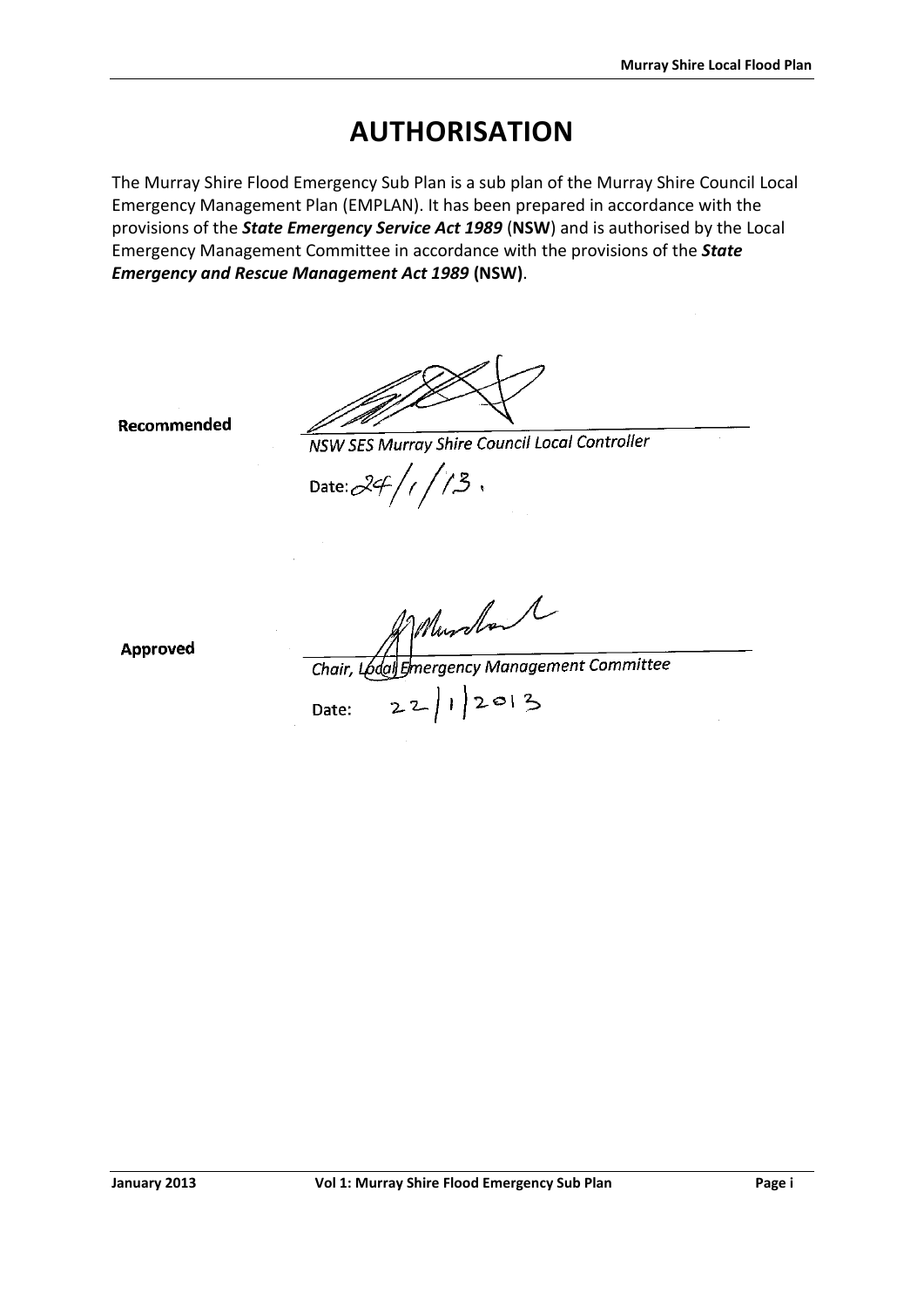# **CONTENTS**

<span id="page-2-0"></span>

| 1.1  |  |  |  |
|------|--|--|--|
| 1.2  |  |  |  |
| 1.3  |  |  |  |
| 1.4  |  |  |  |
| 1.5  |  |  |  |
| 1.6  |  |  |  |
|      |  |  |  |
| 2.1  |  |  |  |
| 2.2  |  |  |  |
| 2.3  |  |  |  |
| 2.4  |  |  |  |
| 2.5  |  |  |  |
| 2.6  |  |  |  |
| 2.7  |  |  |  |
|      |  |  |  |
| 3.1  |  |  |  |
| 3.2  |  |  |  |
| 3.3  |  |  |  |
| 3.4  |  |  |  |
| 3.5  |  |  |  |
| 3.6  |  |  |  |
| 3.7  |  |  |  |
| 3.8  |  |  |  |
| 3.9  |  |  |  |
| 3.10 |  |  |  |
| 3.11 |  |  |  |
| 3.12 |  |  |  |
| 3.13 |  |  |  |
| 3.14 |  |  |  |
| 3.15 |  |  |  |
| 3.16 |  |  |  |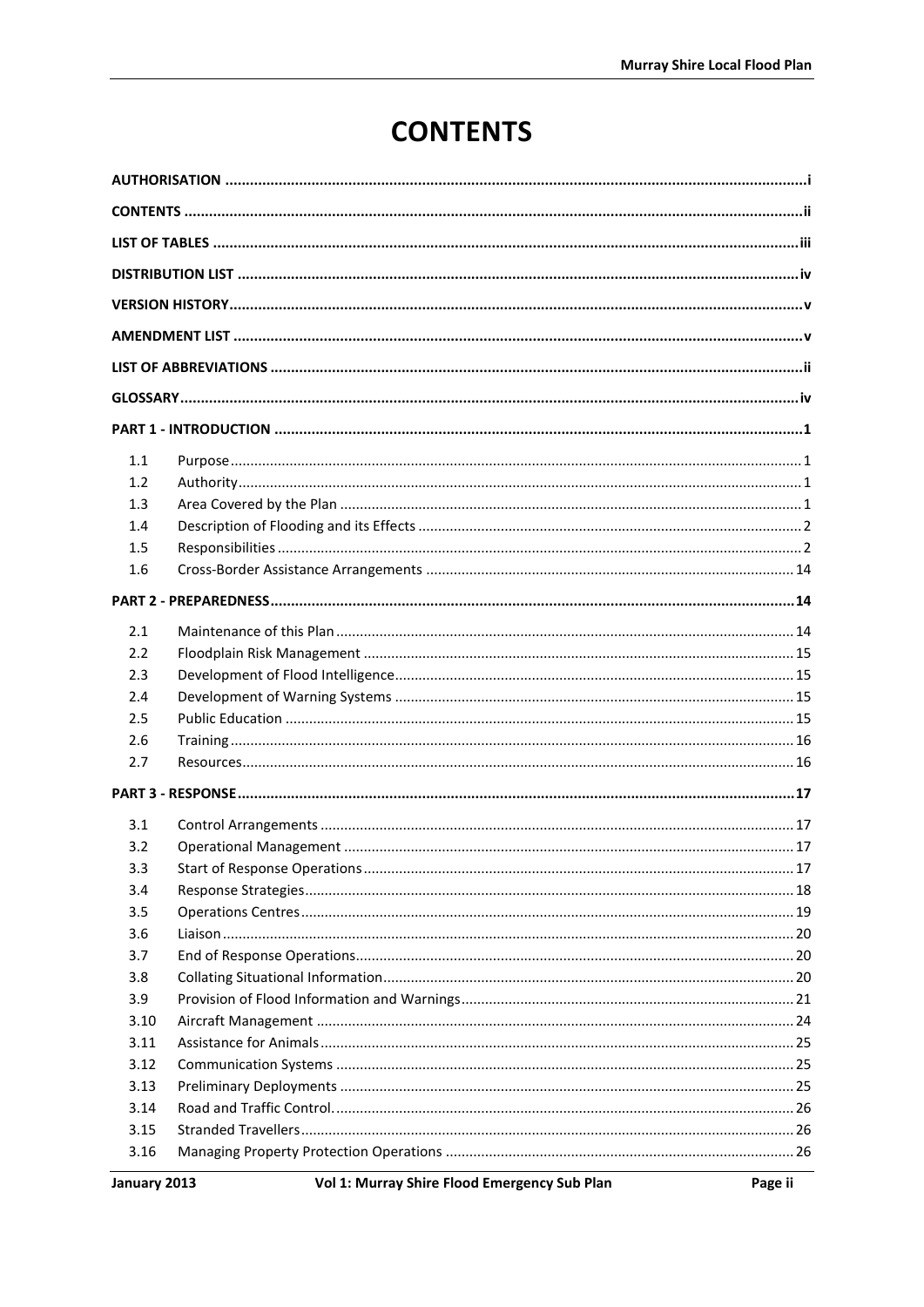| 3.17 |  |  |
|------|--|--|
| 3.18 |  |  |
| 3.19 |  |  |
|      |  |  |
| 4.1  |  |  |
| 4.2  |  |  |
| 4.3  |  |  |
|      |  |  |
|      |  |  |
|      |  |  |

# **LIST OF TABLES**

<span id="page-3-0"></span>

|--|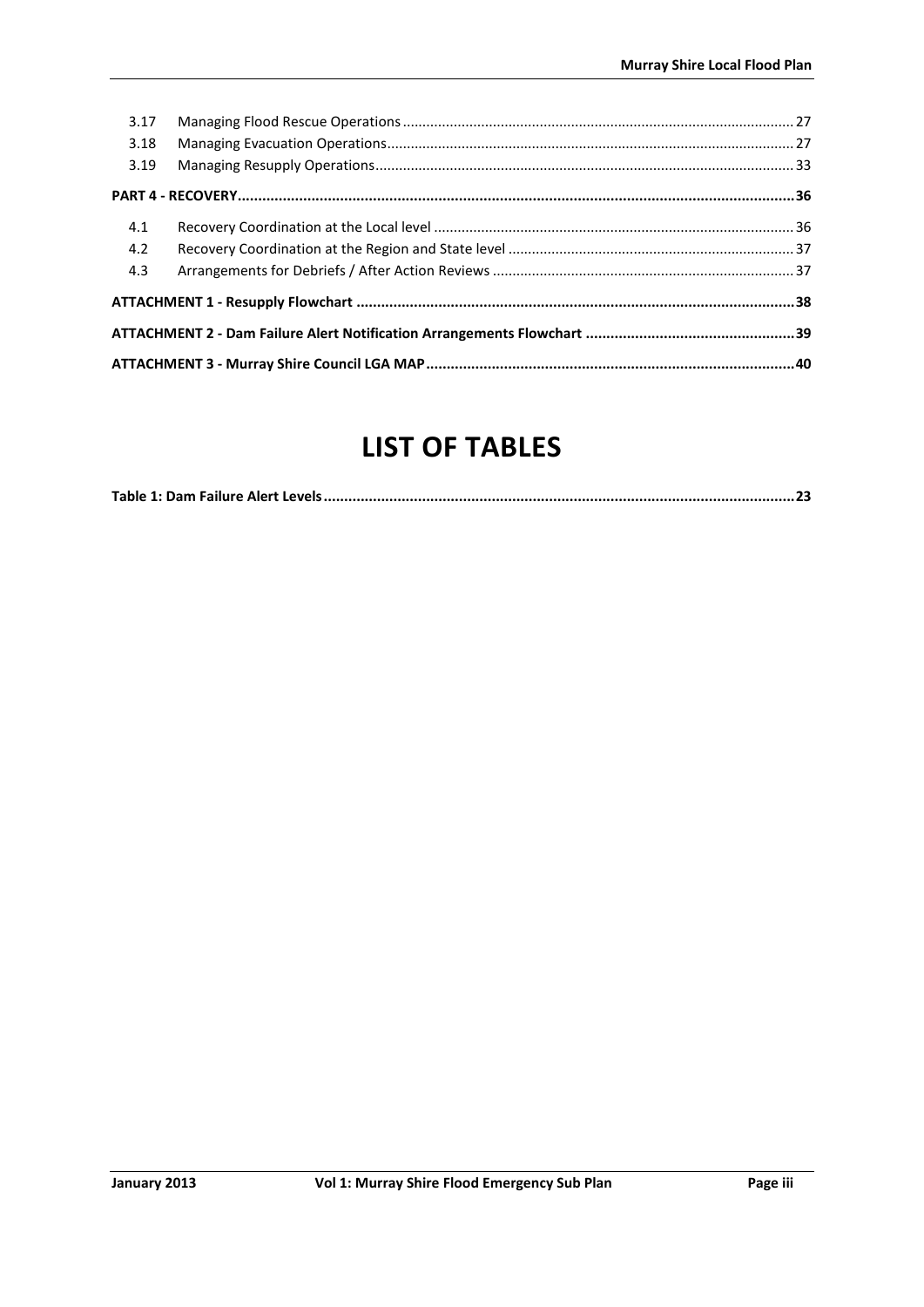# **DISTRIBUTION LIST**

<span id="page-4-0"></span>

| Recipient                                                                    | Number of copies |
|------------------------------------------------------------------------------|------------------|
| NSW SES Murray Local Controller                                              | 1                |
| NSW SES Moama and Mathoura Unit Controllers                                  | 1 each           |
| <b>NSW SES Moama and Mathoura Units</b>                                      | 1 each           |
| NSW SES Murray Region Headquarters                                           | 1                |
| <b>NSW SES State Headquarters</b>                                            | $\mathbf{1}$     |
| Murray Shire Council, Local Emergency Operations Controller                  | $\mathbf{1}$     |
| NSW Police Force, Deniliquin Local Area Command                              | 1                |
| Murray Shire Council, Local Emergency Management Committee<br><b>Members</b> | 4                |
| Murray Shire Council, Local Emergency Management Officer                     | $\mathbf{1}$     |
| Murray Shire Council, Local Emergency Operations Centre                      | $\mathbf{1}$     |
| Murray Shire Council, Mayor                                                  | $\mathbf{1}$     |
| Murray Shire Council, General Manager                                        | 1                |
| Murray Shire Council, Engineering Services Department                        | $\mathbf{1}$     |
| Fire and Rescue NSW, Moama                                                   | $\mathbf{1}$     |
| NSW Rural Fire Service, Moama and Mathoura                                   | $\mathbf{1}$     |
| Ambulance Service of NSW, Deniliquin                                         | $\mathbf{1}$     |
| Office of Environment and Heritage                                           | $\mathbf{1}$     |
| <b>Evacuation Centres</b>                                                    | 1 each           |
| Hospitals                                                                    | 1 each           |
| Schools                                                                      | 1 each           |
| <b>Caravan Parks</b>                                                         | 1 each           |
| <b>Council Libraries</b>                                                     | 1 each           |
| State Water Corporation, Hume Dam                                            | 1                |
| Total                                                                        |                  |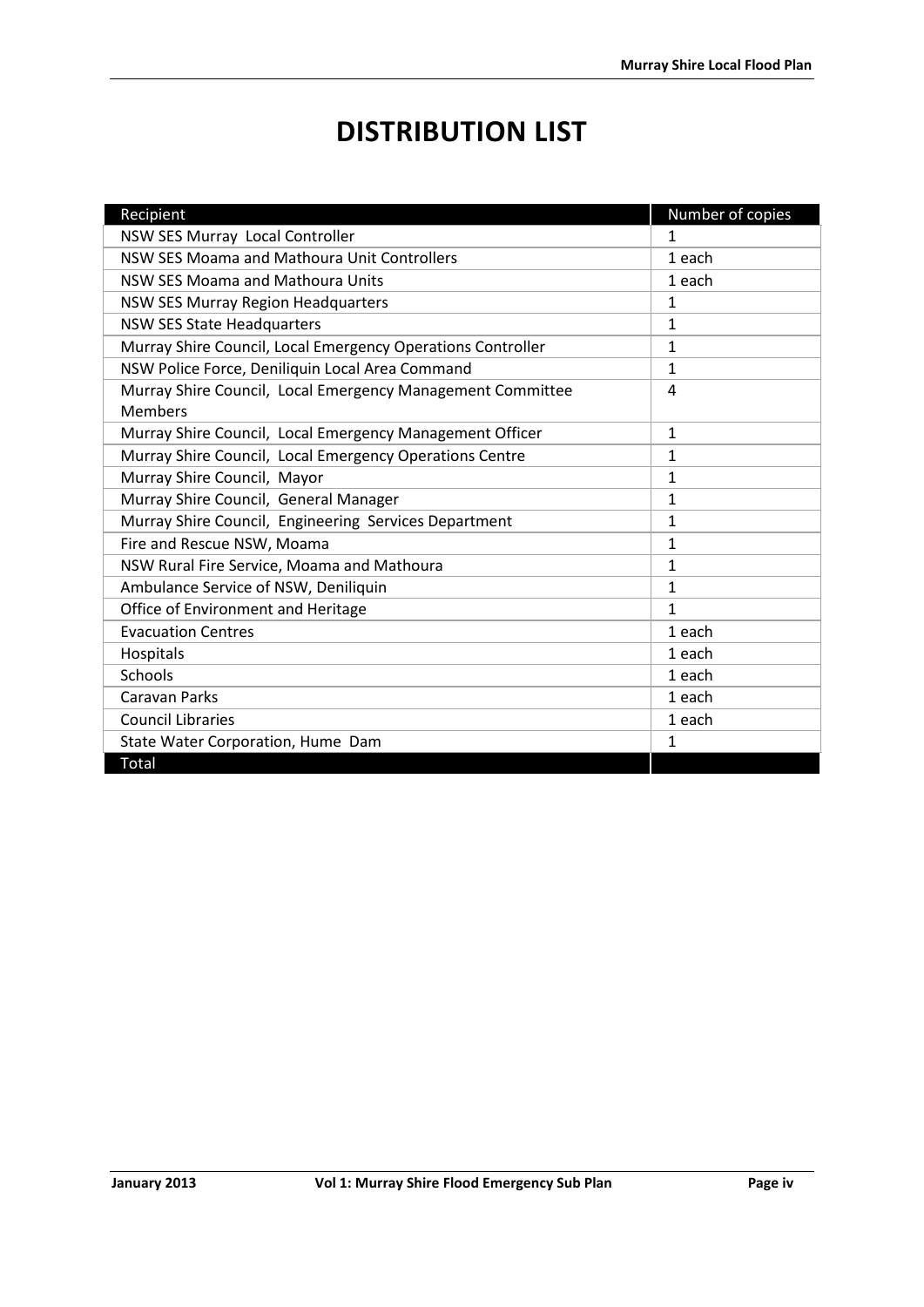# **VERSION HISTORY**

<span id="page-5-0"></span>The following table lists all previously endorsed versions of this plan.

| <b>Description</b>                   | <b>Date</b> |
|--------------------------------------|-------------|
| <b>Murray Shire Local Flood Plan</b> | Oct 1993    |
|                                      |             |
|                                      |             |
|                                      |             |
|                                      |             |

# **AMENDMENT LIST**

<span id="page-5-1"></span>Suggestions for amendments to this plan should be forwarded to:

The Unit Controller NSW SES Mathoura Unit 52A Livingston Street, MATHOURA NSW 2710

The Unit Controller NSW SES Moama Unit PO Box 124, MOAMA, NSW 2731

Amendments promulgated in the amendments list below have been entered in this plan.

| Amendment Description<br><b>Number</b> | <b>Updated by</b> | <b>Date</b> |
|----------------------------------------|-------------------|-------------|
|                                        |                   |             |
|                                        |                   |             |
|                                        |                   |             |
|                                        |                   |             |
|                                        |                   |             |
|                                        |                   |             |
|                                        |                   |             |
|                                        |                   |             |
|                                        |                   |             |
|                                        |                   |             |

*Document Issue: V28112012*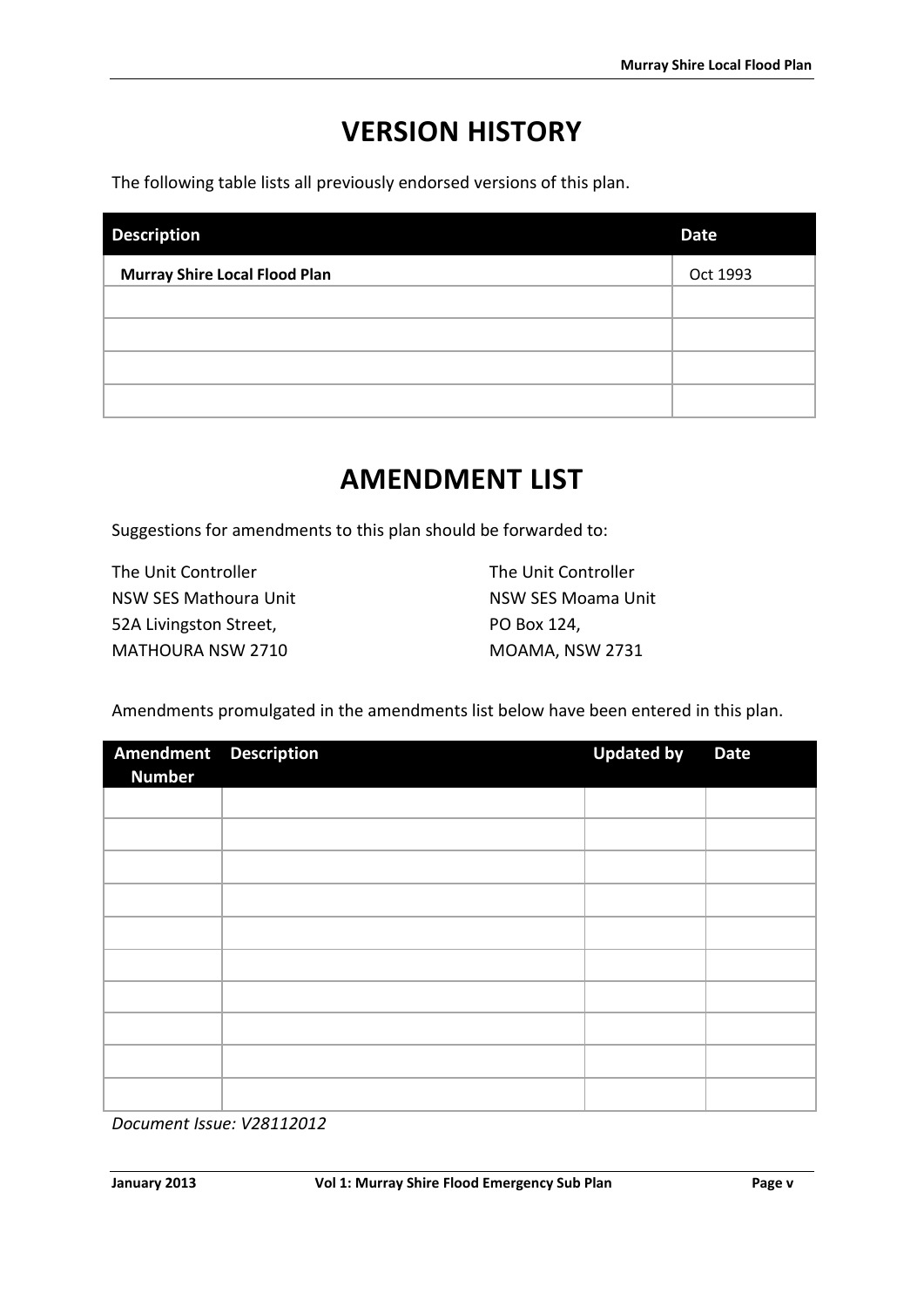# **LIST OF ABBREVIATIONS**

<span id="page-6-0"></span>The following abbreviations have been used in this plan:

| <b>AEP</b>    | Annual Exceedance Probability                         |  |  |
|---------------|-------------------------------------------------------|--|--|
| <b>AHD</b>    | Australian Height Datum                               |  |  |
| <b>AIIMS</b>  | Australasian Inter-service Incident Management System |  |  |
| <b>ARI</b>    | Average Recurrence Interval (Years)                   |  |  |
| <b>ALERT</b>  | Automated Local Evaluation in Real Time               |  |  |
| <b>AWRC</b>   | Australian Water Resources Council                    |  |  |
| <b>BUREAU</b> | Australian Government Bureau of Meteorology           |  |  |
| <b>CBR</b>    | Chemical, Biological or Radiation                     |  |  |
| <b>DCF</b>    | Dam Crest Flood                                       |  |  |
| <b>DSC</b>    | Dams Safety Committee                                 |  |  |
| <b>DSEP</b>   | Dam Safety Emergency Plan                             |  |  |
| <b>DVR</b>    | <b>Disaster Victim Registration</b>                   |  |  |
| <b>EMPLAN</b> | <b>Emergency Management Plan</b>                      |  |  |
| <b>FRNSW</b>  | Fire and Rescue NSW                                   |  |  |
| <b>GIS</b>    | Geographic Information System                         |  |  |
| <b>GRN</b>    | <b>Government Radio Network</b>                       |  |  |
| <b>IAP</b>    | <b>Incident Action Plan</b>                           |  |  |
| IFF           | <b>Imminent Failure Flood</b>                         |  |  |
| <b>LEMC</b>   | Local Emergency Management Committee                  |  |  |
| <b>LEOCON</b> | Local Emergency Management Controller                 |  |  |
| <b>LGA</b>    | <b>Local Government Area</b>                          |  |  |
| <b>MHL</b>    | Manly Hydraulics Laboratory                           |  |  |
| <b>NOW</b>    | NSW Office of Water                                   |  |  |
|               |                                                       |  |  |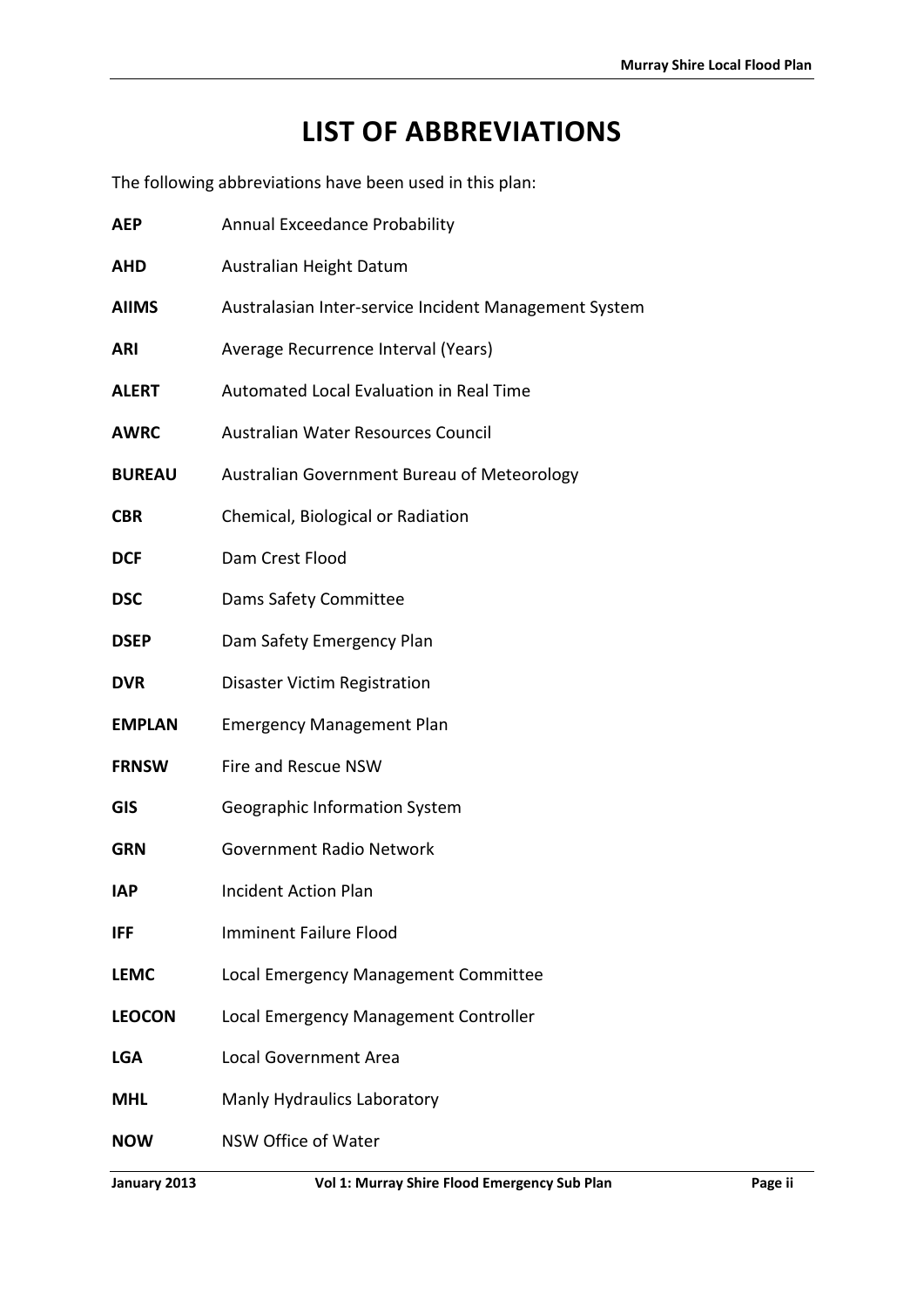- **NSW SES** NSW State Emergency Service
- **OEH** Office of Environment and Heritage (previously DECCW)
- **PMF** Probable Maximum Flood
- **PMR** Private Mobile Radio
- **PMP** Probable Maximum Precipitation
- **RFS** Rural Fire Service
- **RMS** Roads and Maritime Services
- **SEOCON** State Emergency Operations Controller
- **SERCON** State Emergency Recovery Controller
- **SEWS** Standard Emergency Warning Signal
- **VRA** Volunteer Rescue Association
- **WICEN** Wireless Institute Civil Emergency Network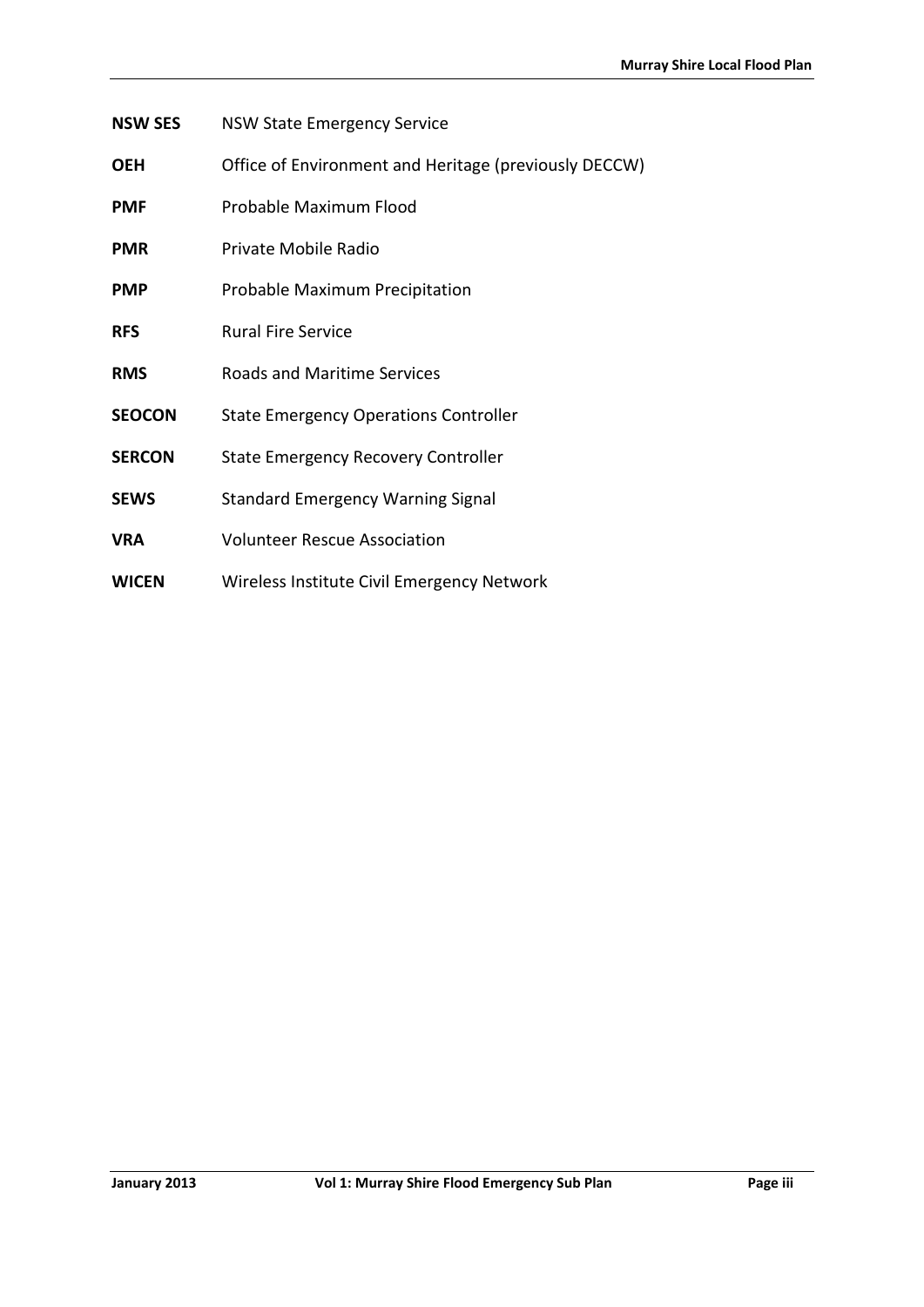# **GLOSSARY**

- <span id="page-8-0"></span>**Annual Exceedance Probability (AEP)**. The chance of a flood of a given or larger size occurring in any one year, usually expressed as a percentage. For example, if a peak flood level (height) has an AEP of 5%, there is a 5% chance (that is, a one-in-20 chance) of such a level or higher occurring in any one year (see also Average Recurrence Interval).
- **Assistance Animal.** A guide dog, a hearing assistance dog or any other animal trained to assist a person to alleviate the effect of a disability (Refer to Section 9 of the Disability Discrimination Act 1992).
- **Australian Height Datum (AHD)**. A common national surface level datum approximately corresponding to mean sea level.
- **Average Recurrence Interval (ARI)**. The long-term **average** number of years between the occurrence of a flood as big as, or larger than, the selected event. For example, floods reaching a height as great as, or greater than, the 20 year ARI flood event will occur **on average** once every 20 years.
- **Catchment (river basin)**. The land area draining through the main stream, as well as tributary streams, to a particular site. It always relates to an area above a specific location.
- **Coastal Erosion.** The loss of land along the shoreline predominantly by the offshore movement of sand during storms.
- **Dambreak Study.** A Dambreak Study is undertaken to determine the likely downstream inundation areas in case of a dam failure. Modelling is undertaken for a range of dam breach possibilities and design floods. The dambreak study includes information such as the extent of flooding, flood travel times and flood water velocities. The study can assist dam owners, regulators, and emergency agencies in the preparations of evacuation plans, dam break and other flood warning systems, and hazard classification of affected areas.
- **Dam Failure.** The uncontrolled release of a water storage. The failure may consist of the collapse of the dam or some part of it, or excessive seepage or discharges. The most likely causes of dam failure are:
	- **Flood Induced Dam Failure**: Dam failure caused by flood, either due to overtopping erosion or by subsequent structural failure.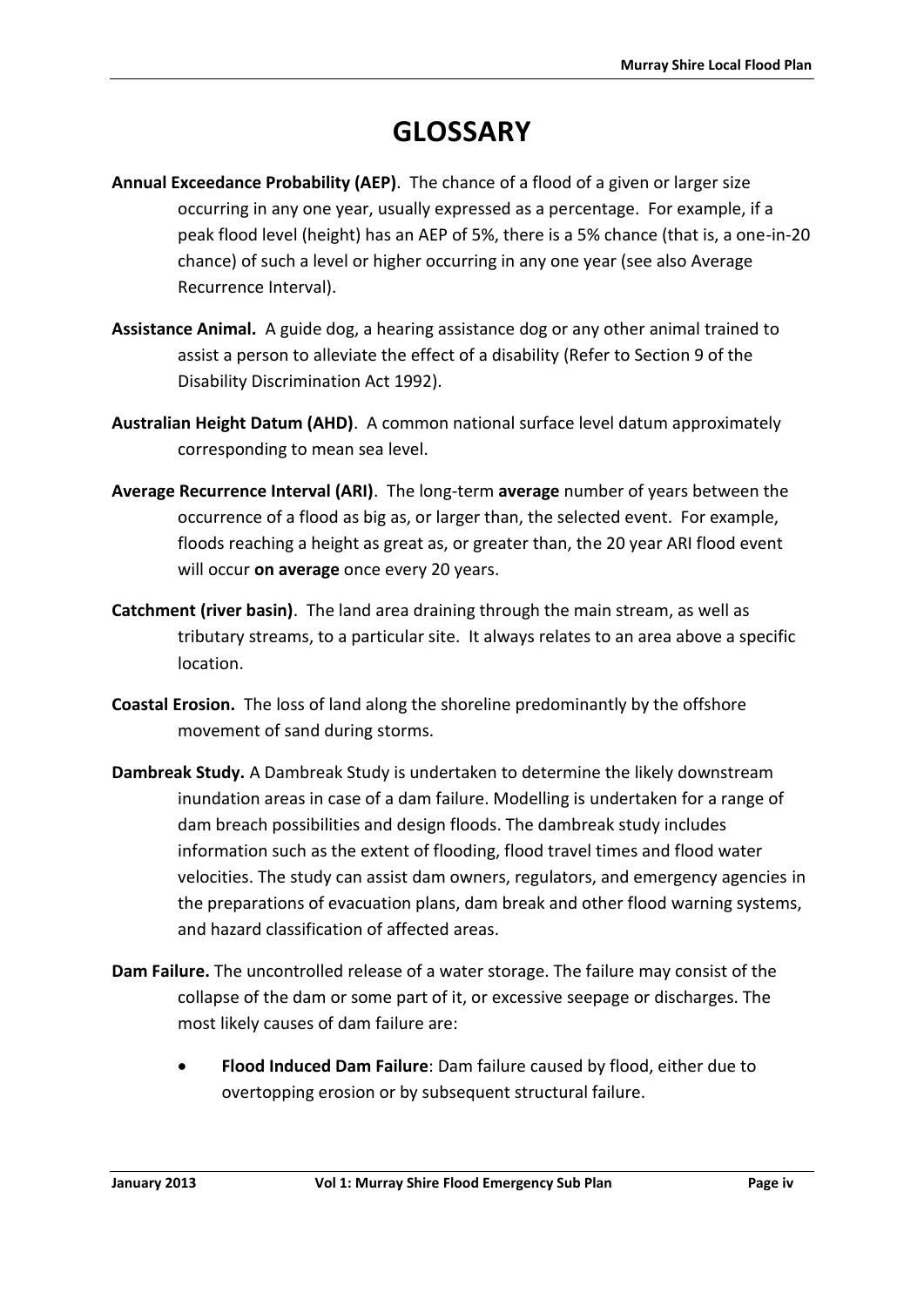- **Sunny Day Dam Failure**: Dam Failure as a result of factors other than flood i.e. other than flood flow into the reservoir. Causes of "Sunny Day" dam failure can include internal erosion, landslide, piping, earthquake or sabotage.
- **Dam Safety Emergency Plan (DSEP).** A DSEP outlines the required actions of owners and their personnel at dams in response to a range of possible emergency situations. The NSW Dam Safety Committee requires a quality controlled DSEP, with associated dambreak warning procedures to be prepared for prescribed dams where persons may be at risk downstream, if the dam failed.
- **Design flood (or flood standard)**. A flood of specified magnitude that is adopted for planning purposes. Selections should be based on an understanding of flood behaviour and the associated flood risk, and take account of social, economic and environmental considerations. There may be several design floods for an individual area.
- **Emergency Alert.** A national telephony based alerting system available for use by emergency service agencies to send SMS and voice messages to landlines and/or mobile telephones (by billing address) in times of emergency.
- **EMPLAN (Emergency Management Plan).** The object of a EMPLAN is to ensure the coordinated response by all agencies having responsibilities and functions in emergencies.
- **Essential services**. Those services, often provided by local government authorities, that are considered essential to the life of organised communities. Such services include power, lighting, water, gas, sewerage and sanitation clearance.
- **Evacuation.** The temporary movement of people from a dangerous or potentially dangerous place to a safe location, and their eventual return. It is a safety strategy which uses distance to separate people from the danger created by the hazard.
- **Evacuation Order.** Notification to the community, authorised by the NSW SES, when the intent of an Incident Controller is to instruct a community to immediately evacuate in response to an imminent threat.
- **Evacuation Warning.** Notification to the community, authorised by the NSW SES, when the intent of an Incident Controller is to warn a community of the need to prepare for a possible evacuation
- **Flash flooding**. Flooding which is sudden and often unexpected because it is caused by sudden local or nearby heavy rainfall. It is sometimes defined as flooding which occurs within six hours of the rain that causes it.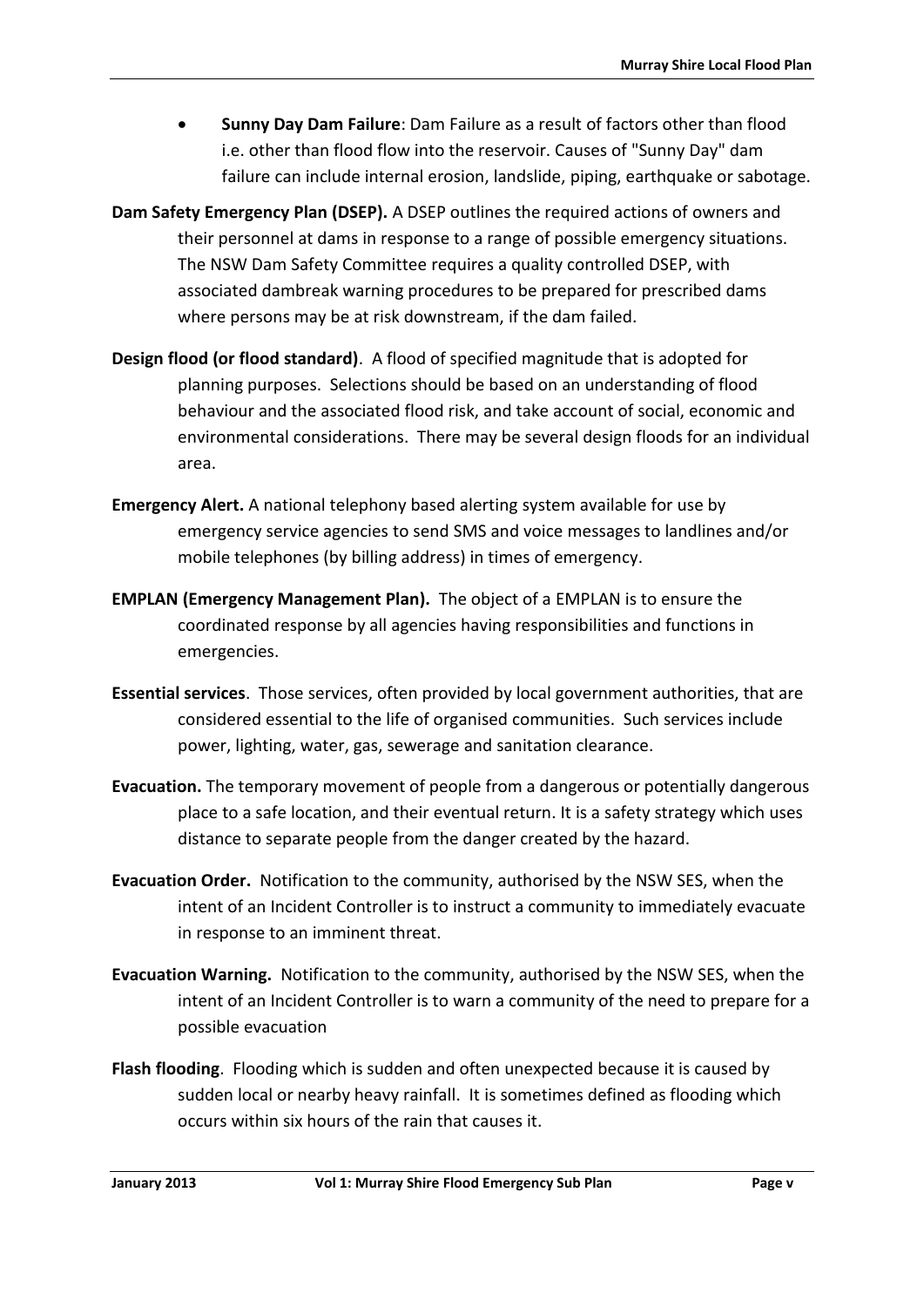- **Flood**. Relatively high water level which overtops the natural or artificial banks in any part of a stream, river, estuary, lake or dam, and/or local overland flooding associated with drainage before entering a watercourse, and/or coastal inundation resulting from super-elevated sea levels and/or waves overtopping coastline defences, including Tsunami.
- **Flood classifications**. Locally defined flood levels used in flood warnings to give an indication of the severity of flooding (minor, moderate or major) expected. These levels are used by the State Emergency Service and the Australian Government Bureau of Meteorology in flood bulletins and flood warnings.
- **Flood intelligence**. The product of collecting, collating, analysing and interpreting floodrelated data to produce meaningful information (intelligence) to allow for the timely preparation, planning and warning for and response to a flood.
- **Flood fringe.** The remaining area of flood prone land after floodway and flood storage have been defined
- **Flood liable land (also referred to as flood prone land)**. Land susceptible to flooding by the Probable Maximum Flood. (PMF) event. This term also describes the maximum extent of a **floodplain** which is an area of a river valley, adjacent to the river channel, which is subject to inundation in floods up to this event.

**Flood of record**. Maximum observed historical flood.

- **Floodplain Management Plan**. A plan developed in accordance with the principles and guidelines in the New South Wales Floodplain Development Manual. Such a plan usually includes both written and diagrammatic information describing how particular areas of flood prone land can be used and managed to achieve defined objectives.
- **Flood Plan**. A response strategy plan that deals specifically with flooding and is a sub-plan of a Emergency Management Plan. Flood plans describe agreed roles, responsibilities, functions, strategies and management arrangements for the conduct of flood operations and for preparing for them. A flood plan contains information and arrangements for all floods whereas an IAP is for a specific flood/event.

**Flood Rescue.** The rescue or retrieval of persons trapped by floodwaters.

**Flood storage areas.** Those parts of the floodplain that are important for the temporary storage of floodwaters during the passage of a flood. The extent and behaviour of flood storage areas may change with flood severity, and loss of flood storage can increase the severity of flood impacts by reducing natural flood attenuation.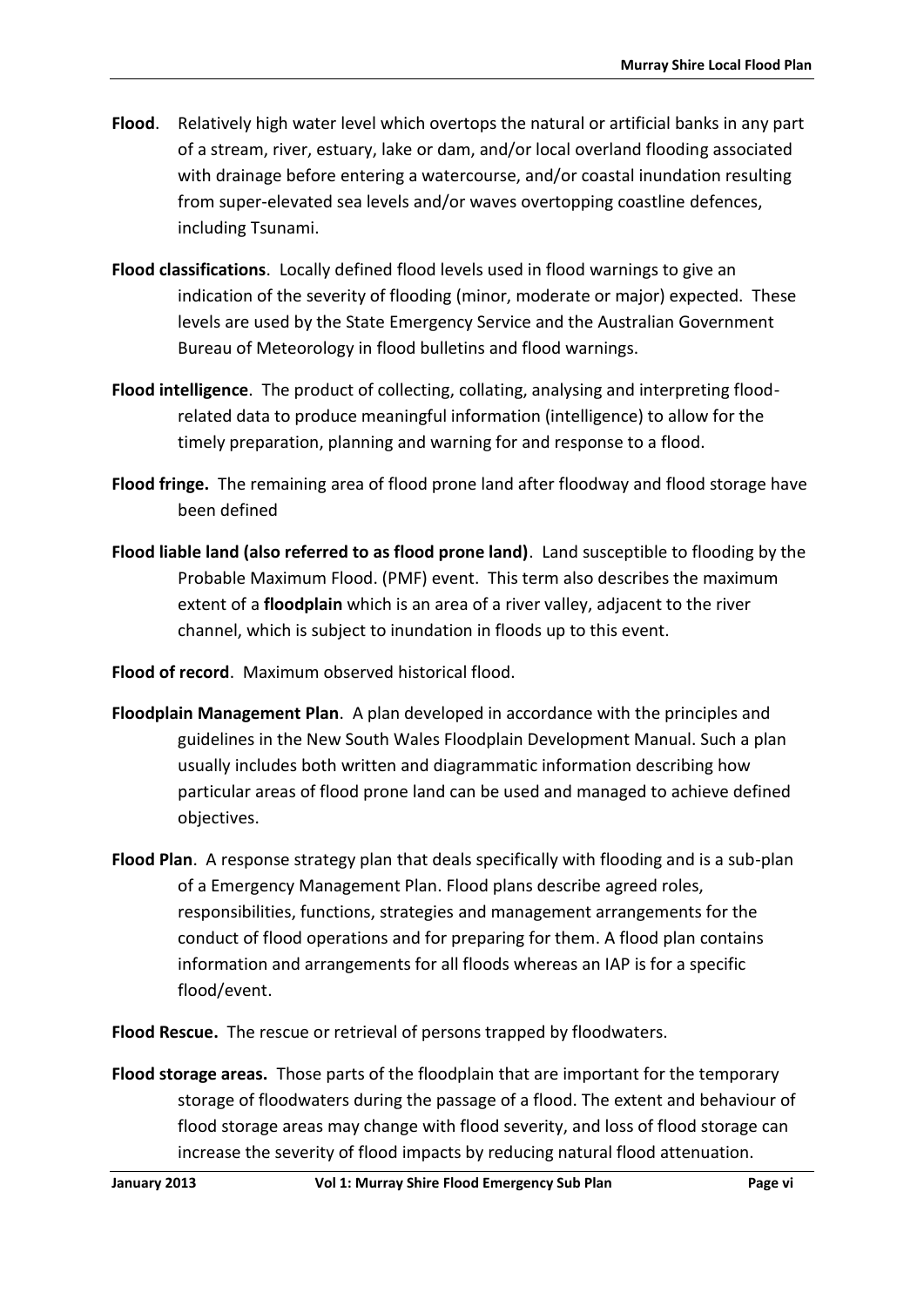- **Floodway**. An area where a significant volume of water flows during floods. Such areas are often aligned with obvious naturally-defined channels and are areas that, if partially blocked, would cause a significant redistribution of flood flow which may in turn adversely affect other areas. They are often, but not necessarily, the areas of deeper flow or the areas where higher velocities occur.
- **Flood Watch**. A Flood Watch is a notification of the potential for a flood to occur as a result of a developing weather situation and consists of short generalised statements about the developing weather including forecast rainfall totals, description of catchment conditions and indicates streams at risk. The Bureau will also attempt to estimate the magnitude of likely flooding in terms of the adopted flood classifications. Flood Watches are normally issued 24 to 36 hours in advance of likely flooding. Flood watches are issued on a catchment wide basis.
- **Flood Warning.** A Flood Warning is a gauge specific forecast of actual or imminent flooding. Flood Warnings specify the river valley, the locations expected to be flooded, the likely severity of flooding and when it will occur.
- **Functional Area.** A category of services involved in the preparations for an emergency, including the following:
	- Agricultural and Animal Services;
	- Energy and Utility Services;
	- Engineering Services;
	- Environmental Services;
	- Health Services;
	- Public Information Services;
	- Telecommunication Services;
	- Transport Services; and
	- Welfare Services.
- **Geographic Information System (GIS)**. A geographic information system (GIS) integrates hardware, software, and data for capturing, managing, analysing, and displaying all forms of geographically referenced information.
- **Incident Action Plan (IAP).** An action plan for managing a specific event. Information from the Local Flood Plan is used to develop the flood IAP.
- **Indirect Effect.** Indirect effects are generally a consequence of infrastructure damage or interruption of services and can affect communities distant from the actual flood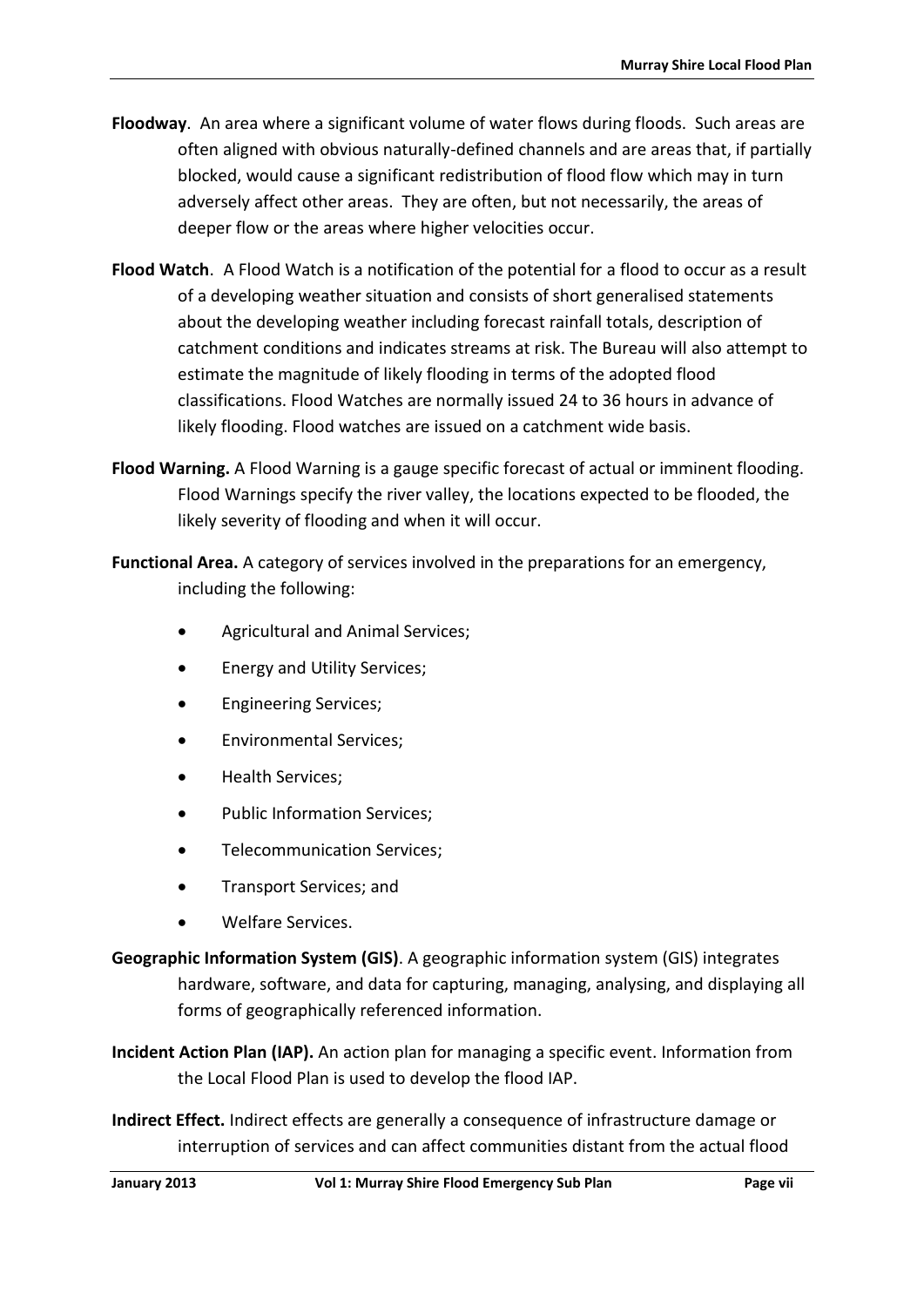footprint i.e. floodplain. Indirect effects can also refer to indirect losses due to disruption of economic activity, both in areas which are inundated or isolated. Indirect effects are one of the three primary sources of risk in the context of flooding (the other two are inundation and isolation).

**Inundation**. See definition for Flood.

- **Isolation.** Properties and/or communities where flooding cuts access to essential services or means of supply. Isolation is one of the three primary sources of risk in the context of flooding (the other two are inundation and indirect effects).
- **Local overland flooding.** Inundation by local runoff rather than overbank discharge from a stream, river, estuary, lake or dam.
- **Major flooding**. Flooding which causes inundation of extensive rural areas, with properties, villages and towns isolated and/or appreciable urban areas flooded.
- **Minor flooding**. Flooding which causes inconvenience such as closing of minor roads and the submergence of low-level bridges. The lower limit of this class of flooding, on the reference gauge, is the initial flood level at which landholders and/or townspeople begin to be affected in a significant manner that necessitates the issuing of a public flood warning by the Australian Government Bureau of Meteorology.
- **Moderate flooding**. Flooding which inundates low-lying areas, requiring removal of stock and/or evacuation of some houses. Main traffic routes may be covered.
- **Peak height**. The highest level reached, at a nominated gauging station, during a particular flood event.
- **Prescribed Dam.** "Prescribed" dams are those listed in Schedule 1 of the Dams Safety Act 1978. The NSW Dam Safety Committee will prescribe those dams with the potential for a failure which could have a significant adverse effect on community interests.
- **Probable Maximum Flood (PMF)**. The largest flood that could conceivably be expected to occur at a particular location, usually estimated from probable maximum precipitation. The PMF defines the maximum extent of flood prone land, that is, the floodplain. It is difficult to define a meaningful Annual Exceedance Probability for the PMF, but it is commonly assumed to be of the order of  $10^4$  to  $10^7$  (once in 10,000 to 10,000,000 years).
- **Runoff**. The amount of rainfall which ends up as stream flow, also known as 'rainfall excess' since it is the amount remaining after accounting for other processes such as evaporation and infiltration.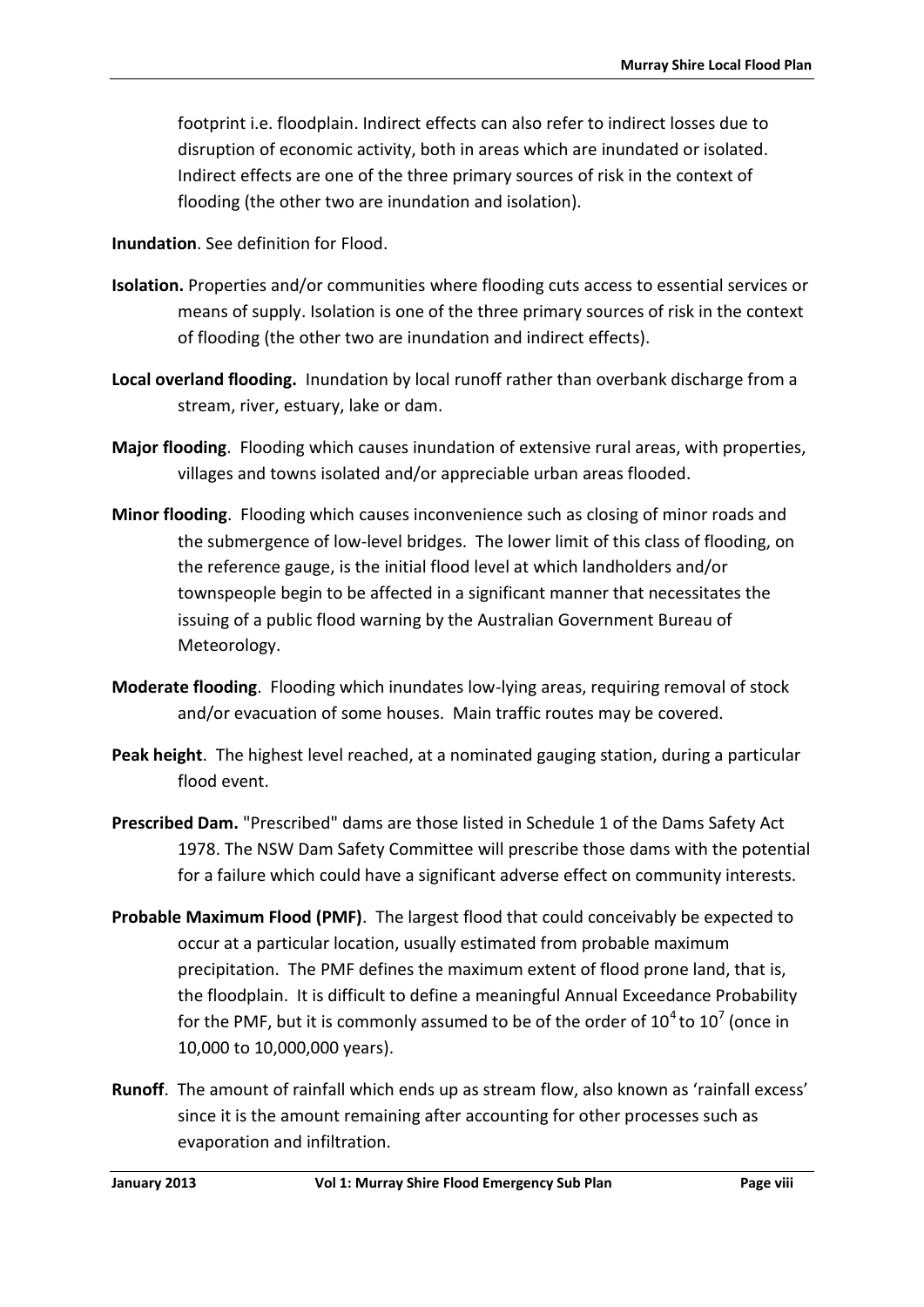- **Stage height**. A level reached, at a nominated gauging station, during the development of a particular flood event.
- **Stream gauging station**. A place on a river or stream at which the stage height is routinely measured, either daily or continuously, and where the discharge is measured from time to time so as to develop a relationship between stage and discharge or rating curve.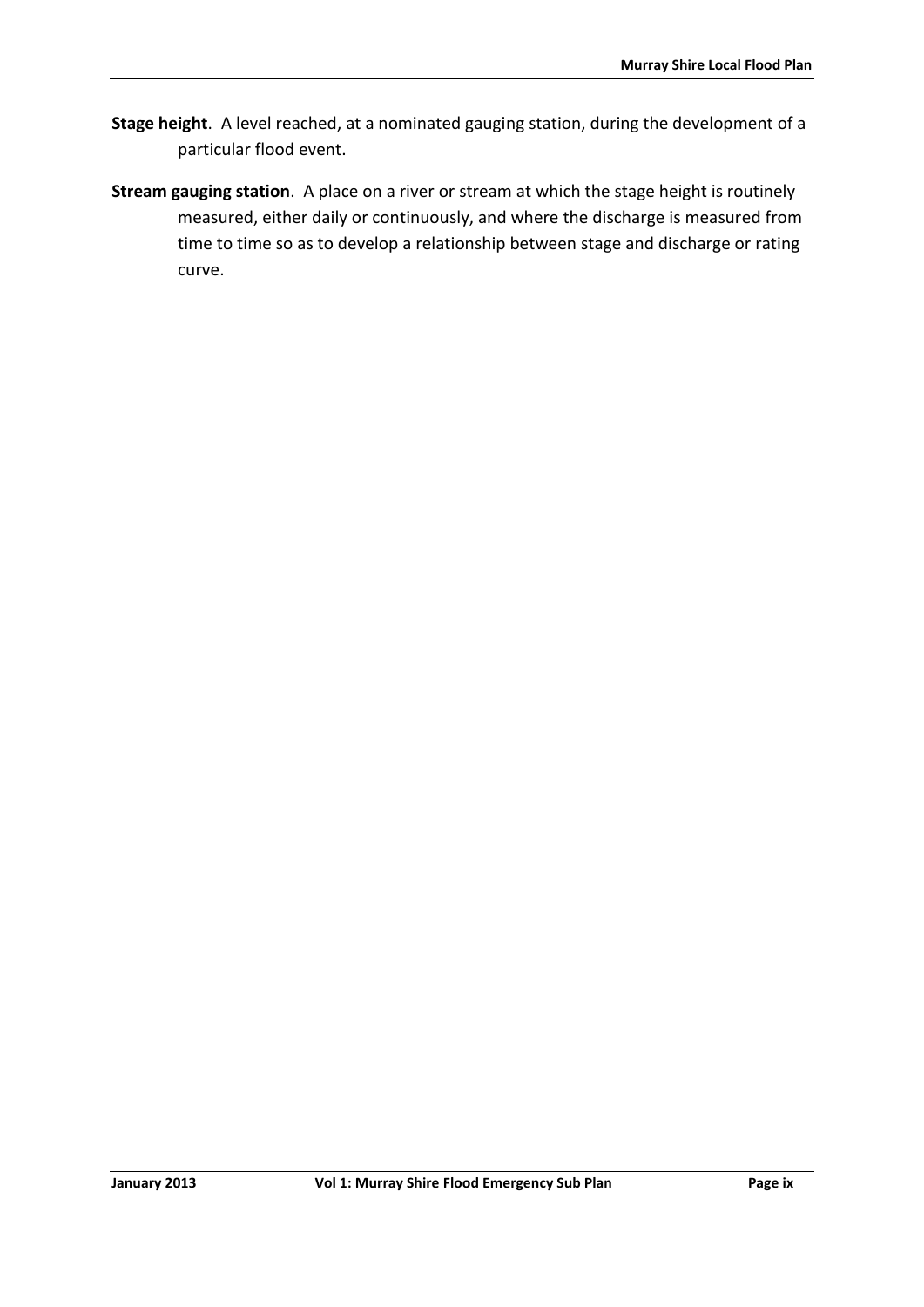# <span id="page-14-0"></span>**PART 1 - INTRODUCTION**

### <span id="page-14-1"></span>**1.1 PURPOSE**

1.1.1 This plan covers preparedness measures, the conduct of response operations and the coordination of immediate recovery measures from flooding within the Murray Shire Council area. It covers operations for all levels of flooding within the council area.

### <span id="page-14-2"></span>**1.2 AUTHORITY**

1.2.1 This plan is issued under the authority of the *State Emergency and Rescue Management Act 1989* (NSW) and the *State Emergency Service Act 1989* (NSW). It has been approved by the NSW SES Murray Local Controller and the NSW SES Murray Region Controller as a NSW SES plan and endorsed by the Murray Shire Council Local Emergency Management Committee as a sub plan of the Local EMPLAN.

### <span id="page-14-3"></span>**1.3 AREA COVERED BY THE PLAN**

- 1.3.1 The area covered by the plan is the Murray Shire Council area which includes: townships of Mathoura and Moama; the rural areas of Picnic Point, Deep Creek, Bunaloo, Caldwell and Womboota; and the Moonacullah and Cummeragunja Reserves.
- 1.3.2 The Council area covers:
	- a. The Murray River from a point about 30km downstream of Tocumwal to the Wakool offtake at Burrumbary Creek.
	- b. The Edward River system upstream of Deniliquin. This includes the Edward River itself, the Gulpa, Bullatale and Tuppal Creeks, and the flood runners through the Millewa, Moira, Gulpa Island and Tuppal Forest to the east of the Cadell Tilt Block.
	- c. The Edward River downstream of Deniliquin as far as the Niemur River offtake. This includes Colligen Creek (an anabranch of the Edward River) and the upper reaches a complex network of distributaries which eventually reach the Niemur or Wakool Rivers - they include the upper reaches of Kangaroo Creek, Cockrans Creek, Yallakool Creek and the Wakool River.
- 1.3.3 The council area and its principal rivers and creeks are shown in Attachment 3.
- 1.3.4 The council area is in the NSW SES Murray Region and for emergency management purposes is part of the South West Emergency Management Region.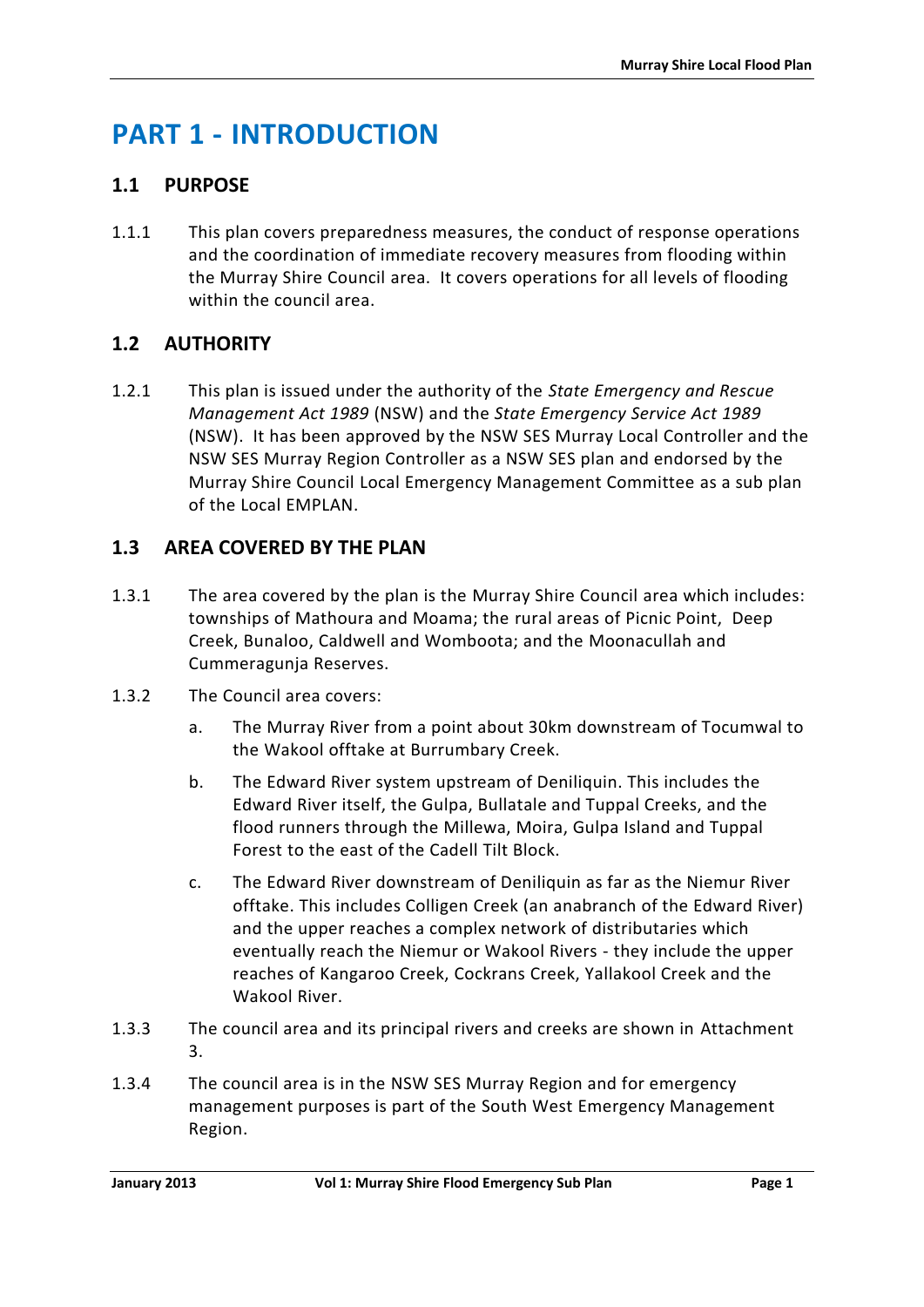### <span id="page-15-0"></span>**1.4 DESCRIPTION OF FLOODING AND ITS EFFECTS**

1.4.1 The NSW SES maintains information on the nature of flooding and effects of flooding on the community in the Murray Shire Council area.

### <span id="page-15-1"></span>**1.5 RESPONSIBILITIES**

- 1.5.1 The general responsibilities of emergency service organisations and supporting services (functional areas) are listed in the Local and State Emergency Management Plans (EMPLAN). Some specific responsibilities are expanded upon in the following paragraphs. The extent of their implementation will depend on the severity of the flooding.
- 1.5.2 **NSW SES Murray Local Controller.** The NSW SES Murray Local Controller is responsible for dealing with floods as detailed in the State Flood Plan, and will:

#### **Preparedness**

- a. Maintain a Local Headquarters at Morris Street, Mathoura and Lea Court, Moama in accordance with the NSW SES Controllers' Guide and the NSW SES Operations Manual.
- b. Ensure that NSW SES members are trained to undertake operations in accordance with current policy as laid down in the NSW SES Controllers' Guide and the NSW SES Operations Manual.
- c. Coordinate the development and operation of a flood warning service for the community.
- d. Participate in floodplain risk management initiatives organised by the Murray Shire Council.
- e. Coordinate a public education program.
- f. Identify and monitor people and/or communities at risk of flooding
- g. Ensure that the currency of this plan is maintained.

#### **Response**

- h. Appoint an appropriate Local Incident Controller to undertake response roles. The Incident Controller will:
- i. Control flood and storm response operations. This includes:
	- Directing the activities of the NSW SES units operating within the council area.
	- Coordinating the activities of supporting agencies and organisations and ensuring that liaison is established with them.
	- Contribute to preparation of Region IAP.
- j. Provide an information service in relation to: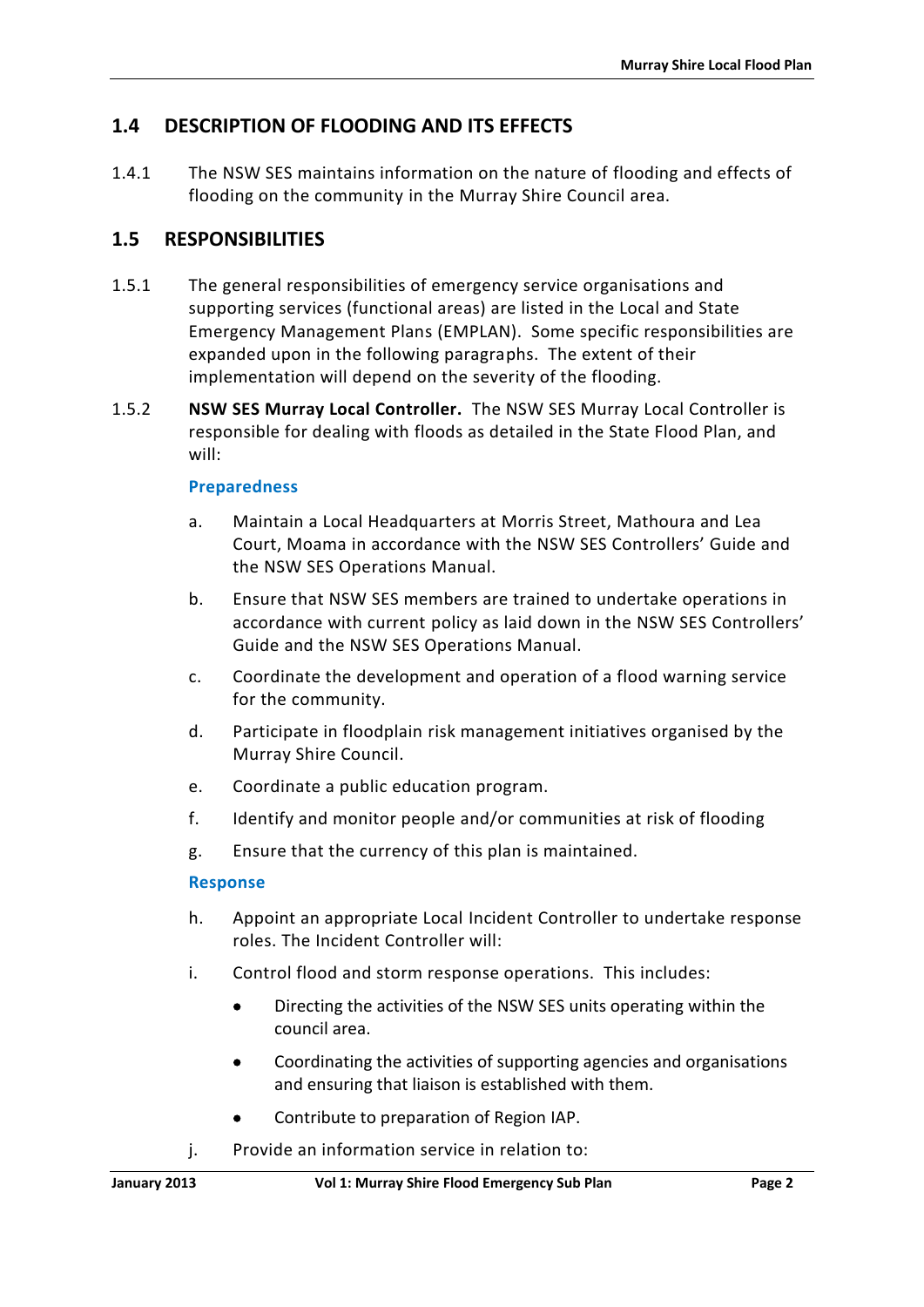- Flood heights and flood behaviour.
- Road conditions and closures.
- Advice on methods of limiting property damage.
- Confirmation of evacuation warnings and evacuation orders.
- k. Direct the conduct of flood rescue operations.
- l. Direct the evacuation of people and/or communities.
- m. Provide immediate welfare support for evacuated people.
- n. Coordinate the provision of emergency food and medical supplies to isolated people and/or communities.
- o. Coordinate operations to protect property, for example by:
	- Arranging resources for sandbagging operations.
	- **•** Lifting or moving household furniture.
	- Lifting or moving commercial stock and equipment.
- p. Assist the Murray Shire Council to organise temporary repairs or improvements to levees.
- q. Arrange for support (for example, accommodation and meals) for emergency service organisation members and volunteers assisting them.
- r. Ensure that the managers of caravan parks are advised of flood warnings and the details of any evacuation order.
- s. If NSW SES resources are available, assist with emergency fodder supply operations conducted by Agricultural and Animal Services.
- t. If NSW SES resources are available, assist the NSW Police Force, RMS and Council with road closure and traffic control operations.
- u. Exercise financial delegations relating to the use of emergency orders as laid down in the NSW SES Controllers' Guide.
- v. Coordinate the collection of flood information for development of intelligence.
- w. Submit Situation Reports to the NSW SES Murray Region Headquarters and agencies assisting within the council area. These will contain information on:
	- Road conditions and closures.
	- Current flood behaviour.
	- Current operational activities.
	- Likely future flood behaviour.
	- Likely future operational activities.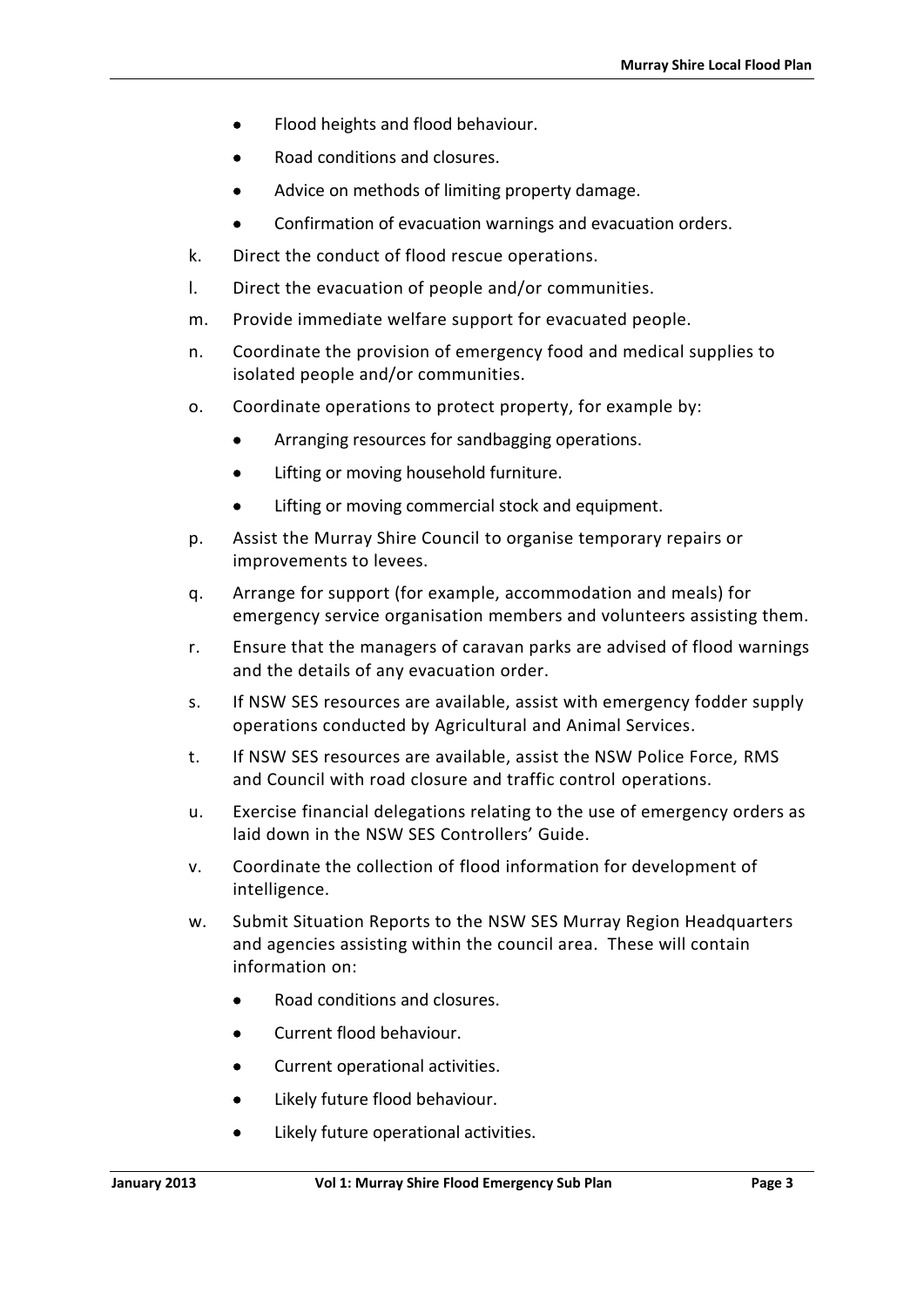- Probable resource needs.
- x. Keep the Local Emergency Operations Controller advised of the flood situation and the operational response.
- y. Issue the 'All Clear' when flood operations have been completed.

#### **Recovery**

- z. Ensure that appropriate After Action Reviews are held after floods.
- aa. Provide appropriate representation to the recovery committee for the duration of the response phase of an event and as agreed during the recovery phase.

#### 1.5.3 **NSW SES Moama and Mathoura Unit Controllers:**

- a. Assist the NSW SES Murray Local Controller with flood preparedness activities, including:
	- Flood planning.
	- **•** Training of unit members.
	- The development of flood intelligence.
	- The development of warning services.
	- Floodplain risk management initiatives.
	- Public education.
- b. Conduct flood operations within the Murray Shire Council area as directed by the NSW SES Murray Local Incident Controller.
- c. Submit Situation Reports to the NSW SES Murray Local Headquarters, the NSW SES Murray Region Headquarters and agencies assisting within the local area.

#### 1.5.4 **NSW SES Moama and Mathoura Unit Members:**

- a. Carry out flood response tasks. These may include:
	- The management of the NSW SES Murray Local and Unit Headquarters Operations Centres.
	- Assist in the collection of flood information for the development of intelligence.
	- Flood rescue.
	- $\bullet$  Evacuation.
	- Providing immediate welfare for evacuated people.
	- Delivery of warnings and information.
	- Resupply.
	- **•** Levee monitoring.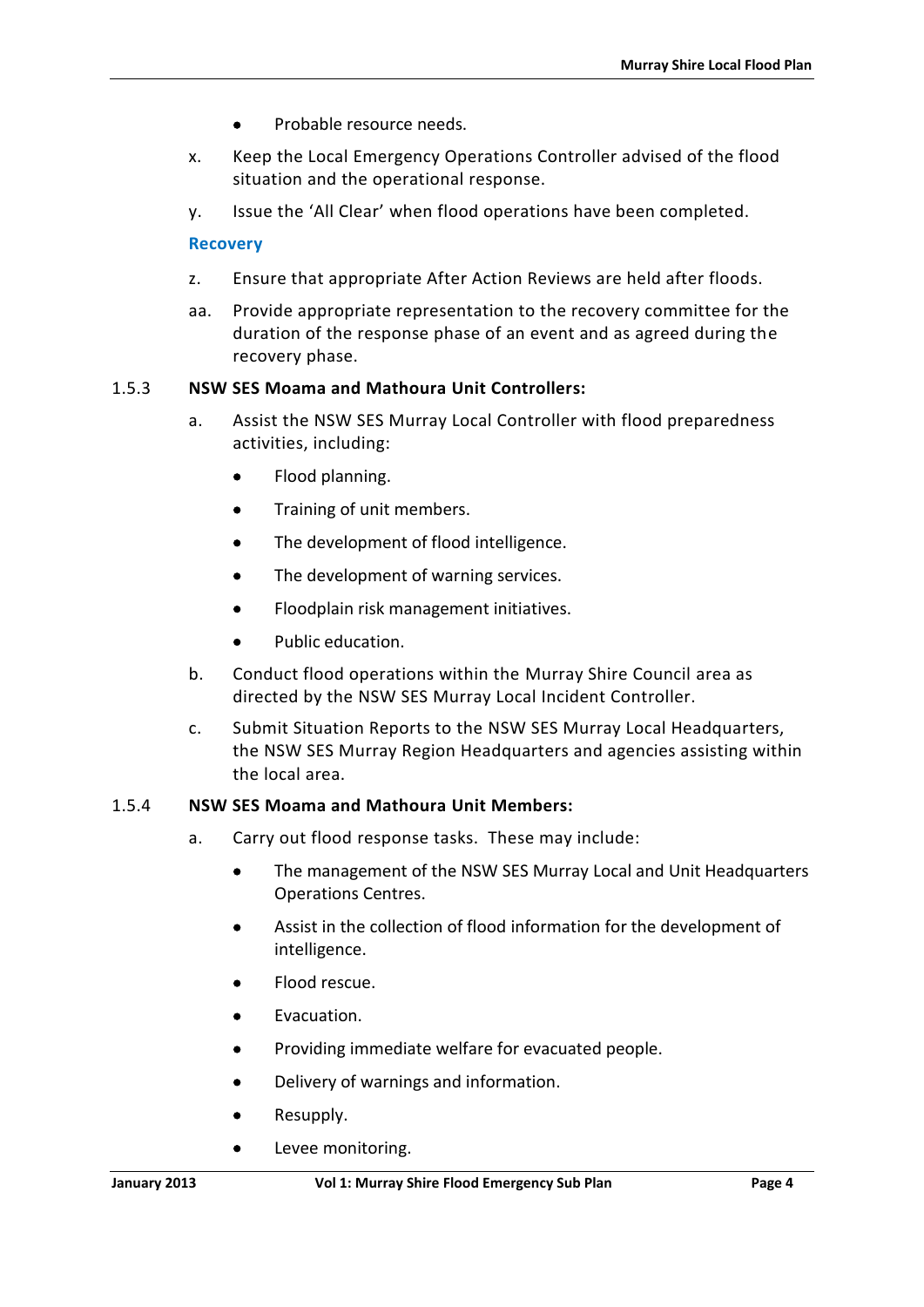- Sandbagging.
- Lifting and/or moving household furniture and commercial stock.
- Animal rescue.
- Assisting in repairing or improving levees.
- Assisting with road closure and traffic control operations.
- Assisting with emergency fodder supply operations.
- b. Assist with preparedness activities.
- c. Undertake training in flood and storm response operations.

### 1.5.5 **Agricultural and Animal Services Functional Area:**

- a. When requested by NSW SES:
	- Activate the Agricultural and Animal Services Supporting Plan as required and coordinate the provision of required services which may include:
		- Supply and delivery of emergency fodder.
		- Coordinate the management of livestock and farm animals.
		- Advice on dealing with dead and injured farm animals.
		- Financial, welfare and damage assessment assistance to flood affected farmers.
		- Operation of animal shelter compound facilities for the domestic pets and companion animals of evacuees.
- b. Forests NSW
	- Close and evacuate at risk camping grounds in Forests NSW managed areas.

### 1.5.6 The **Ambulance Service of NSW**:

- a. Assist with the evacuation of at risk communities (in particular elderly and/or infirm people).
- b. Deploy ambulance resources to appropriate locations if access is expected to be lost.
- c. Assist the NSW SES with flood rescue operations.

### 1.5.7 **Australian Government Bureau of Meteorology (The Bureau):**

- a. Provide Flood Watches for the Murray River Basin.
- b. Provide Flood Warnings, incorporating height-time predictions, for Stevens Weir (AWRC N° 409023), Echuca (AWRC N° 409200), Torrumburry Weir (AWRC N° 409219) and those on the Victorian tributaries that enter the Murray River near Moama.
- c. Provide severe weather warnings when flash flooding is likely to occur.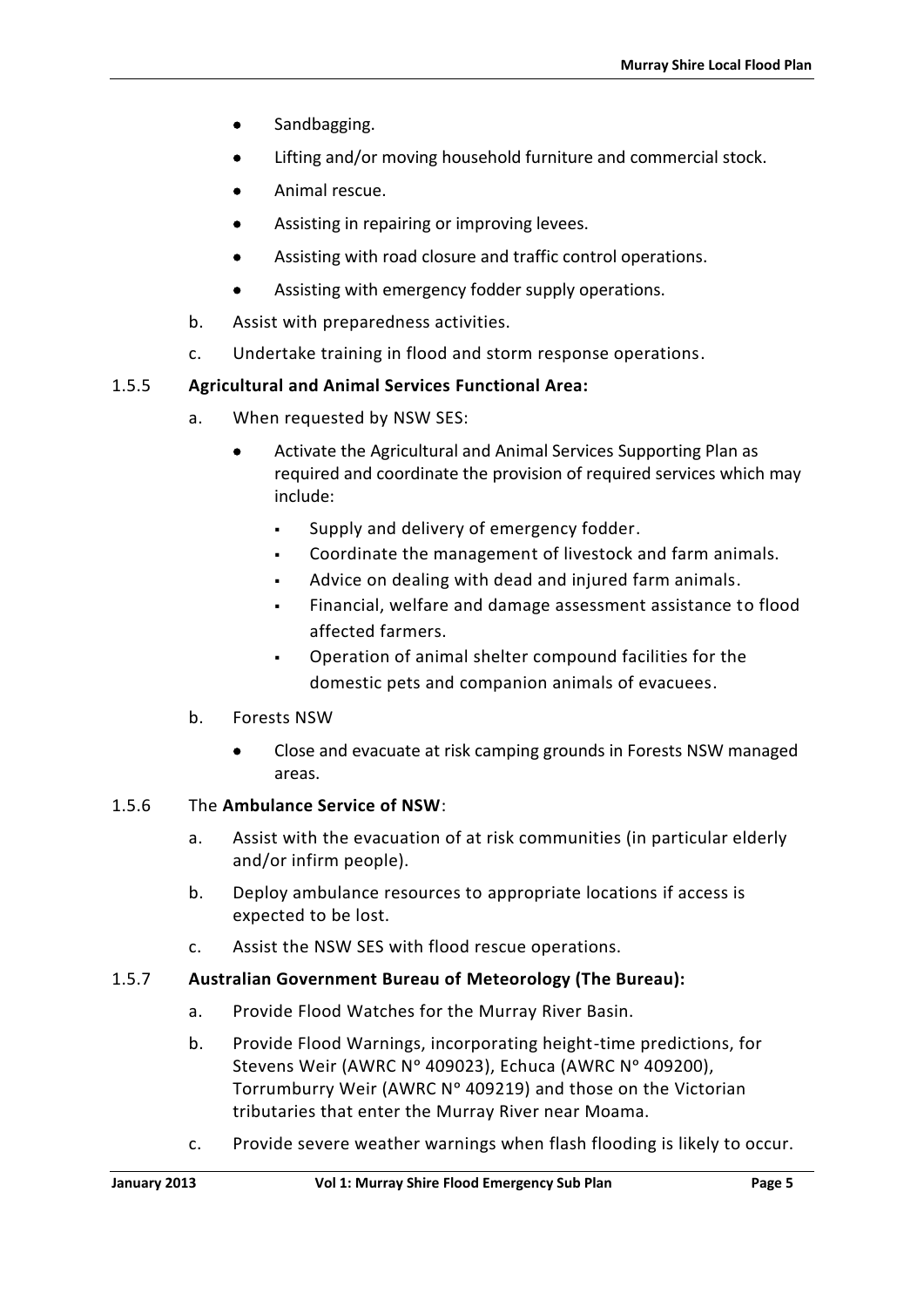### 1.5.8 **Caravan Park Proprietors and Holiday Lodge Owners/Operators**:

- a. Prepare a Flood Management Plan for the Caravan Park.
- b. Ensure that owners and occupiers of caravans are aware that the caravan park is flood liable by:
	- Handing a printed notice to occupiers taking up residence. The notice will indicate that the caravan park is liable to flooding and outline the evacuation and van relocation arrangements.
	- Displaying this notice prominently in each van.
- c. Ensure that owners and occupiers of caravans are aware that if they are expecting to be absent from their vans for extended periods, they must:
	- Provide the manager with a key; in a sealed envelope; to the van.
	- Provide a contact address and telephone number.
	- Inform the manager if a vehicle will be required to relocate the van during flood time.
	- Leave any mobile van in a condition allowing it to be towed in an emergency (i.e.: tyres inflated, jacks wound up, personal effects secured and annexes and lines for water, sewer, electricity and gas readily detachable).
- d. Ensure that occupiers are informed of Flood Warnings and Flood Watches. At this time, occupiers should be advised to:
	- Ensure that they have spare batteries for their radios.
	- Listen to a local radio station for updated flood information.
	- Prepare for evacuation and van relocation.
- e. Ensure that owners and occupiers of caravans are aware of what they must do to facilitate evacuation and van relocation when flooding occurs. Owners of Vans which are incapable of being relocated, should ensure they are securely anchored to their site to avoid being swept away.
- f. Coordinate the evacuation of people and the relocation of moveable vans when floods are rising and their return when flood waters have subsided. Vans will be towed back to the caravan park(s) by van owners or by vehicles and drivers arranged by the park managers.
- g. Inform the NSW SES of the progress of evacuation and/or van relocation operations and of any need for assistance in the conduct of these tasks.

### 1.5.9 **Child Care Centres and Preschools**:

- a. Childcare Centres are to be contacted by the NSW SES in the event of possible flooding or isolation.
- b. When notified the child care centres and preschools should: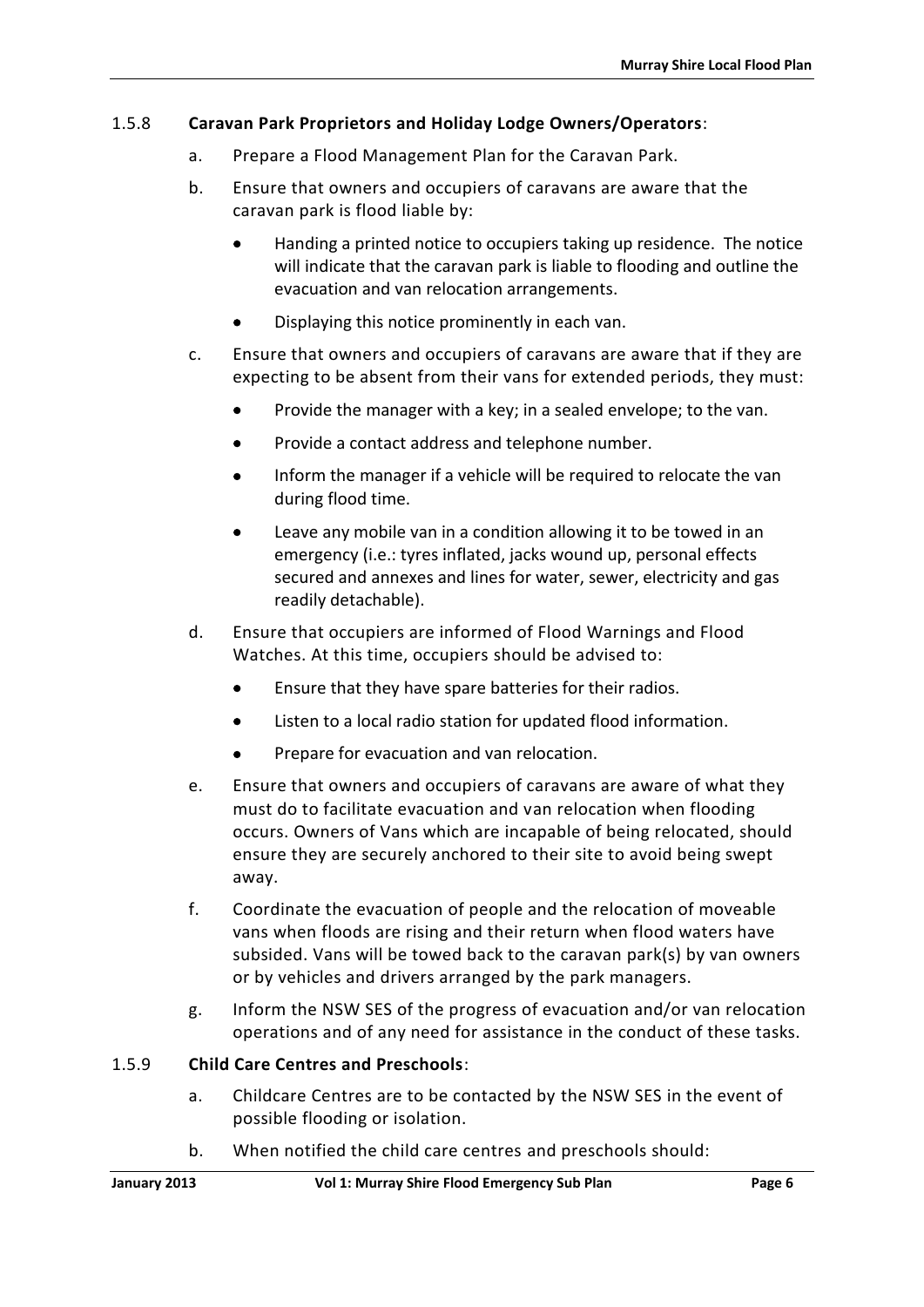- Liaise with the NSW SES and arrange for the early release of children whose travel arrangements are likely to be disrupted by flooding and/or road closures.
- Assist with coordinating the evacuation of preschools and child care centres.

#### 1.5.10 **Energy and Utility Services Functional Area:**

- a. When requested by NSW SES:
	- **Implement the Energy and Utilities Services Functional Area** Supporting Plan.
	- Where required, coordinate energy and utility services emergency management planning, preparation, response and recovery, including the restoration of services following a flood event.
	- Coordinate advice to the NSW SES of any need to disconnect electricity, gas, water or wastewater services.
	- Assist the NSW SES to identify infrastructure at risk of flooding for incorporation into planning and intelligence.
	- Identify interdependencies between flooding and utility services due to secondary impacts of flooding and advise the NSW SES.
	- Assist the NSW SES with advisory notices relating to hazards from utility services during flooding.
	- Coordinate with utilities on restoration of services, including advisory notices relating to estimated time for restoration and mandatory safety checks prior to reconnection. Advise the NSW SES and the relevant recovery committee and coordinator of the timetable for restoration.
- b. Local Providers (electricity, gas, water, waste water): Essential Energy, Deniliquin, APA Group for natural gas, Murray Shire Council for water and wastewater.
	- Provide advice to the NSW SES Murray Local Controller of any need to disconnect power/gas/water/waste water supplies or of any timetable for reconnection.
	- Advise the NSW SES of any hazards from utility services during flooding.
	- Advise the public with regard to electrical hazards during flooding and to the availability or otherwise of the electricity supply.
	- Clear or make safe any hazard caused by power lines or electrical reticulation equipment.
	- Inspect, test and reconnect customers' electrical/ gas/ water/waste water installations as conditions allow.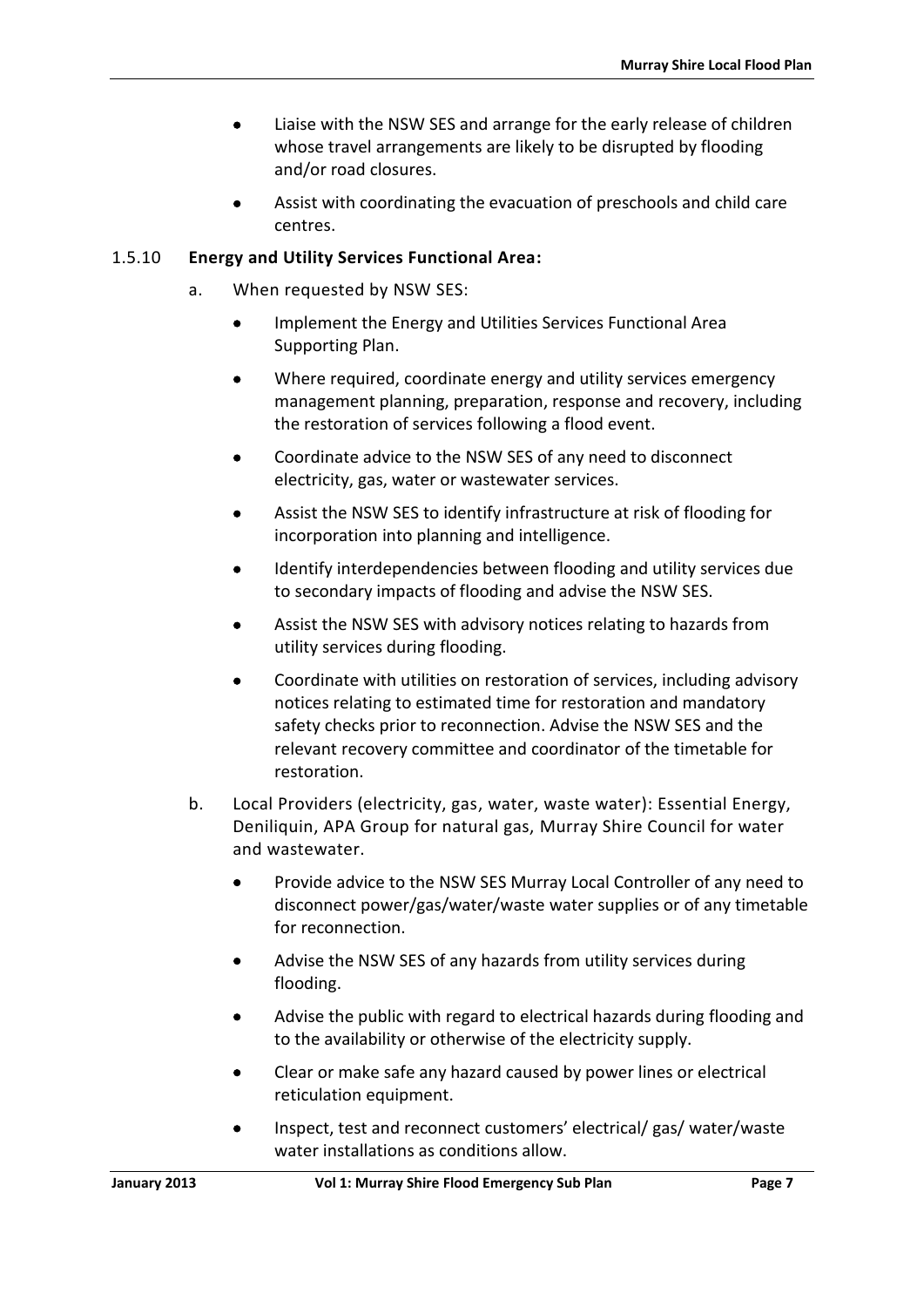Assist the NSW SES to identify infrastructure at risk of flooding for incorporation into planning and intelligence.

### 1.5.11 **Engineering Services Functional Area**:

- a. When requested by NSW SES:
	- Provide engineering advice regarding the integrity of damaged structures.
	- Assist the NSW SES with damage assessment.
	- Acquire and/or provide specialist technical engineering expertise.
	- Assist the NSW SES and councils with the assessment and operation of flood protection levees when requested.
	- Assist with property protection, including the construction or repair of levees.
	- Coordinate the restoration of critical public facilities.
	- Establish recovery centre facilities.

### 1.5.12 **Environmental Services Functional Area**:

- a. When requested by NSW SES:
	- Implement the Environmental Services Functional Area (Enviroplan) Supporting Plan if required.
	- Activate the Hazmat/CBR Emergency Sub Plan if required.

### 1.5.13 **Fire and Rescue NSW, Moama:**

- a. Assist the NSW SES with the delivery of evacuation warnings and evacuation orders.
- b. Assist the NSW SES with the conduct of evacuations.
- c. Provide equipment for pumping flood water out of buildings and from low-lying areas.
- d. Assist with clean-up operations, including the hosing out of flood affected properties.
- e. Deploy fire resources to appropriate locations if access is expected to be lost.

### 1.5.14 **Health Services Functional Area**:

- a. When requested by NSW SES:
	- Activate Healthplan if required.
	- Ensure that appropriate business continuity plans are developed for essential health infrastructure and are activated during floods.
	- Provide medical support to the NSW SES.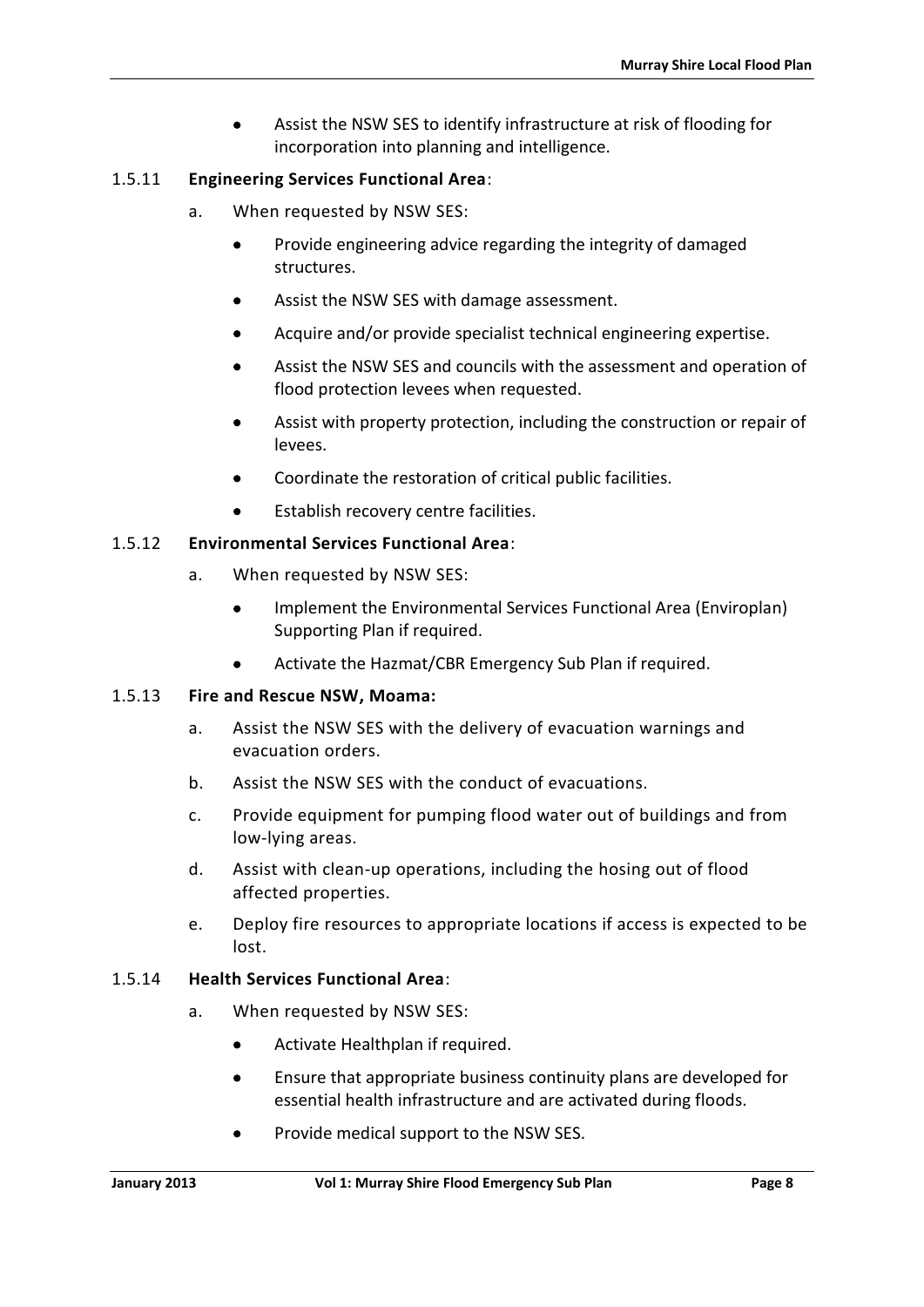- Establish health surveillance in affected areas.
- Assess potential public health risks that either acutely endanger the health of human populations or are thought to have longer term consequences.
- Provide environmental health advice.
- Provide public health warnings and advice to affected communities.
- Assist the NSW SES with the warning and evacuation of hospitals.

### 1.5.15 **Local Aboriginal Land Councils:**

- a. Act as the point of contact between the NSW SES and the Moonacullah and Cummeragunja communities.
- b. Inform the NSW SES Murray Local Controller about flood conditions and response needs.
- c. Disseminate flood information, including flood and evacuation warnings, to the Moonacullah and Cummeragunja communities.

#### 1.5.16 **Murray Shire Council Local Emergency Management Officer:**

- a. Provide executive support to the Local Emergency Operations Controller and LEMC in accordance with the Murray Shire Council Local Emergency Management Plan.
- b. At the request of the NSW SES Murray Local Controller, advise appropriate agencies and officers of the start of response operations.

### 1.5.17 **Murray Shire Council Local Emergency Operations Controller (LEOCON):**

- a. Monitor flood operations.
- b. Coordinate support to the NSW SES Murray Local Controller if requested to do so.

#### 1.5.18 **Murray Shire Council:**

#### **Preparedness**

- a. Establish and maintain floodplain risk management committees and ensure that key agencies are represented on such committees.
- b. Provide levee studies, flood studies and floodplain management studies to the NSW SES.
- c. Maintain a plant and equipment resource list for the council area.
- d. Contribute to the development and implementation of a public education program.

#### **Response**

e. At the request of the NSW SES Local Controller, deploy personnel and resources for flood related activities.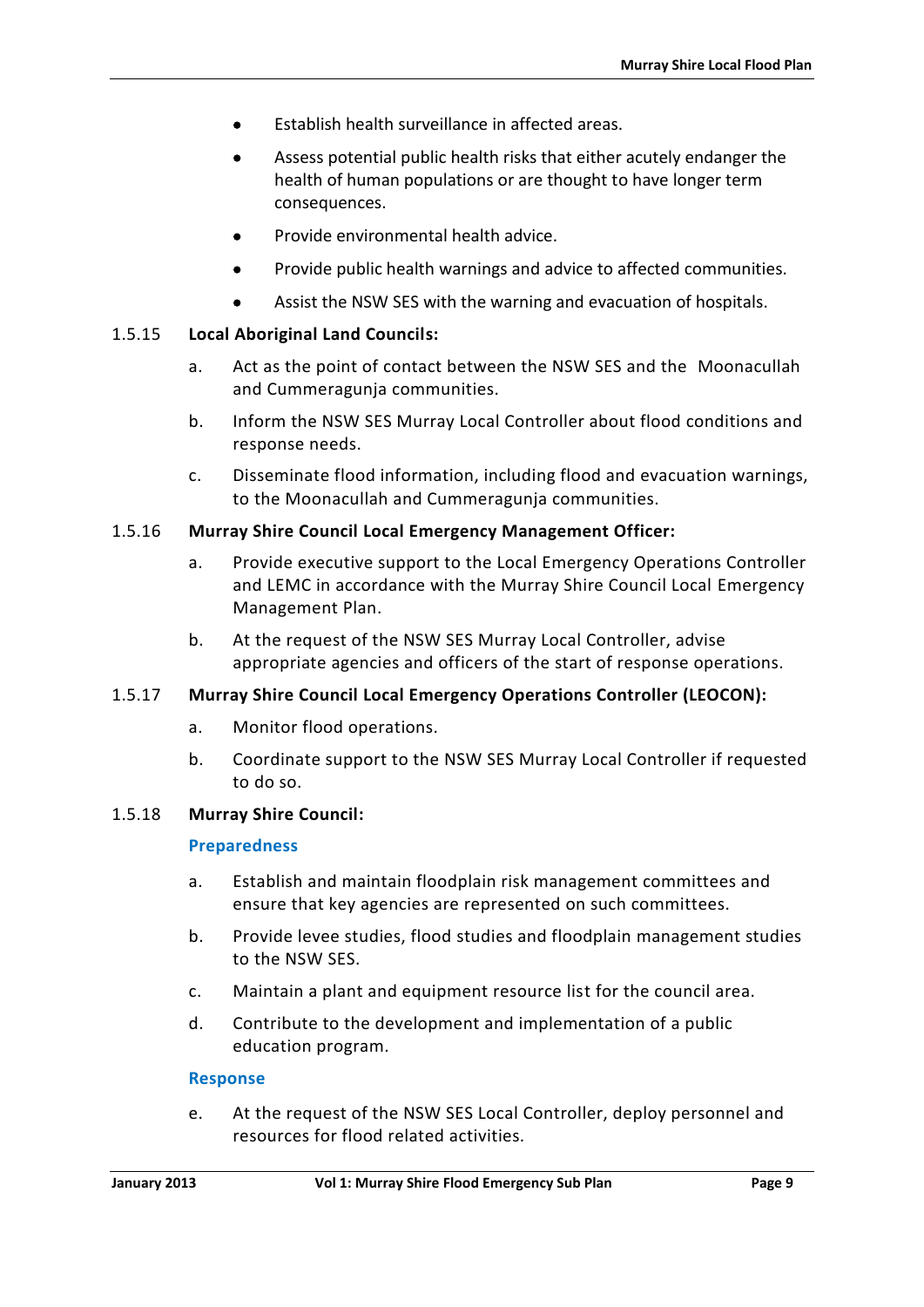- f. Close and reopen council roads (and other roads nominated by agreement with the RMS) and advise the NSW SES Murray Local Controller and the NSW Police Force.
- g. Provide information on the status of roads.
- h. Provide filled sandbags to urban and village areas in which flooding is expected.
- i. Provide back-up radio communications.
- j. In the event of evacuations, assist with making facilities available for the domestic pets and companion animals of evacuees.

#### **Recovery**

- k. Provide for the management of health hazards associated with flooding. This includes removing debris and waste.
- l. Ensure premises are fit and safe for reoccupation and assess any need for demolition.

#### 1.5.19 **NSW Office of Water:**

- a. Collect and maintain flood data including data relating to flood heights, velocities and discharges.
- b. Provide the Bureau of Meteorology and NSW SES real-time or near realtime access to river height gauges and height data for the development of official flood warnings.
- c. Provide flow rating charts for river height gauges.
- d. Manage (with technical support from OEH) the approval process under the Water Act 1912 and Water Management Act 2000 for flood control works (earthworks, embankments and levees which can affect the distribution of floodwaters) including:
	- Assessment and approval of flood control works (including flood mitigation works) in rural areas designated under the Acts.
	- Use of floodplain management plans prepared by OEH in rural areas designated under the Acts to assess flood control work approvals.
	- Giving the NSW SES access to relevant studies regarding flooding and studies supporting floodplain management plans prepared by OEH including flood studies, floodplain risk management studies and flood behaviour investigations.

#### 1.5.20 **National Parks and Wildlife Service**

a. Close and evacuate at risk camping grounds in National Parks managed areas.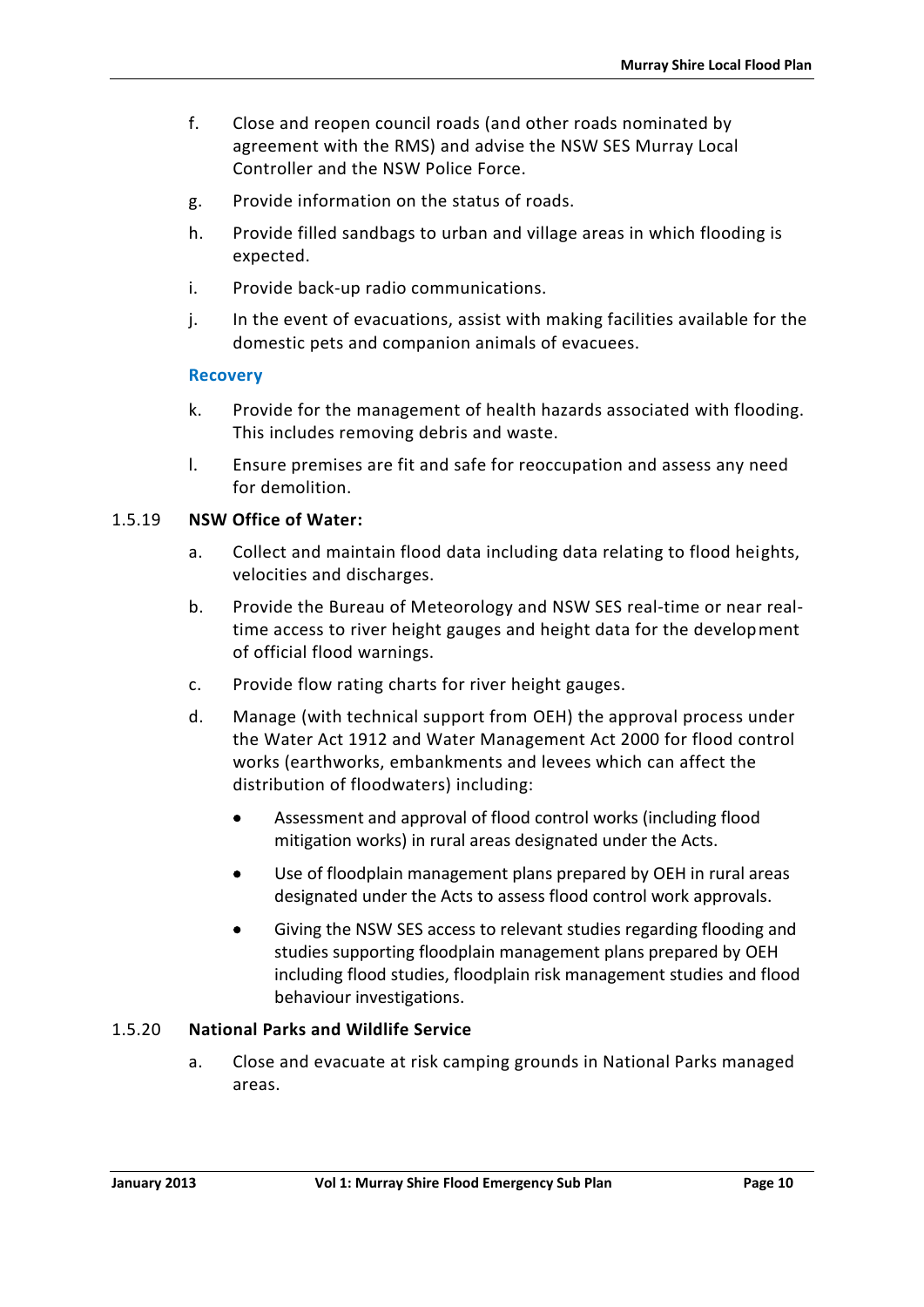### 1.5.21 **NSW Police Force, Deniliquin Local Area Command (LAC):**

- a. Assist the NSW SES with the delivery of evacuation warnings and evacuation orders.
- b. Assist the NSW SES with the conduct of evacuation operations.
- c. Conduct road and traffic control operations in conjunction with council and/or RMS.
- d. Coordinate the registration of evacuees.
- e. Secure evacuated areas.

#### 1.5.22 **NSW Rural Fire Service (RFS Moama and Mathoura):**

- a. Provide personnel in rural areas and villages to:
	- inform the NSW SES Murray Local Controller about flood conditions and response needs in their own communities, and
	- Disseminate flood information.
- b. Provide personnel and high-clearance vehicles for flood related activities.
- c. Assist the NSW SES with the delivery of evacuation warnings and evacuation orders.
- d. Assist the NSW SES with the conduct of evacuations.
- e. Provide equipment for pumping flood water out of buildings and from low-lying areas.
- f. Assist with the removal of caravans.
- g. Provide back-up radio communications.
- h. Assist with clean-up operations, including the hosing of flood affected properties.
- i. Deploy fire resources to appropriate locations if access is expected to be lost.

#### 1.5.23 **Office of Environment and Heritage**:

- a. Provide specialist policy, engineering and scientific advice to councils and the NSW SES on flood related matters including assistance with:
	- The identification of flood problems.
	- The preparation of Floodplain Risk Management Plans and associated studies.
	- The implementation of floodplain risk management plans. This involves floodplain management projects which include flood mitigation works, flood warning, strategic land use planning and upgrade of evacuation routes.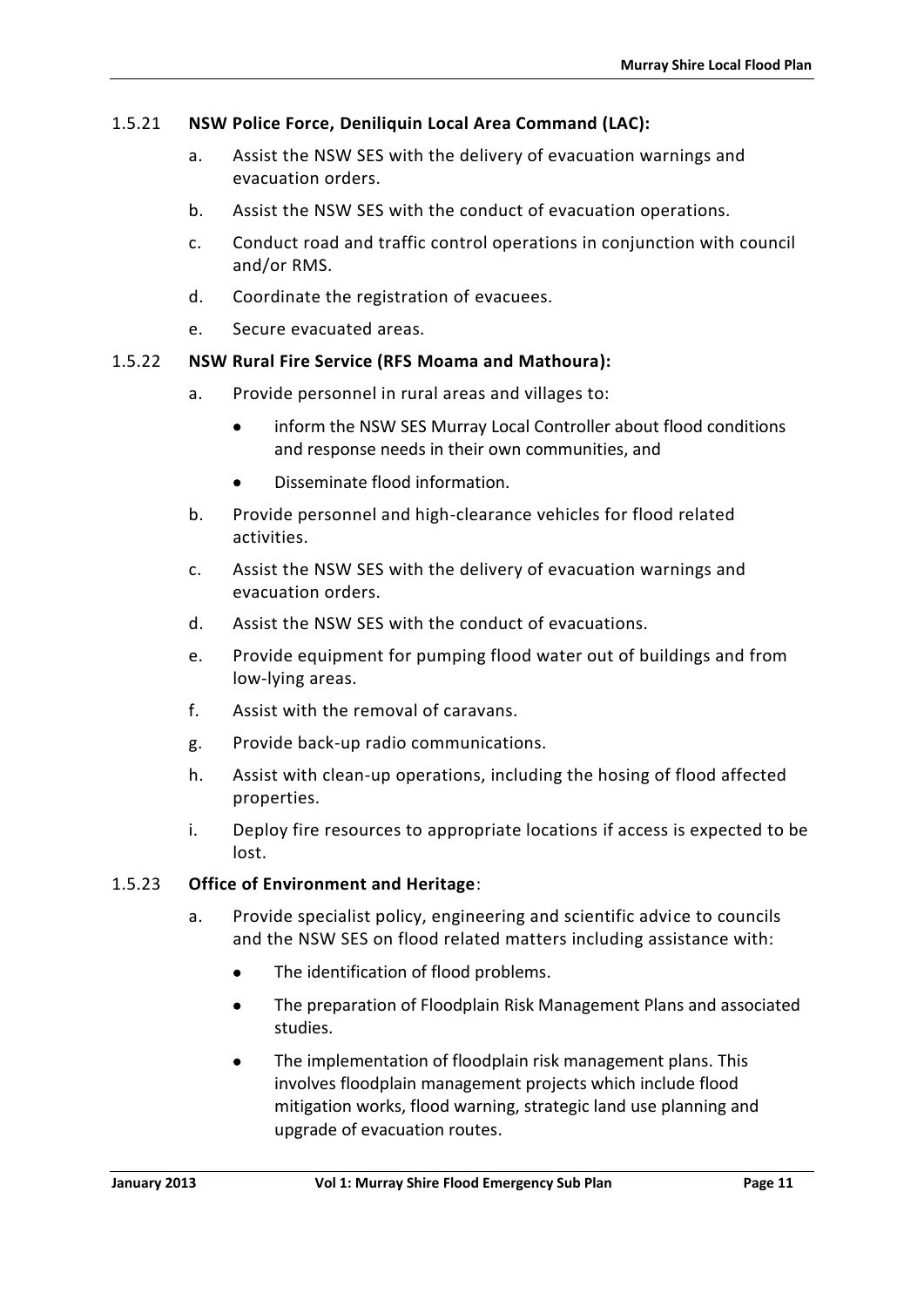- The exercising of Local Flood Plans.
- b. Provide specialist advice flood related matters as follows:
	- Provide the NSW SES with access to relevant studies regarding flooding, including Flood Studies and Floodplain Risk Management Studies.
	- Coordinate the collection of post event flood data, in consultation with the NSW SES.
	- Provide data to the Bureau of Meteorology and NSW SES real-time or near real-time access to river height gauges and height data for the development of official flood warnings (through a contract with MHL as described in the Response section of this plan).

#### 1.5.24 **Private Companies**:

- a. Assist with the provision of:
	- Bus transport and drivers for evacuation, resupply or commuting purposes.
	- Trucks and drivers to relocate furniture.
	- Warehousing facilities to store furniture.

#### 1.5.25 **Public Information Services Functional Area:**

- a. When requested by NSW SES:
	- Assist the NSW SES in the establishment and operation of a Joint Media Information Centre.
- 1.5.26 **Rail Corporation New South Wales and the Australian Rail Track Corporation**  will close and reopen railway lines affected by flood waters and advise the NSW SES.

#### 1.5.27 **Roads and Maritime Services** will:

- a. Close and reopen Cobb Highway if affected by flood waters and advise the NSW SES of their status.
- b. Facilitate the safe reliable access of emergency resources on RMS managed roads.
- c. Assist the NSW SES with identification of road infrastructure at risk of flooding.
- d. Manage traffic.
- e. Assist the NSW SES with the communication of warnings and information provision to the public through variable message signs.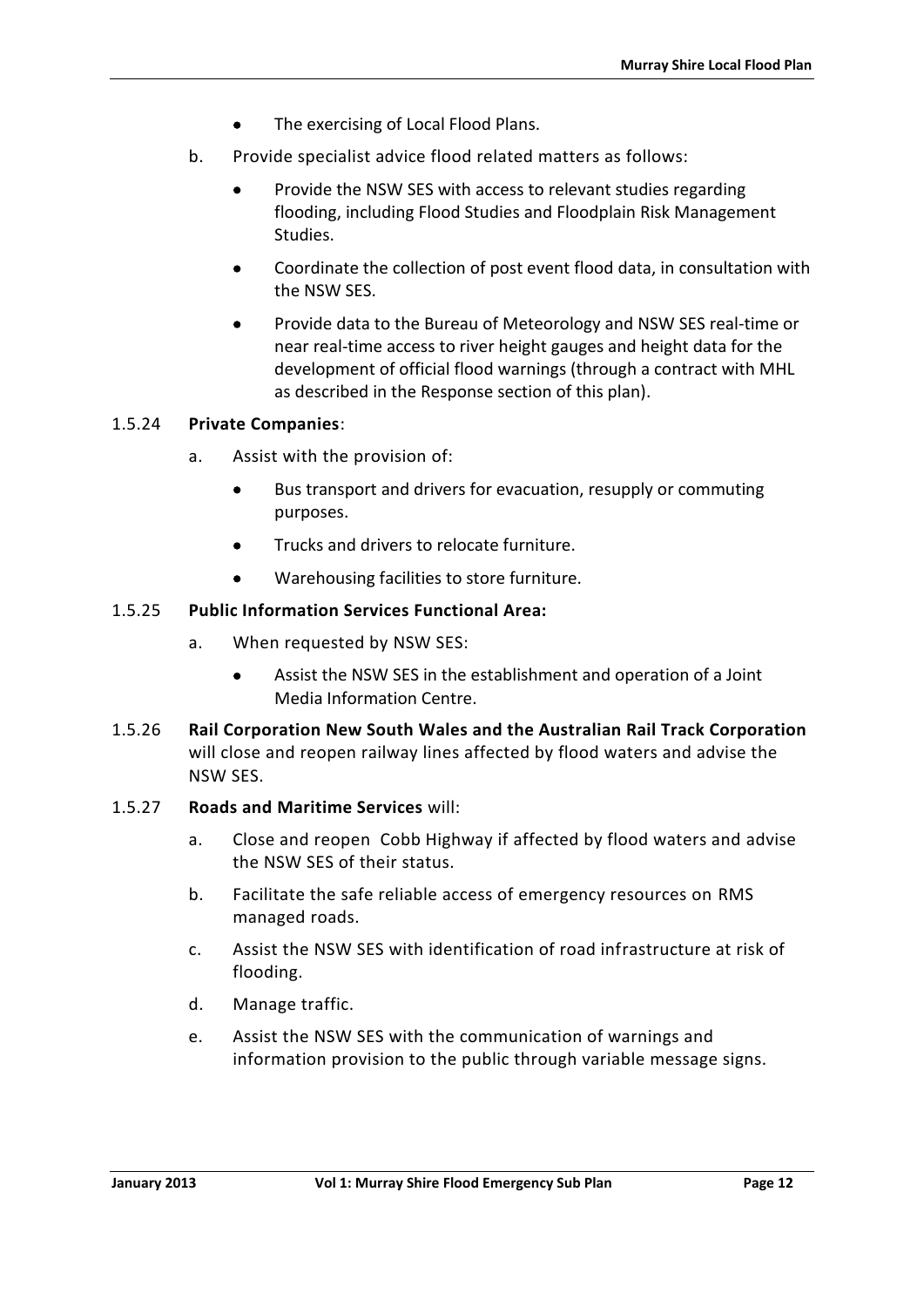### 1.5.28 **School Administration Offices (including Catholic Education Office, Department of Education & Communities Riverina Region and Private Schools):**

- a. Liaise with the NSW SES and arrange for the early release of students whose travel arrangements are likely to be disrupted by flooding and/or road closures (or where required, for students to be moved to a suitable location until normal school closing time).
- b. Pass information to school bus drivers/companies and/or other schools on expected or actual impacts of flooding.
- c. Assist with coordinating the evacuation of schools when flooding or isolation is expected to occur.
- d. Provide space in schools for evacuation centres where necessary.

### 1.5.29 **Moama Lions Club:**

- a. Assist with:
	- Catering at evacuation centres.

### 1.5.30 **State Water Corporation (Hume Dam):**

- a. Maintain and operate the Dam Failure Warning System for Hume Dam.
- b. Contribute to the development and implementation of a public education program on flooding within the council area.
- c. Consult with NSW SES on the determination of dam failure alert levels and notification arrangements when developing Dam Safety Emergency Plans.
- d. Maintain a Dam Safety Emergency Plan and provide copies to the NSW SES.
- e. Provide information on the consequences of dam failure to the NSW SES for incorporation into planning and flood intelligence.

### 1.5.31 **Telecommunication Services Functional Area**:

- a. When requested by NSW SES:
	- Coordinate the restoration of telephone facilities damaged by flooding.
	- Coordinate additional telecommunications support for the NSW SES Headquarters as required.
	- Assist the NSW SES to identify infrastructure at risk of flooding for incorporation into planning and intelligence.

#### 1.5.32 **Transport Services Functional Area:**

- a. When requested by NSW SES:
	- Assist with the coordination of transport for evacuation purposes.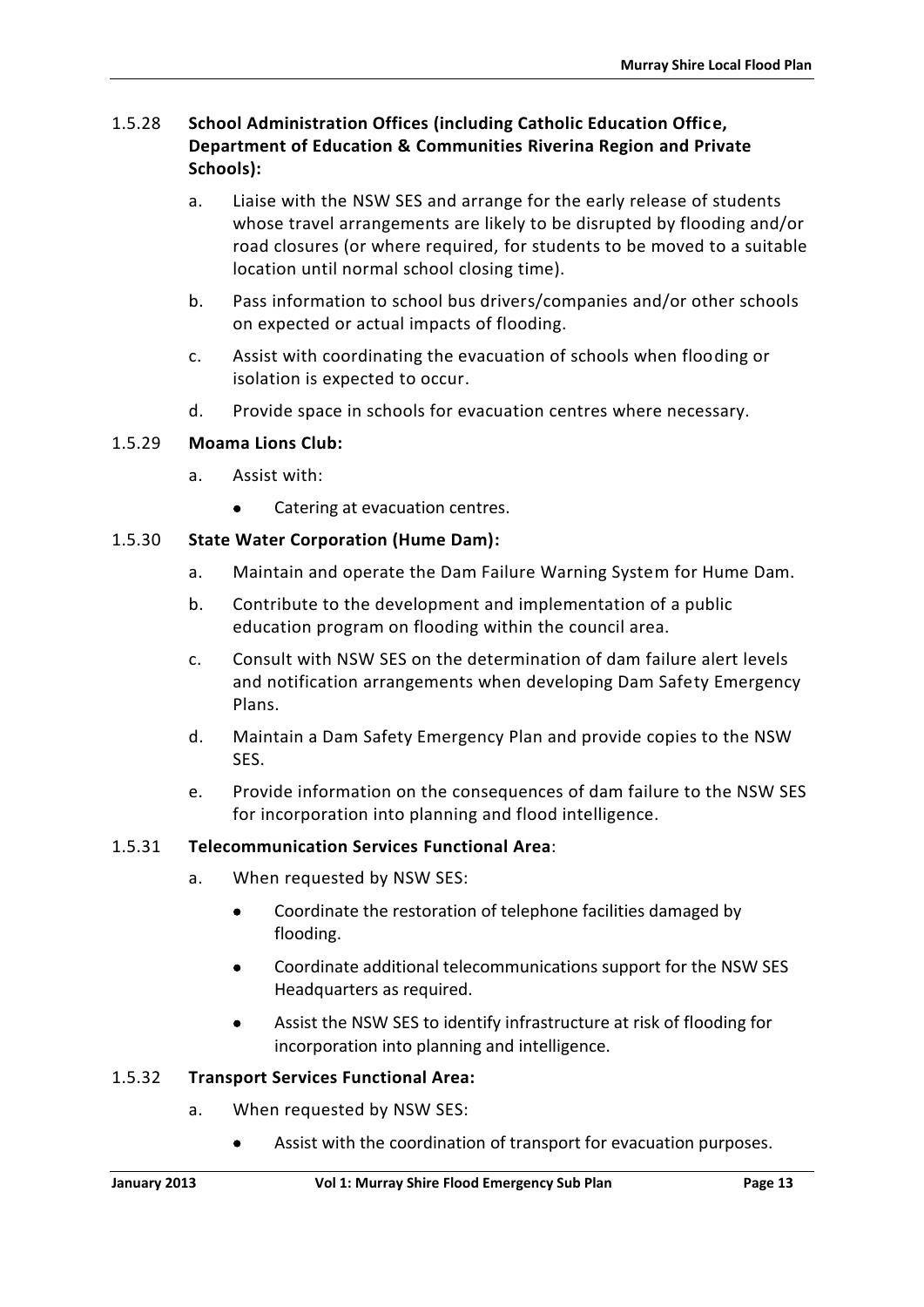Assist with the resupply of isolated communities and/or properties.

### 1.5.33 **Welfare Services Functional Area:**

- a. When requested by NSW SES:
	- Establish and manage evacuation centres, and provide disaster welfare services from recovery centres.
	- Administer the Personal Hardship and Distress component of the NSW Disaster Relief Scheme established to provide financial assistance to people affected by emergencies.

### <span id="page-27-0"></span>**1.6 CROSS-BORDER ASSISTANCE ARRANGEMENTS**

- 1.6.1 A local cross-border mutual assistance arrangement exists in which the NSW SES Murray Region and the Victoria SES Field Office (Shepparton) will deploy resources to support each other. Any request for out of area assistance by either State response agency will be made in accordance with NSW and Victorian emergency management arrangements (specifically State Operations Memorandum of Understanding) and legislation.
- 1.6.2 The Moonahcullah Reserve is located near the Colligen Creek offtake from the Edward River near the northern boundary of the Murray Council area. By local arrangement, the NSW SES Deniliquin Unit looks after this area.

### 1.6.3 **VIC Ambulance Service, Echuca will:**

- a. Assist with the evacuation of at risk communities (in particular elderly and/or infirm people)
- b. Assist the SES will flood rescue operations.

### 1.6.4 **Echuca Moama Rescue Squad will:**

a. Assist the Murray SES Local Controller with flood operations, where equipment and training are suitable.

# <span id="page-27-1"></span>**PART 2 - PREPAREDNESS**

### <span id="page-27-2"></span>**2.1 MAINTENANCE OF THIS PLAN**

- 2.1.1 The NSW SES Murray Local Controller will maintain the currency of this plan by:
	- a. Ensuring that all agencies, organisations and officers mentioned in it are aware of their roles and responsibilities.
	- b. Conducting exercises to test arrangements.
	- c. Reviewing the contents of the plan:
		- After each flood operation.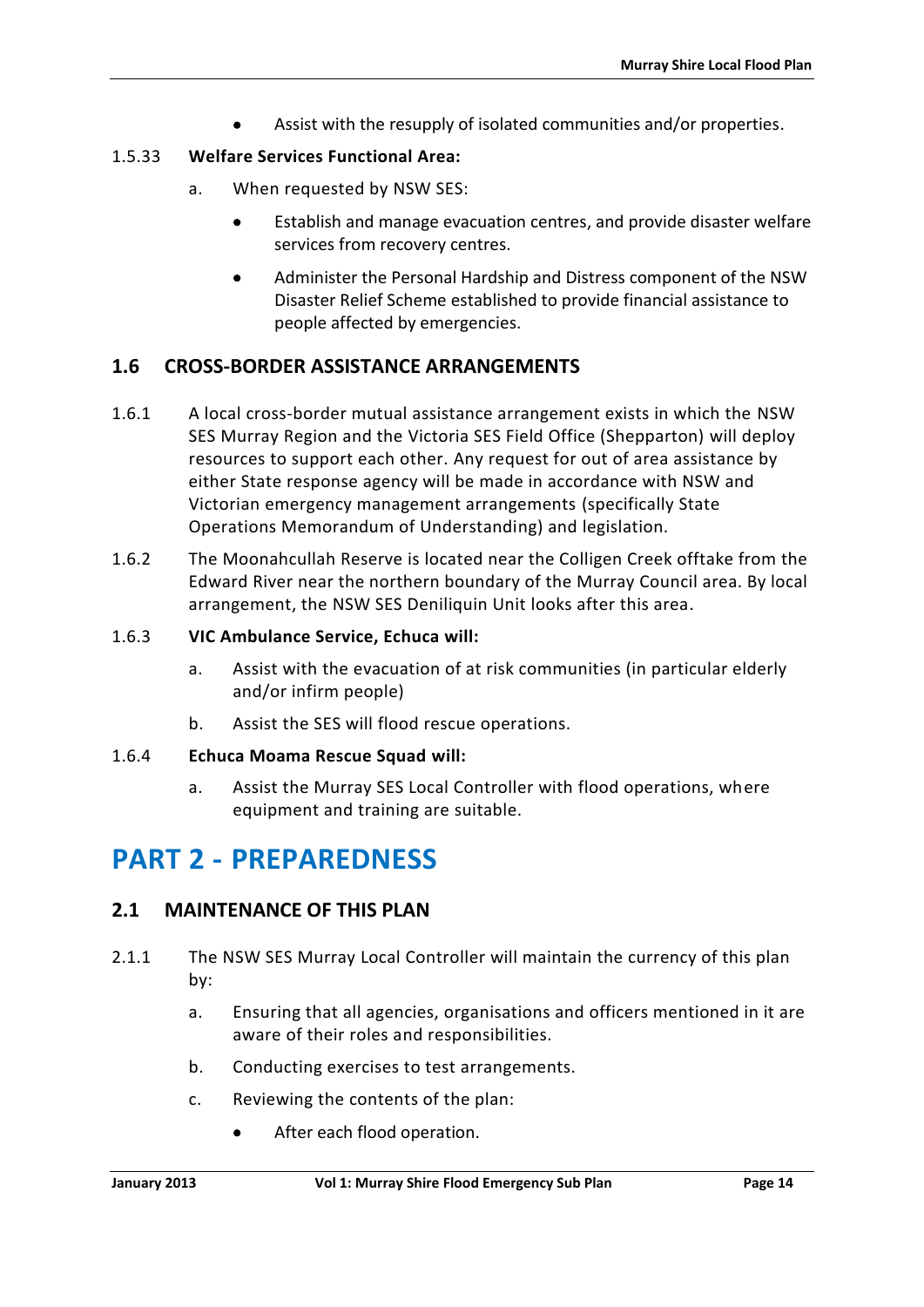- When significant changes in land-use or community characteristics occur.
- When new information from flood studies become available.
- When flood control or mitigation works are implemented or altered.
- When there are changes that alter agreed plan arrangements.
- 2.1.2 The plan is to be reviewed no less frequently than every five years.

### <span id="page-28-0"></span>**2.2 FLOODPLAIN RISK MANAGEMENT**

- 2.2.1 The NSW SES Murray Local Controller will ensure that:
	- a. NSW SES participates in local floodplain risk management committee activities when those committees are formed, in accordance with the protocols outlined in the NSW SES Controllers' Guide.
	- b. The NSW SES Murray Region Headquarters is informed of involvement in floodplain risk management activities.

### <span id="page-28-1"></span>**2.3 DEVELOPMENT OF FLOOD INTELLIGENCE**

- 2.3.1 Flood intelligence describes flood behaviour and its effects on the community.
- 2.3.2 The NSW SES maintains a centralised flood intelligence system.

### <span id="page-28-2"></span>**2.4 DEVELOPMENT OF WARNING SYSTEMS**

- 2.4.1 The NSW SES may establish a total flood warning system for areas affected by flooding. This requires:
	- a. An identification of the potential clients of flood warning information at different levels of flooding (ie. who would be affected in floods of differing severities).
	- b. Available information about the estimated impacts of flooding at different heights.
	- c. Identification of required actions and the amounts of time needed to carry them out.
	- d. Appropriate means of disseminating warnings to different clients and at different flood levels .

### <span id="page-28-3"></span>**2.5 PUBLIC EDUCATION**

a. The NSW SES Murray Local Controller, with the assistance of the Murray Shire Council, the NSW SES Murray Region Headquarters and NSW SES State Headquarters, is responsible for ensuring that the residents of the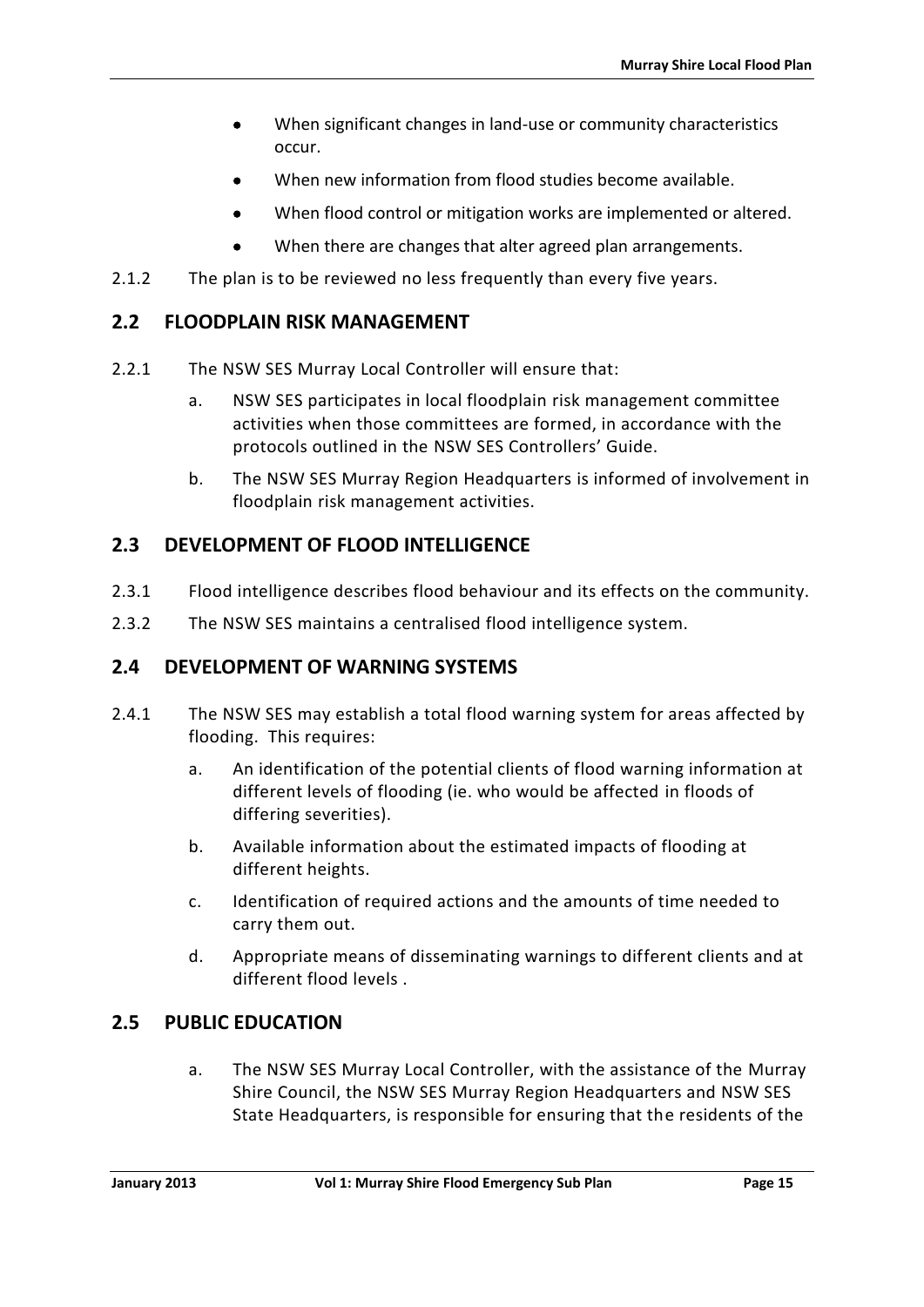council area are aware of the flood threat in their vicinity and how to protect themselves from it.

- 2.5.2 Specific strategies to be employed include:
	- a. Dissemination of flood-related brochures and booklets in flood liable areas.
	- b. Talks and displays orientated to community organisations, businesses and schools.
	- c. Publicity given to this plan and to flood-orientated NSW SES activities through local media outlets, including articles in local newspapers about the flood threat and appropriate responses.

### <span id="page-29-0"></span>**2.6 TRAINING**

- 2.6.1 Throughout this document there are references to functions that must be carried out by the members of the NSW SES Moama and Mathoura Unit(s). The NSW SES Murray Local Controller is responsible for ensuring that the members are:
	- a. Familiar with the contents of this plan.
	- b. Trained in the skills necessary to carry out the tasks allocated to the NSW SES.

### <span id="page-29-1"></span>**2.7 RESOURCES**

- 2.7.1 The NSW SES Murray Local Controller is responsible for maintaining the condition and state of readiness of NSW SES equipment and the NSW SES Murray Local Headquarters.
- 2.7.2 The NSW SES Moama and Mathoura Unit Controllers have similar responsibilities in relation to the Moama and Mathoura Unit Headquarters and equipment.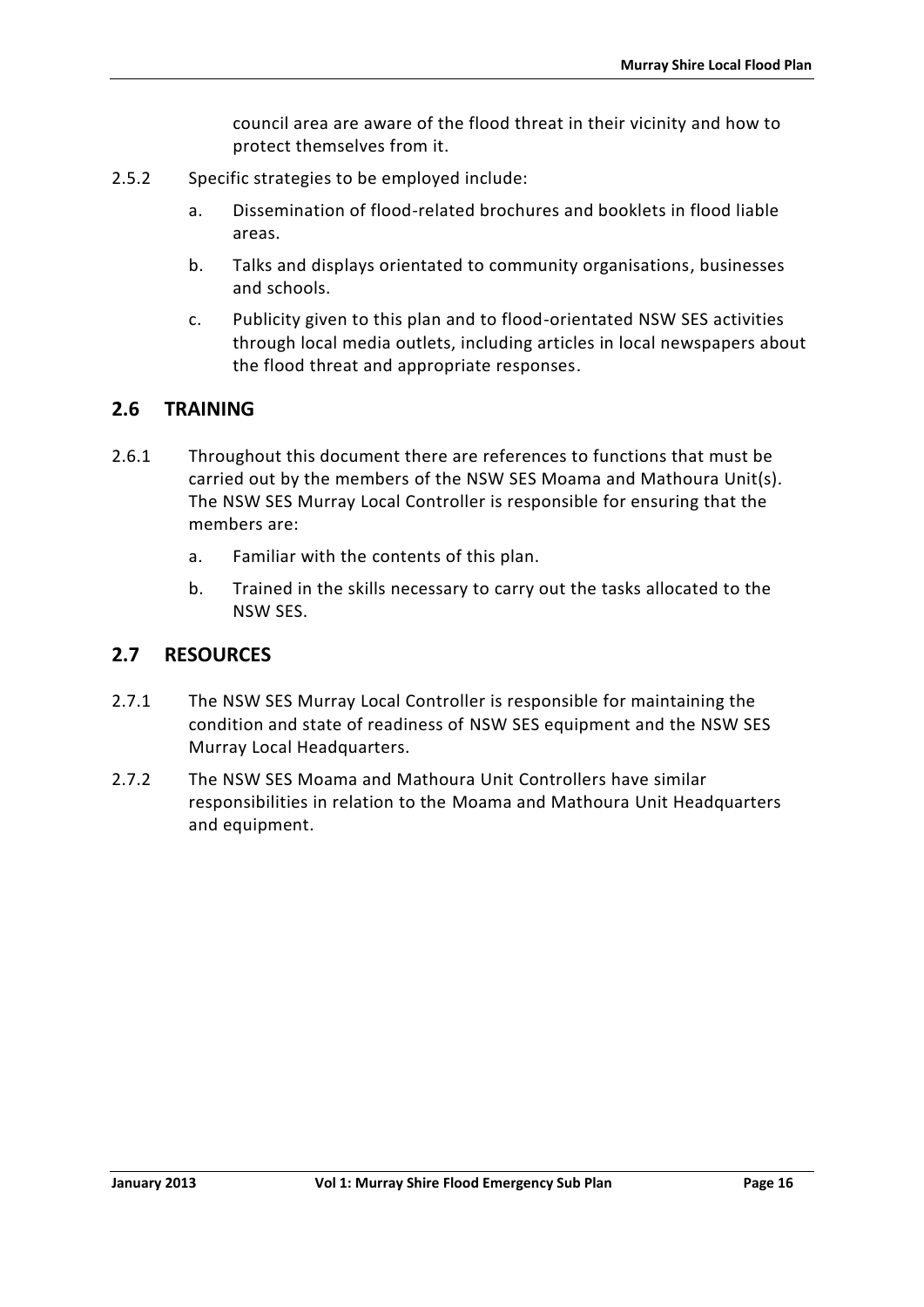# <span id="page-30-0"></span>**PART 3 - RESPONSE**

### **CONTROL**

### <span id="page-30-1"></span>**3.1 CONTROL ARRANGEMENTS**

- 3.1.1 The NSW SES is the legislated Combat Agency for floods and is responsible for the control of flood operations. This includes the coordination of other agencies and organisations for flood management tasks.
- 3.1.2 The Local EMPLAN will operate to provide support as requested by the NSW SES Local Incident Controller.

### <span id="page-30-2"></span>**3.2 OPERATIONAL MANAGEMENT**

- 3.2.1 NSW SES utilises the Australasian Inter-service Incident Management System (AIIMS), which is based on three principles:
	- a. functional management;
	- b. management by objectives; and
	- c. span of control.
- 3.2.2 AIIMS provides for different incident levels based on the complexity of management.
- 3.2.3 The Local Government Area may be divided into sectors and divisions to manage the flood event (divisions are usually a group of sectors).
- 3.2.4 Sectors and divisions may be based on floodplain classifications, geographical, physical or functional boundaries. A town, city or suburb may be one sector or split into several sectors and divisions.

### <span id="page-30-3"></span>**3.3 START OF RESPONSE OPERATIONS**

- 3.3.1 This plan is always active to ensure that preparedness actions detailed in this plan are completed.
- 3.3.2 Response operations will begin:
	- a. On receipt of a Bureau of Meteorology Preliminary Flood Warning, Flood Warning, Flood Watch, Severe Thunderstorm Warning or a Severe Weather Warning for flash flooding
	- b. On receipt of a dam failure alert.
	- c. When other evidence leads to an expectation of flooding within the council area.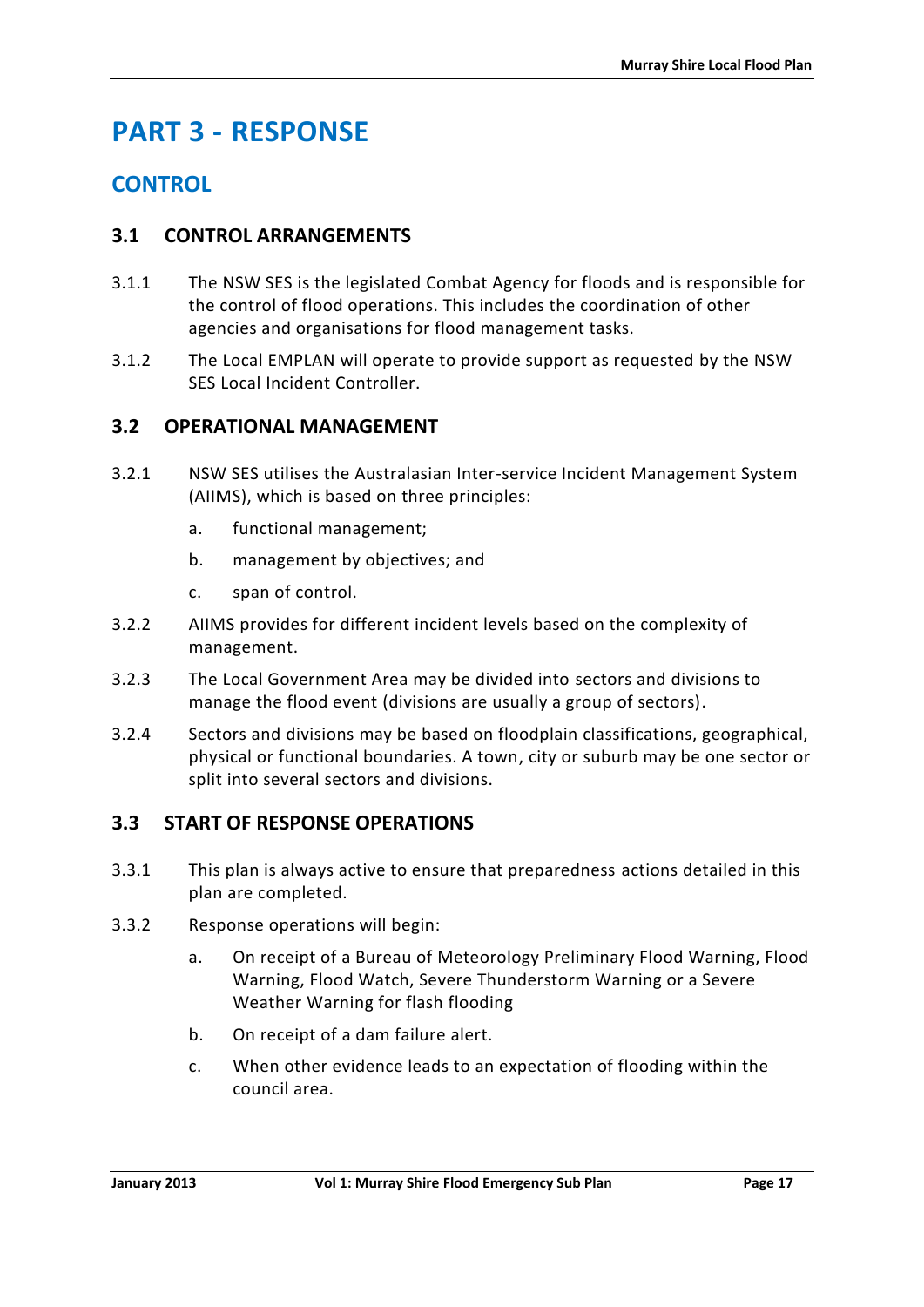- 3.3.3 Contact with the Bureau of Meteorology to discuss the development of flood warnings will normally be through the NSW SES Murray Region Headquarters and/or NSW SES State Headquarters.
- 3.3.4 The following persons and organisations will be advised of the start of response operations regardless of the location and severity of the flooding anticipated:
	- a. NSW SES Murray Region Headquarters.
	- b. NSW SES Moama and Mathoura Controller(s).
	- c. NSW SES Moama and Mathoura Unit.
	- d. Murray Shire Council Local Emergency Operations Controller (for transmission to the NSW Police Force Local Area Command Headquarters).
	- e. Murray Shire Council Local Emergency Management Officer (for transmission to appropriate council officers and departments).
	- f. Murray Shire Council Mayor.
	- g. Other agencies listed in this plan will be advised by the Local Emergency Management Officer on the request of the NSW SES Murray Local Incident Controller and as appropriate to the location and nature of the threat.

### <span id="page-31-0"></span>**3.4 RESPONSE STRATEGIES**

- 3.4.1 The main response strategies for NSW SES flood operations include:
	- a. Information Provision and Warning
		- Provision of warnings, information and advice to communities.
		- Inform the community regarding the potential impacts of a flood and what actions to undertake in preparation for flooding.
		- Provide timely and accurate information to the community.
	- b. Property protection
		- Protect the property of residents and businesses at risk of flood damage.
		- Assistance with property protection by way of sandbagging and the lifting or transporting of furniture, personal effects, commercial stock and caravans.
		- Assistance with the protection of essential infrastructure.
	- c. Evacuation
		- The temporary movement of people from a dangerous or potentially dangerous place to a safe location, and their eventual return. It is a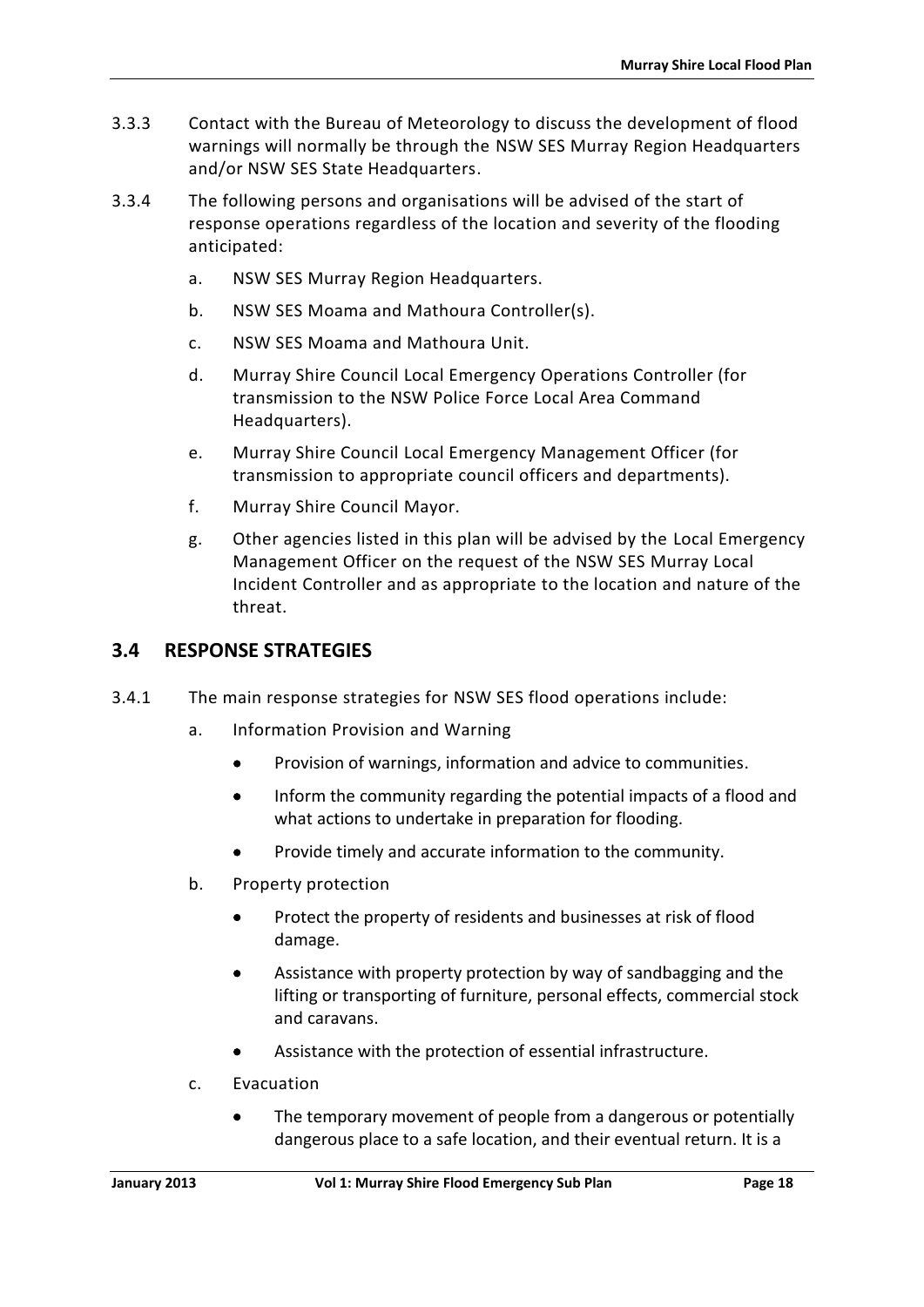safety strategy which uses distance to separate people from the danger created by the hazard.

- d. Rescue
	- The rescue or retrieval of persons trapped by floodwaters.
- e. Resupply
	- Minimise disruption upon the community by resupplying towns and villages which have become isolated as a consequence of flooding.
	- Ensure supplies are maintained to property owners by coordinating the resupply of properties which have become isolated as a consequence of flooding.
- 3.4.2 The NSW SES Local Incident Controller will select the appropriate response strategy to deal with the expected impact of the flood in each sector and/or community. The impact may vary so a number of different strategies may to be selected and implemented across the whole operational area. The available strategies for each sector and/or community are maintained by the NSW SES.
- 3.4.3 Supporting strategies may include:
	- a. Protect the community from incidents involving fire and hazardous materials.
	- b. Maintain the welfare of communities and individuals affected by the impact of a flood.
	- c. Minimise disruption to the community by ensuring supply of essential energy and utility services.
	- d. Ensure coordinated health services are available to and accessible by the flood affected communities.
	- e. Maintain the welfare of animals affected by the impact of a flood.

### <span id="page-32-0"></span>**3.5 OPERATIONS CENTRES**

- 3.5.1 The NSW SES Murray Operations Centres are located at Morris Street, Mathoura and Lea Court, Moama.
- 3.5.2 Supporting EOCs are located at:
	- a. The Murray Shire Local Emergency Operations Centre (LEOC) is located in the Murray Shire Branch Offices, Meninya Street, Moama.
	- b. A secondary Murray Shire LEOC can be located at the Rural Transaction Centre at Mathoura.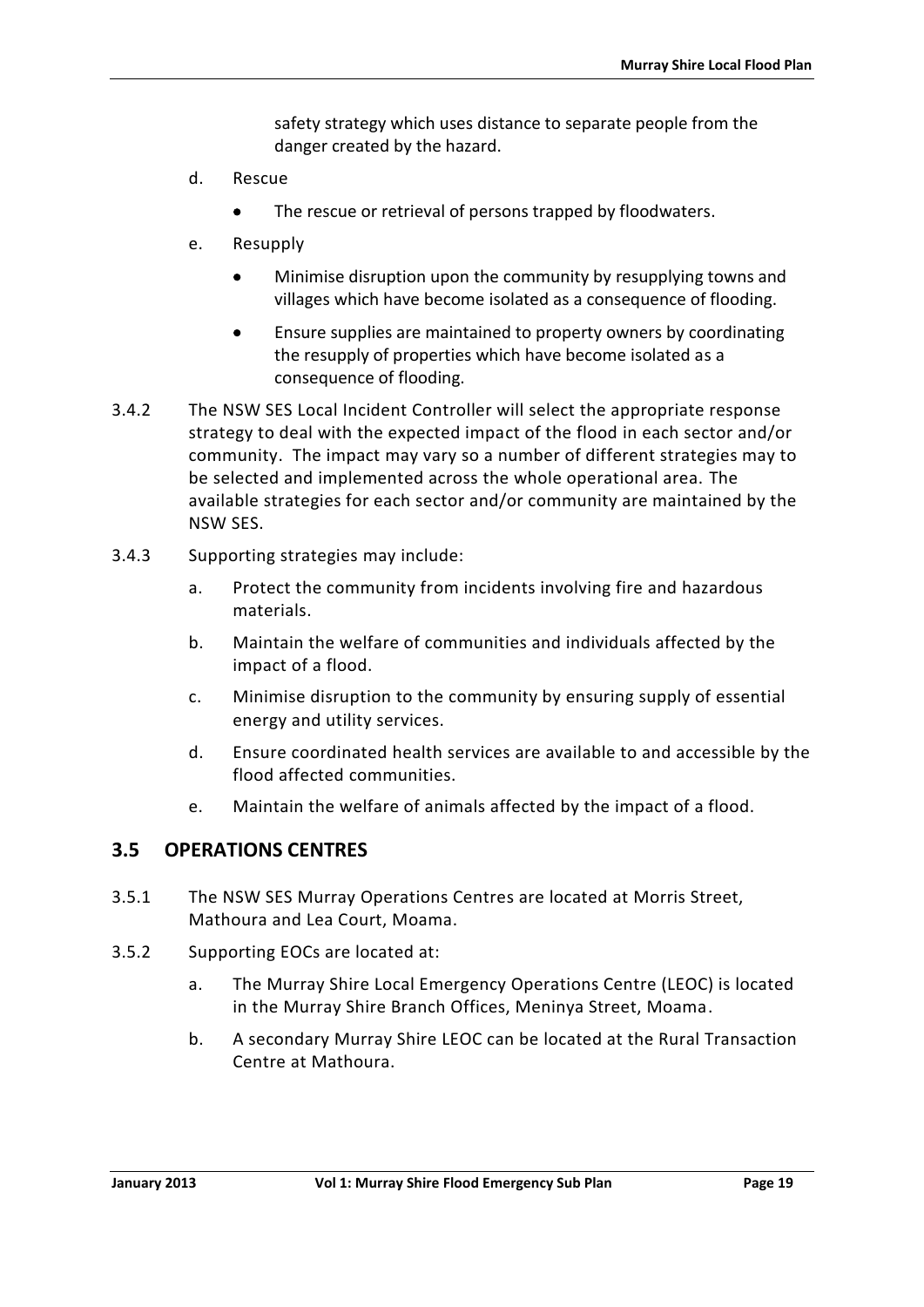### <span id="page-33-0"></span>**3.6 LIAISON**

- 3.6.1 Any agency with responsibilities identified in this plan may be requested by the NSW SES to provide liaison (including a liaison officer where necessary) to the NSW SES Murray Operations Centre.
- 3.6.2 Liaison officers are to:
	- a. Have the authority to deploy the resources of their parent organisations at the request of the NSW SES Murray Local Incident Controller,
	- b. Advise the NSW SES Murray Local Incident Controller on resource availability for their service, and
	- c. Be able to provide communications to their own organisations.

### <span id="page-33-1"></span>**3.7 END OF RESPONSE OPERATIONS**

3.7.1 When the immediate danger to life and property has passed the NSW SES Region Incident Controller or the NSW SES Local Incident Controller will issue an 'All Clear' message signifying that response operations have been completed. The message will be distributed through the same media outlets as earlier evacuation messages. The relevant Controller will also advise details of recovery coordination arrangements, arrangements made for clean-up operations prior to evacuees being allowed to return to their homes, and stand-down instructions for agencies not required for recovery operations.

### **PLANNING**

### <span id="page-33-2"></span>**3.8 COLLATING SITUATIONAL INFORMATION**

#### **Strategy**

3.8.1 The NSW SES maintains and records situational awareness of current impacts and response activities.

#### **Actions**

- 3.8.2 The NSW SES Murray Local Headquarters collates information on the current situation in the Murray Shire Council LGA and incorporates in Situation Reports.
- 3.8.3 The NSW SES Murray Region Headquarters collates Region-wide information for inclusion in Region NSW SES Situation Reports.
- 3.8.4 Sources of situational information during times of flooding are:
	- a. **Agency Situation Reports**. Agencies and functional areas provide regular situation reports (SITREPs) to the NSW SES.
	- b. **Active Reconnaissance**. The NSW SES Murray Local Incident Controller is responsible for coordinating the reconnaissance of impact areas,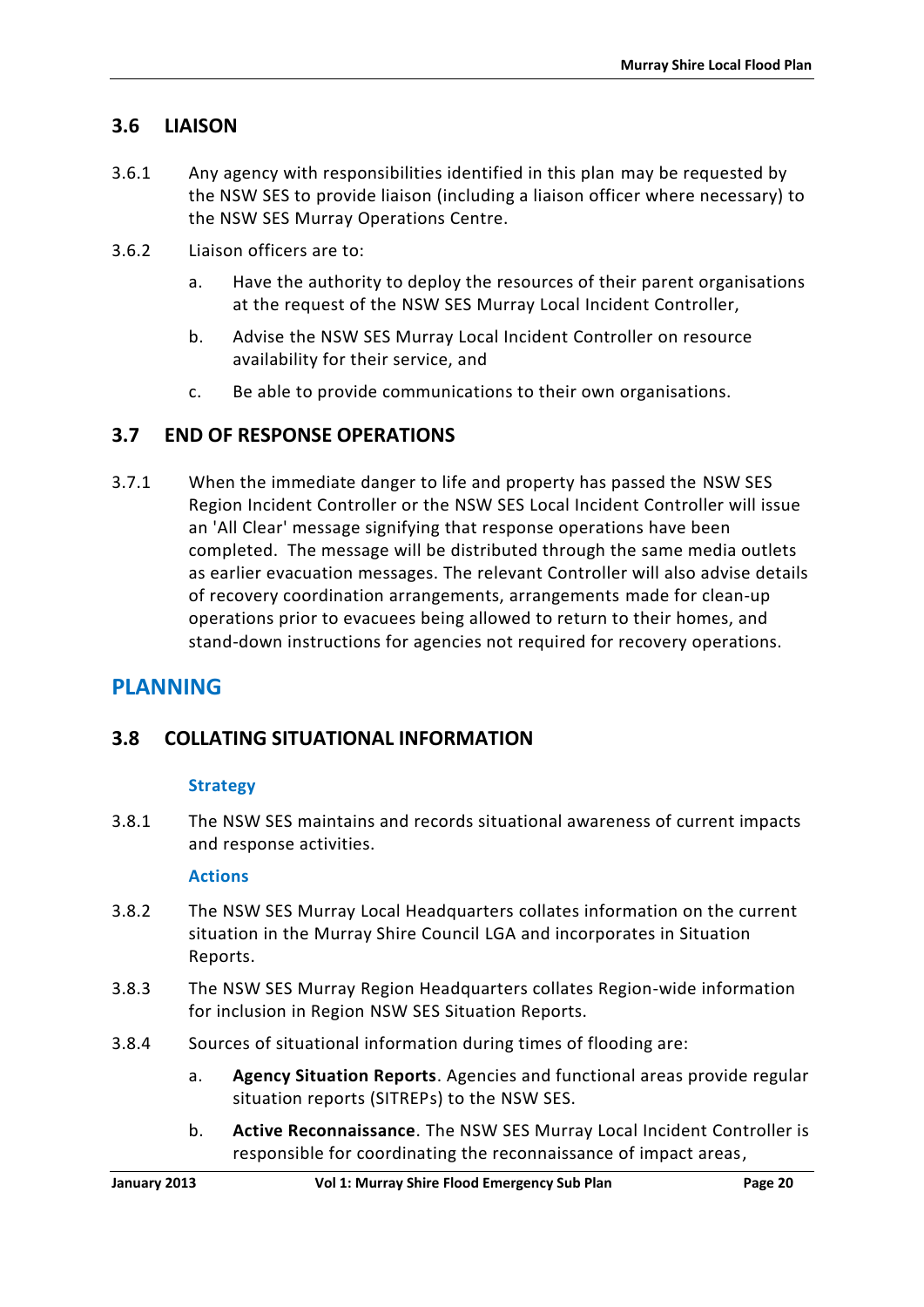recording and communicating observations. Reconnaissance can be performed on the ground and using remote sensing (more commonly aerial). The NSW SES monitors the following problem areas:

- Chanter Street Causeway
- Picnic Point Road Causeway
- c. The **Bureau of Meteorology's Flood Warning Centre** provides river height and rainfall information, data is available on the website <http://www.bom.gov.au/nsw/flood/>
- d. **NSW Office of Water Office**. This office advises flow rates and rates of rise for the Murray River. Daily river reports containing information on gauge heights and river flows are available from the website: <http://waterinfo.nsw.gov.au/>
- e. **Hume Dam Storage Monitoring System.** This system provides information on Hume Dam.
- f. **NSW SES Murray Region Headquarters**. The Region Headquarters provides information on flooding and its consequences, including those in nearby council areas (this information is documented in Bulletins and Situation Reports).

#### g. **Murray Shire Council.**

- 3.8.5 During flood operations sources of information on roads closed by flooding include:
	- a. Murray Shire Council (website and telephone service)
	- b. Deniliquin Police Local Area Command.
	- c. Roads and Maritime Services (website and/or telephone service).
	- d. NSW SES Murray Region Headquarters.
	- e. NSW SES Murray Local Headquarters.
- 3.8.6 Situational information relating to consequences of flooding should be used to verify and validate NSW SES Flood Intelligence records.

### <span id="page-34-0"></span>**3.9 PROVISION OF FLOOD INFORMATION AND WARNINGS**

#### **Strategy**

- 3.9.1 The NSW SES Murray Local Headquarters provides advice to the NSW SES Murray Region Headquarters on current and expected impacts of flooding in the Murray Shire Council LGA.
- 3.9.2 The NSW SES Murray Region Headquarters issues NSW SES Flood Bulletins, NSW SES Livestock and Equipment Warnings, Evacuation Warnings and Evacuation Orders to media outlets and agencies on behalf of all NSW SES units in the Region.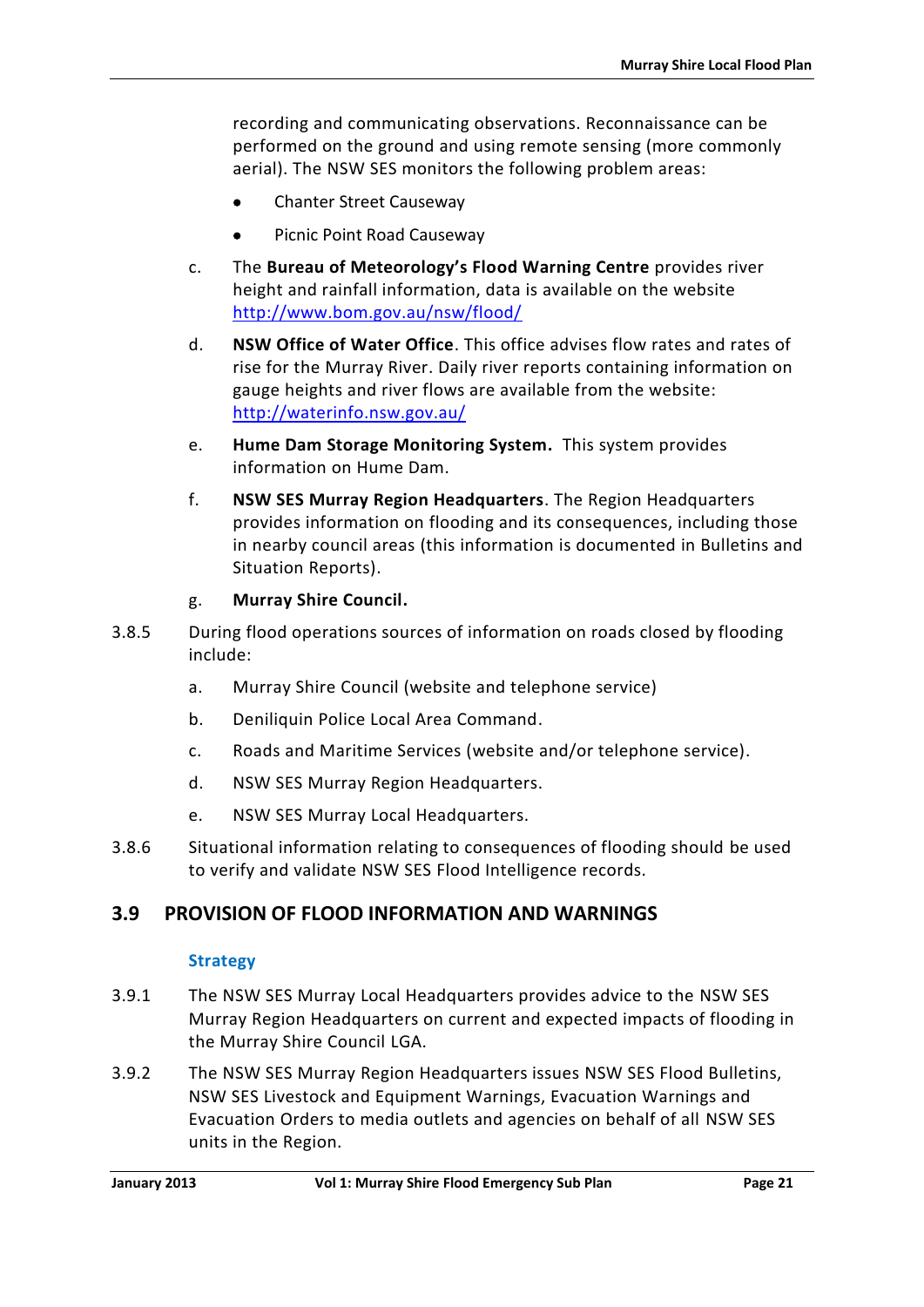### **Actions**

- 3.9.3 The NSW SES Murray Local Incident Controller will ensure that the NSW SES Murray Region Incident Controller is regularly briefed on the progress of operations.
- 3.9.4 NSW SES Murray Local Headquarters operations staff will be briefed regularly so that they can provide information in response to inquiries received in person or by other means such as phone or fax.
- 3.9.5 **Bureau of Meteorology Severe Thunderstorm Warning**. These are issued direct to the media by the Bureau when severe thunderstorms are expected to produce dangerous or damaging conditions, including flash flooding. Severe thunderstorms are usually smaller in scale than events covered by Flood Watches and Severe Weather Warnings.
- 3.9.6 **Bureau of Meteorology Severe Weather Warnings for Flash Flooding**. These are issued direct to the media by the Bureau and provide a warning of the possibility for flash flooding as a result of intense rainfall. These warnings are issued when severe weather is expected to affect land based communities with 6 to 24 hours. Severe Weather Warnings may also include other conditions such as Damaging Winds.
- 3.9.7 **Bureau of Meteorology Flood Watches**. Flood Watches are issued by the Bureau to advise people of the potential for flooding in a catchment area based on predicted or actual rainfall. Flood Watches will be included in NSW SES Flood Bulletins issued by the NSW SES Murray Region Headquarters.
- 3.9.8 **Bureau of Meteorology Flood Warnings.** The NSW SES Murray Region Headquarters will send a copy of Bureau Flood Warnings to the NSW SES Murray Unit. On receipt the NSW SES Local Incident Controller will provide the NSW SES Murray Region Headquarters with information on the estimated impacts of flooding at the predicted heights for inclusion in NSW SES Region Flood Bulletins.
- 3.9.9 **NSW SES Livestock and Equipment Warnings**. Following heavy rain or when there are indications of significant creek or river rises (even to levels below Minor Flood heights), the NSW SES Murray Local Incident Controller will advise the NSW SES Murray Region Headquarters which will issue NSW SES Livestock and Equipment Warnings.
- 3.9.10 **NSW SES Local Flood Advices**. The NSW SES Local Incident Controller may issue Local Flood Advices for locations not covered by Bureau Flood Warnings. They may be provided verbally in response to phone inquiries but will normally be incorporated into NSW SES Region Flood Bulletins.
- 3.9.11 **NSW SES Flood Bulletins**. The NSW SES Murray Region Headquarters will regularly issue NSW SES Flood Bulletins which describe information on the estimated impacts of flooding at the predicted heights (using information from Bureau Flood Warnings and NSW SES Local Flood Advices) to NSW SES units, media outlets and agencies on behalf of all NSW SES units in the Region.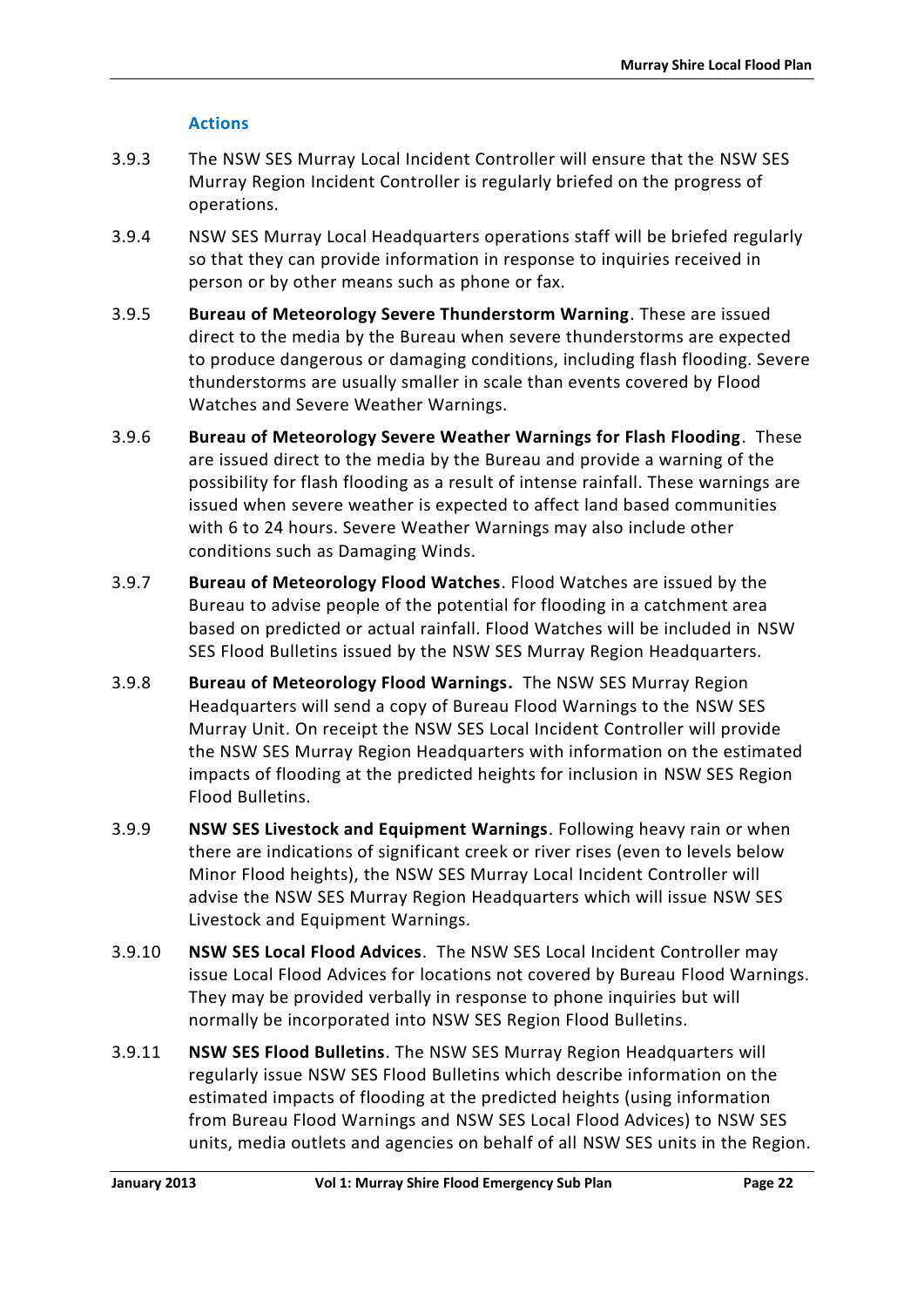- 3.9.12 **NSW SES Evacuation Warnings and Evacuation Orders**. These are usually issued to the media by the NSW SES Region Incident Controller on behalf of the NSW SES Local Incident Controller.
- 3.9.13 **Dam Failure Alerts**. Dam failure alerts are issued to NSW SES by the dam owner, in accordance with arrangements in the Dam Safety Emergency Plan (DSEP), the system involves the Dam Owner notifying NSW SES State Headquarters Operations Communications Centre, who in turn distribute the warning to the NSW SES Region Headquarters and NSW SES Unit Headquarters.
- 3.9.14 A flow chart illustrating the notification arrangements for potential dam failure is shown in Attachment 2.
- 3.9.15 Dam failure alert levels are set in consultation with the NSW SES and are used to trigger appropriate response actions. The conditions that define each of the alert levels are listed in the relevant DSEP. Responses escalate as the alert level migrates from white to amber to red. Table 1 briefly outlines example defining conditions and appropriate NSW SES responses associated with each alert.

| Alert<br>Level | <b>Example Defining</b><br>Condition                                                         | <b>NSW SES Response</b>                                                                         | <b>NSW SES Warning</b><br>Product                                           |
|----------------|----------------------------------------------------------------------------------------------|-------------------------------------------------------------------------------------------------|-----------------------------------------------------------------------------|
| White          | May be a structural<br>anomaly.                                                              | Implements notification<br>flowchart.                                                           | This is a preliminary<br>alert to assist the NSW<br>SES in its preparation. |
|                | May be increased<br>monitoring in response to<br>a heavy rainfall event                      | Check operational readiness.                                                                    | This is not a public<br>alert.                                              |
| Amber          | Failure possible if storage<br>level continues to rise or<br>structural anomaly not<br>fixed | Implements notification<br>flowchart.<br>Warn downstream<br>population at risk to prepare       | <b>NSW SES Evacuation</b><br>Warning                                        |
| Red            | Failure imminent or<br>occurred                                                              | to evacuate<br>Implements notification<br>flowchart.<br>Evacuation of downstream<br>populations | <b>NSW SES Evacuation</b><br>Order                                          |

#### <span id="page-36-0"></span>**Table 1: Dam Failure Alert Levels**

Note: Some DSEPs will have alert levels that proceed directly from White to Red. This is the case if adequate time does not exist between the three alert levels to evacuate the downstream population at risk. The decision to omit the Amber Alert level, and the general setting of Alert levels should be undertaken in consultation with the NSW SES.

3.9.16 The NSW SES / Dam Owner will disseminate warnings to the population at risk of dam failure (these arrangements are specific to each dam, are negotiated between the Dam Owner and NSW SES, and are documented in the DSEP).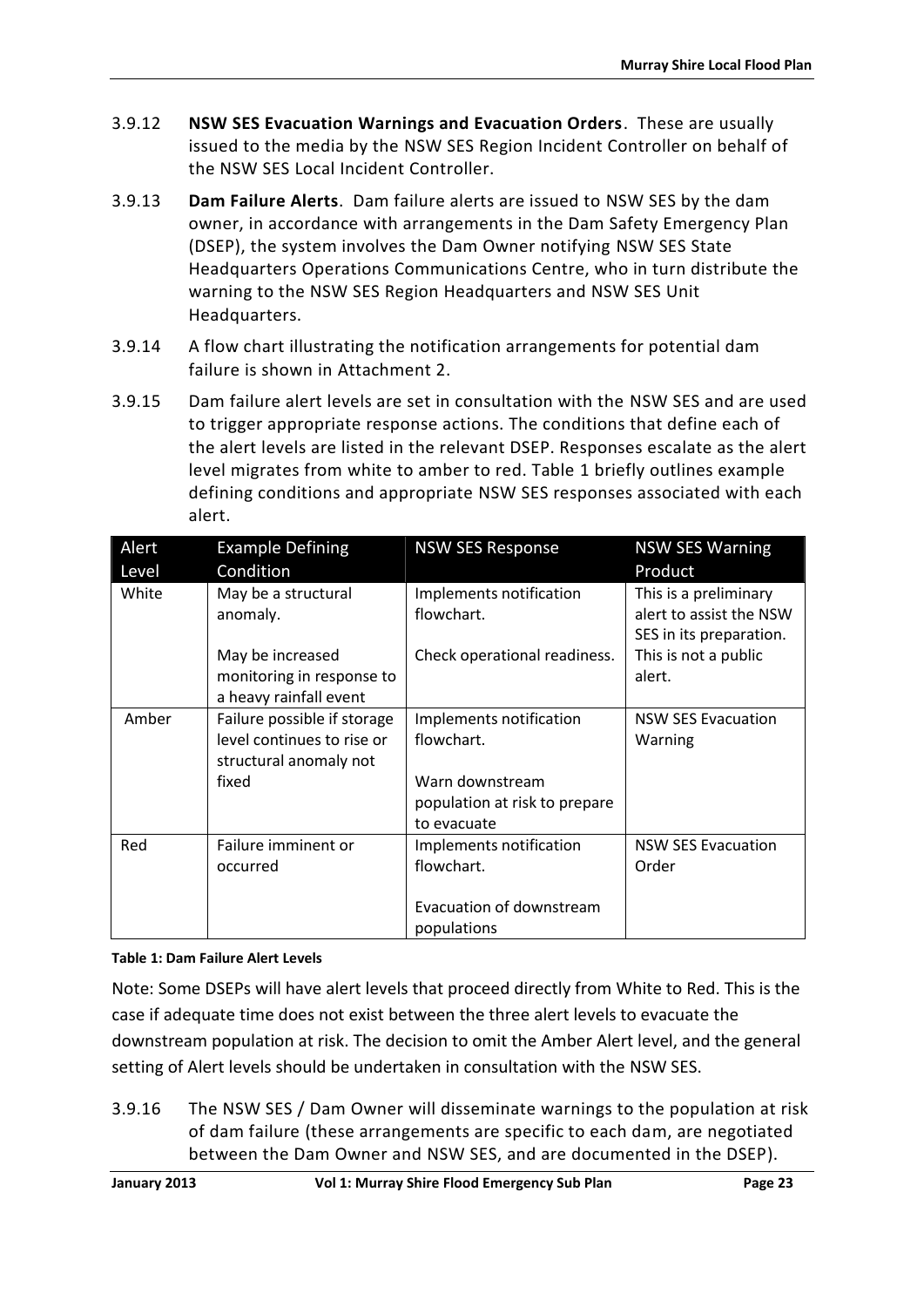- 3.9.17 Special arrangements apply in the case of severe flooding that may have the potential to cause the failure of Hume Dam. Details of these arrangements are maintained by the NSW SES.
- 3.9.18 **Standard Emergency Warning Signal (SEWS).** This signal may be played over radio and television stations to alert communities to Evacuation Warnings, Evacuation Orders, Special Warnings or Dam-Failure Warnings. Approval to use the signal is associated with who approves the warning/order message.
- 3.9.19 **The Public Information and Inquiry Centre (PIIC)** (operated by the NSW Police Force) will answer calls from the public regarding registered evacuees.
- 3.9.20 **The Disaster Welfare Assistance line** is a central support and contact point for disaster affected people inquiring about welfare services advice and assistance.
- 3.9.21 **The RMS Transport Information Line** will provide advice to callers on the status of roads. The RMS website also lists road closure information.
- 3.9.22 **Murray Shire Council** will provide information on the status of roads.
- 3.9.23 Collation and dissemination of road information is actioned as follows:
	- a. As part of Situation Reports, the NSW SES Murray Local Incident Controller provides road status reports for main roads in the council area to the NSW SES Murray Region Headquarters.
	- b. The NSW SES Murray Region Headquarters distributes information on main roads to NSW SES units, media outlets and agencies as part of NSW SES Flood Bulletins.

### **OPERATIONS**

### <span id="page-37-0"></span>**3.10 AIRCRAFT MANAGEMENT**

- 3.10.1 Aircraft can be used for a variety of purposes during flood operations including evacuation, rescue, resupply, reconnaissance and emergency travel.
- 3.10.2 Air support operations will be conducted under the control of the NSW SES Region Headquarters, which may allocate aircraft to units if applicable.
- 3.10.3 NSW SES maintains the following information for the Murray Shire Council area:
	- a. Locations of suitable helicopter landing points.
	- b. Locations of suitable airports and records detailing aircraft size and type that can land at airports.
	- c. Intelligence on when access to these locations is expected to be lost.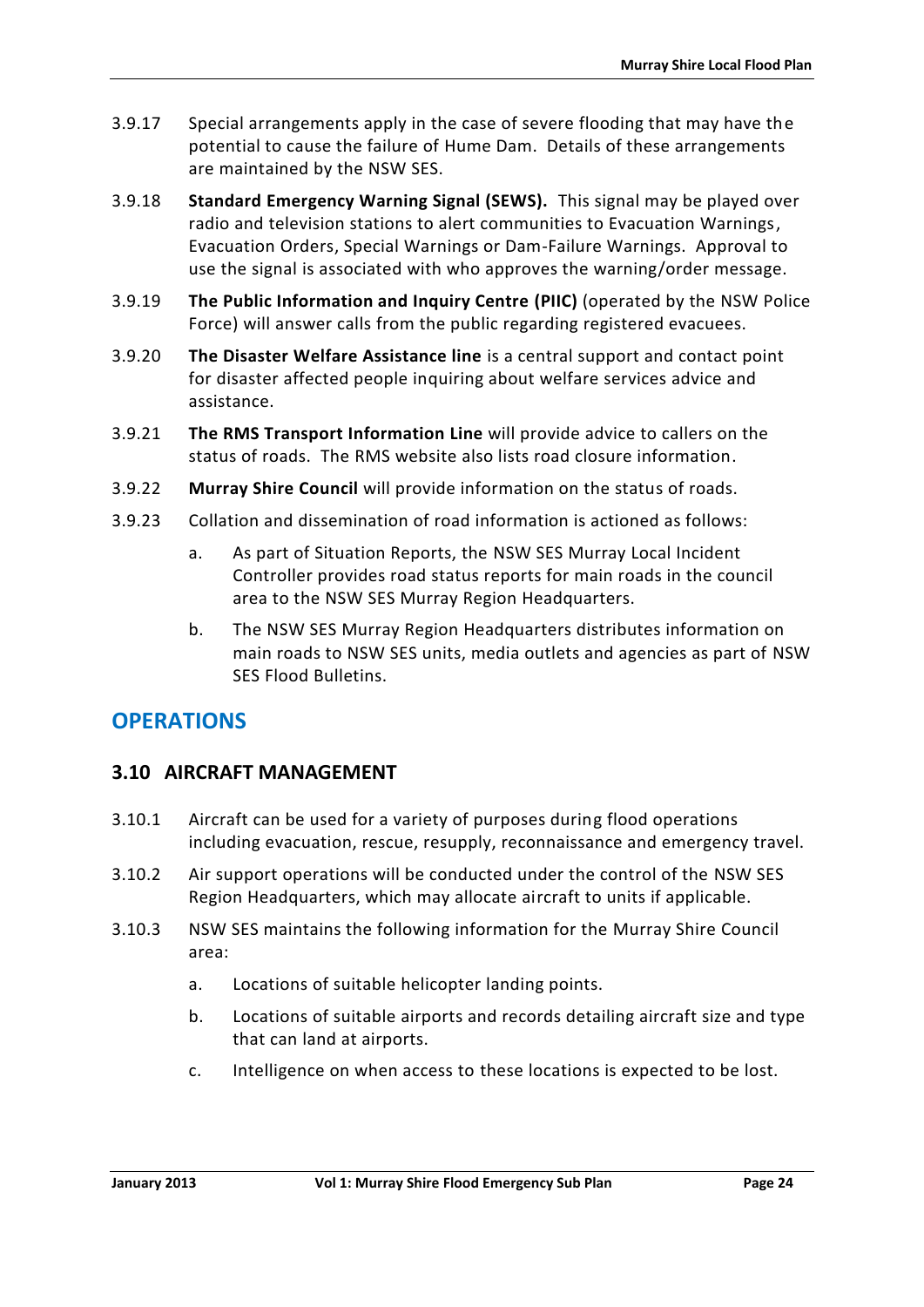### <span id="page-38-0"></span>**3.11 ASSISTANCE FOR ANIMALS**

- 3.11.1 Matters relating to the welfare of livestock, companion animals and wildlife are to be referred to Agricultural and Animal Services.
- 3.11.2 Requests for emergency supply and/or delivery of fodder to stranded livestock, or for livestock rescue, are to be referred to Agricultural and Animal Services.
- 3.11.3 Requests for animal rescue should be referred to the NSW SES.

### <span id="page-38-1"></span>**3.12 COMMUNICATION SYSTEMS**

- 3.12.1 The primary means of communications between fixed locations is by telephone, email and facsimile.
- 3.12.2 The primary means of communication to and between deployed NSW SES resources is by SES PMR.
- 3.12.3 All liaison officers will provide their own communication links back to their parent agencies.
- 3.12.4 All other organisations will provide communications as necessary to their deployed field teams.
- 3.12.5 Back-up communications are provided as follows:
	- a. The NSW SES Local Headquarters operates a station on the NSW SES Murray Region strategic control radio net.
	- b. The Murray Shire Council operates a VHF radio net which may be used.
	- c. The RMS Moama operates a UHF CB net to communicate with river traffic.
	- d. The Rural Fire Service are able to assist with communications particularly by making their mobile communications van available if needed.

### <span id="page-38-2"></span>**3.13 PRELIMINARY DEPLOYMENTS**

- 3.13.1 When flooding is expected to be severe enough to cut road access to towns, within towns and/or rural communities, the NSW SES Murray Local Incident Controller will ensure that resources are in place for the distribution of foodstuffs and medical supplies to the areas that could become isolated.
- 3.13.2 When access between locations is expected to be cut, the NSW SES Murray Local Incident Controller will advise appropriate agencies so that resources (including sandbags, fire fighting appliances, ambulances, etc.) are deployed to ensure that operational capability is maintained.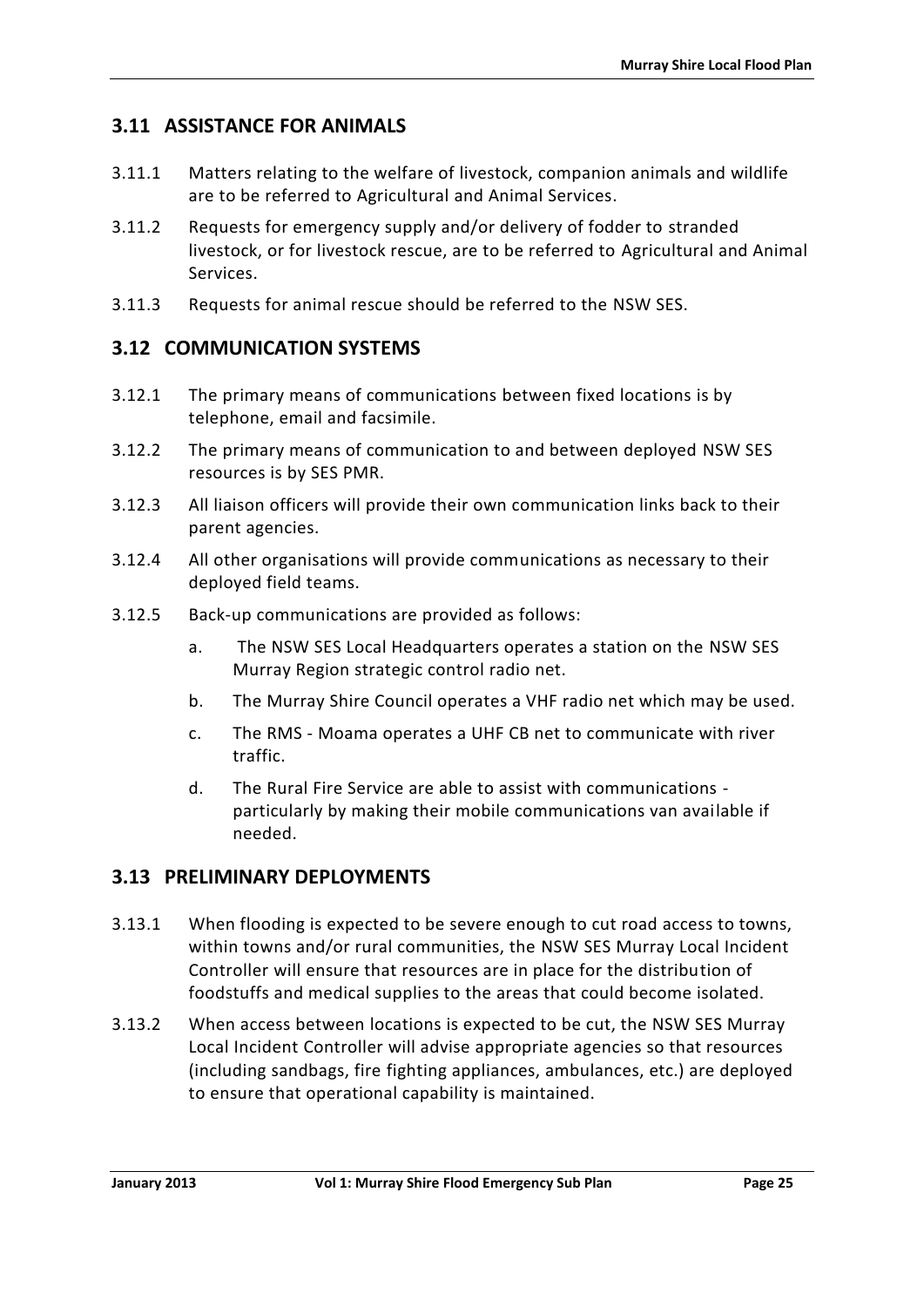### <span id="page-39-0"></span>**3.14 ROAD AND TRAFFIC CONTROL.**

- 3.14.1 A number of roads within the council area are affected by flooding. NSW SES maintains details of these roads.
- 3.14.2 The council closes and re-opens its own roads. The Council also closes the following roads in its capacity as an agent of the RMS:
	- Cobb Highway -Moama to Deniliquin.
	- **•** TR94 -Deniliquin to Swan Hill.
	- $\bullet$  MR341 -Moama to Barham.
	- MR391 -Moama to Barmah
- 3.14.3 The NSW Police Force has the authority to close and re-open roads but will normally only do so (if the Council or the RMS have not already acted) if public safety requires such action.
- 3.14.4 When resources permit, the NSW SES assists Council, RMS or the NSW Police Force by erecting road closure signs and barriers.
- 3.14.5 In flood events, the NSW SES Murray Local Incident Controller may direct the imposition of traffic control measures. The entry into flood affected areas will be controlled in accordance with the provisions of the State Emergency Service Act, 1989 (Part 5, Sections 19, 20, 21 and 22) and the State Emergency Rescue Management Act, 1989 (Part 4, Sections 60KA, 60L and 61).
- 3.14.6 NSW Police Force, RMS or Council officers closing or re-opening roads or bridges affected by flooding are to advise the NSW SES Murray Local Headquarters, which will then provide a road information service to local emergency services, the public and the NSW SES Murray Region Headquarters. All such information will also be passed to the NSW Police Force, RMS and the Council.

### <span id="page-39-1"></span>**3.15 STRANDED TRAVELLERS**

3.15.1 Flood waters can strand travellers. Travellers seeking assistance will be referred to the Welfare Services Functional Area for the arrangement of emergency accommodation.

### <span id="page-39-2"></span>**3.16 MANAGING PROPERTY PROTECTION OPERATIONS**

#### **Strategy**

- 3.16.1 Protect the property of residents and businesses at risk of flood damage. **Actions**
- 3.16.2 The NSW SES is the responsible agency for the coordination of operations to protect property.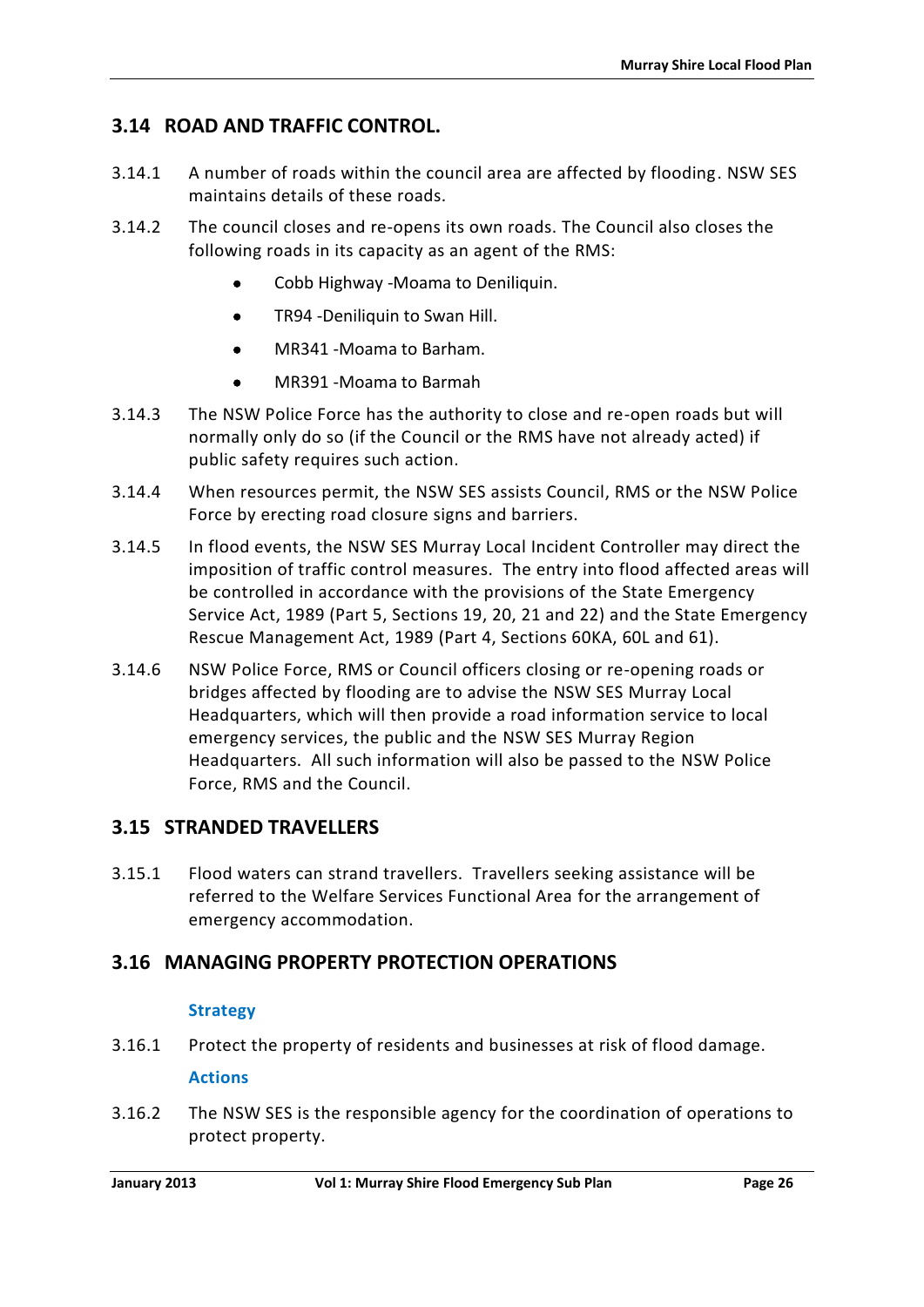- 3.16.3 Property may be protected from floods by:
	- a. Lifting or moving of household furniture.
	- b. Lifting or moving commercial stock and equipment.
	- c. Sandbagging to minimise entry of water into buildings.
- 3.16.4 The NSW SES maintains stocks of sandbags at the Murray Shire Works Depot, Nicholas Drive, Moama.

### <span id="page-40-0"></span>**3.17 MANAGING FLOOD RESCUE OPERATIONS**

#### **Strategy**

3.17.1 Rescue of people from floods.

#### **Actions**

- 3.17.2 The NSW SES Murray Local Incident Controller controls flood rescue in Murray Shire Council local government area.
- 3.17.3 Flood rescues, may be carried out by accredited units in accordance with appropriate standards.
- 3.17.4 Additional flood boats and crews can be requested through the NSW SES Murray Region Headquarters.
- 3.17.5 There may be some residual population which did not evacuate during the early stages of flooding and which require rescue.

### <span id="page-40-1"></span>**3.18 MANAGING EVACUATION OPERATIONS**

### **Strategy**

- 3.18.1 When there is a risk to public safety, evacuation is the primary strategy. Circumstances may include:
	- a. Evacuation of people when their homes or businesses are likely to flood.
	- b. Evacuation of people who are unsuited to living in isolated circumstances, due to flood water closing access.
	- c. Evacuation of people where essential energy and utility services are likely to fail, have failed or where buildings have been made uninhabitable.

#### **Actions**

- 3.18.2 The evacuation operation will have the following stages:
	- a. Decision to evacuate.
	- b. Mobilisation (mobilisation may begin prior to the decision to evacuate).
	- c. Evacuation Warning delivery.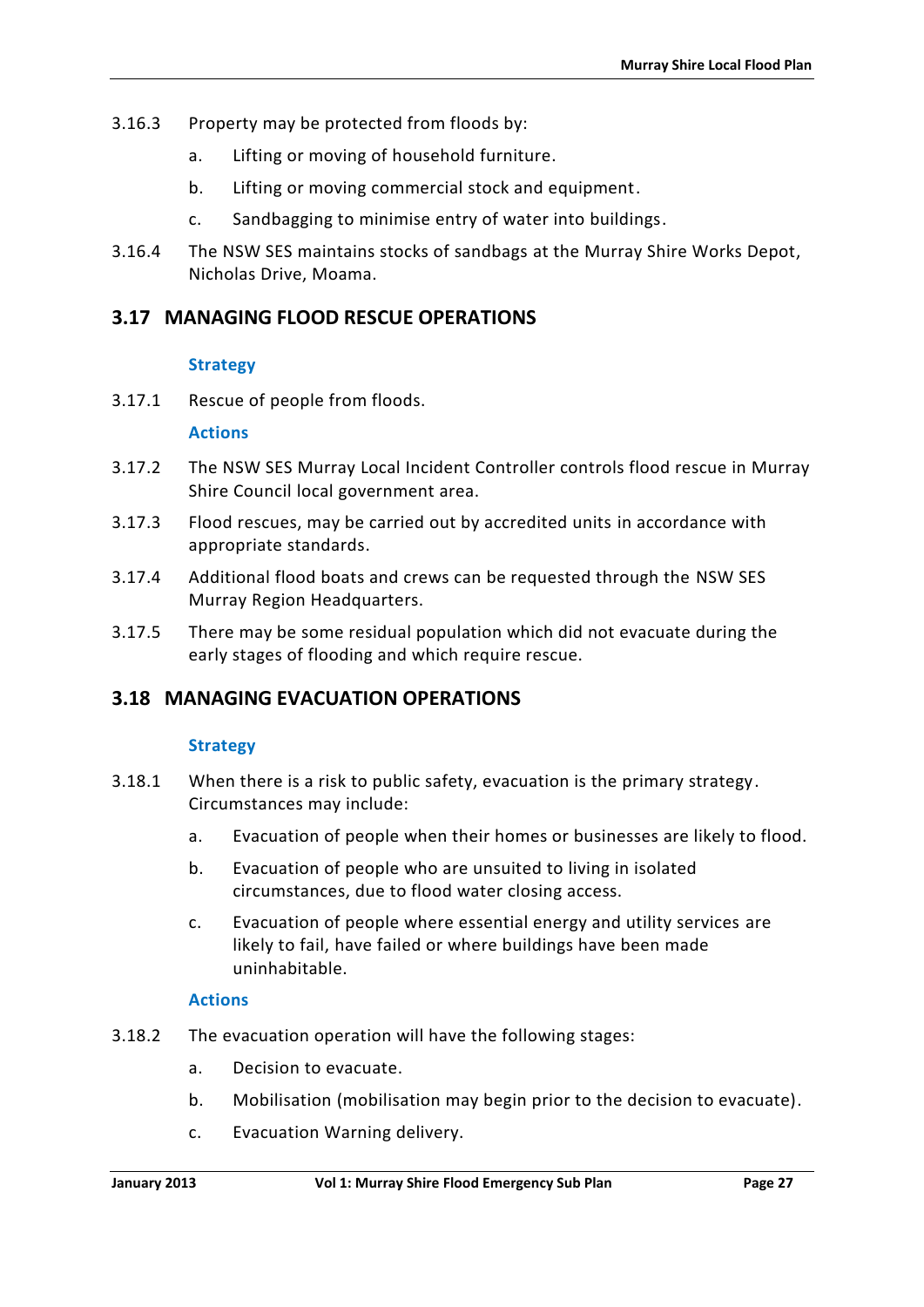- d. Evacuation Order delivery.
- e. Withdrawal.
- f. Shelter.
- g. Return.
- 3.18.3 During floods evacuations will be controlled by the NSW SES. Small-scale evacuations will be controlled by the NSW SES Murray Local Incident Controller. Should the scale of evacuation operations be beyond the capabilities of local resources control may be escalated to the NSW SES Murray Region Incident Controller.

### **Decision to evacuate**

- 3.18.4 In most cases the decision to evacuate rests with the NSW SES Murray Local Incident Controller who exercises his/her authority in accordance with Section 22(1) of The State Emergency Service Act 1989. However, the decision to evacuate will usually be made after consultation with the NSW SES Murray Region Incident Controller and the Local Emergency Operations Controller.
- 3.18.5 In events that require large scale evacuations, the decision to evacuate may be escalated to the Region or the State Incident Controller.
- 3.18.6 Some people will make their own decision to evacuate earlier and move to alternate accommodation, using their own transport. This is referred to as self-motivated evacuation.

### **Mobilisation**

- 3.18.7 The NSW SES Local Incident Controller will mobilise the following to provide personnel for doorknock teams for designated Sectors/locations:
	- a. NSW SES Murray Unit members.
	- b. RFS Moama and Mathoura District members via the RFS Fire Control Officer.
	- c. Local NSW Police Force Officers.
- 3.18.8 The NSW SES Murray Region Incident Controller will mobilise any additional personnel required to assist with doorknock teams using:
	- a. NSW SES members from the NSW SES Murray Region and surrounding NSW SES Regions.
	- b. FRNSW personnel arranged via the FRNSW Liaison Officer located at NSW SES Murray Region Headquarters.
	- c. RFS personnel arranged via the RFS Liaison Officer located at NSW SES Murray Region Headquarters.
- 3.18.9 The NSW SES Local Incident Controller will request the Murray Shire Council LEMC Chairperson provide Council personnel to assist with traffic coordination within Sector(s)/Community.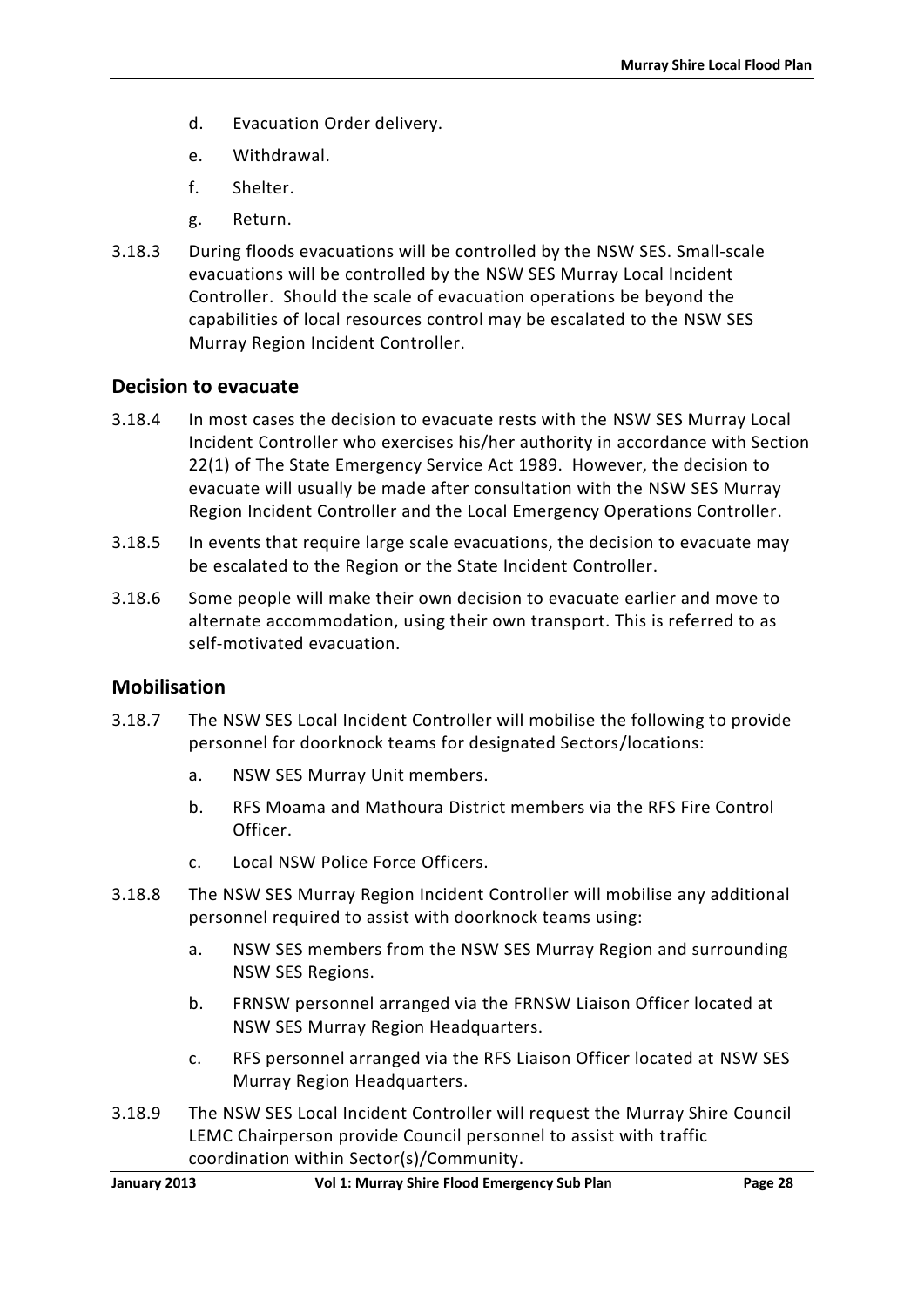- 3.18.10 The NSW SES Local Incident Controller will arrange liaison officers for Sector Command Centres.
- 3.18.11 The NSW SES Murray Region Operations Controller will mobilise the required number of buses for Sectors via the Transport Services Functional Area Coordination Centre.

### **Delivery of Evacuation Warnings and Evacuation Orders**

- 3.18.12 The NSW SES will advise the community of the requirements to evacuate. The NSW SES will issue an **Evacuation Warning** when the intent of an NSW SES Incident Controller is to warn the community of the need to prepare for a possible evacuation.
- 3.18.13 The NSW SES will issue an **Evacuation Order** when the intent of the NSW SES Incident Controller is to instruct a community to immediately evacuate in response to an imminent threat.
- 3.18.14 The NSW SES Local Incident Controller will distribute Evacuation Warnings and Evacuation Orders to:
	- a. Sector/Division Command Centres (where established).
	- b. Murray Shire Council Local Emergency Operations Centre.
	- c. Murray Shire Council.
	- d. Deniliquin Police Local Area Command.
	- e. Moama and Mathoura Rural Fire Service Control Centre.
	- f. Radio Stations ABC Goulburn Murray
	- g. Other local agencies and specified individuals.
- 3.18.15 The NSW SES Murray Region Incident Controller will distribute Evacuation Warnings and Evacuation Orders to:
	- a. The NSW SES State Operations Centre.
	- b. The NSW SES Murray Local Incident Controller.
	- c. Metropolitan media outlets via the Joint Media Information Centre.
	- d. Affected communities via dial-out warning systems where installed or applicable.
	- e. Relevant media outlets and agencies.
- 3.18.16 Evacuation Warnings and Evacuation Orders may be delivered through:
	- a. Radio and television stations.
	- b. Doorknocking by emergency service personnel.
	- c. Public address systems (fixed or mobile).
	- d. Telephony-based systems (including Emergency Alert).
	- e. Two-way Radio.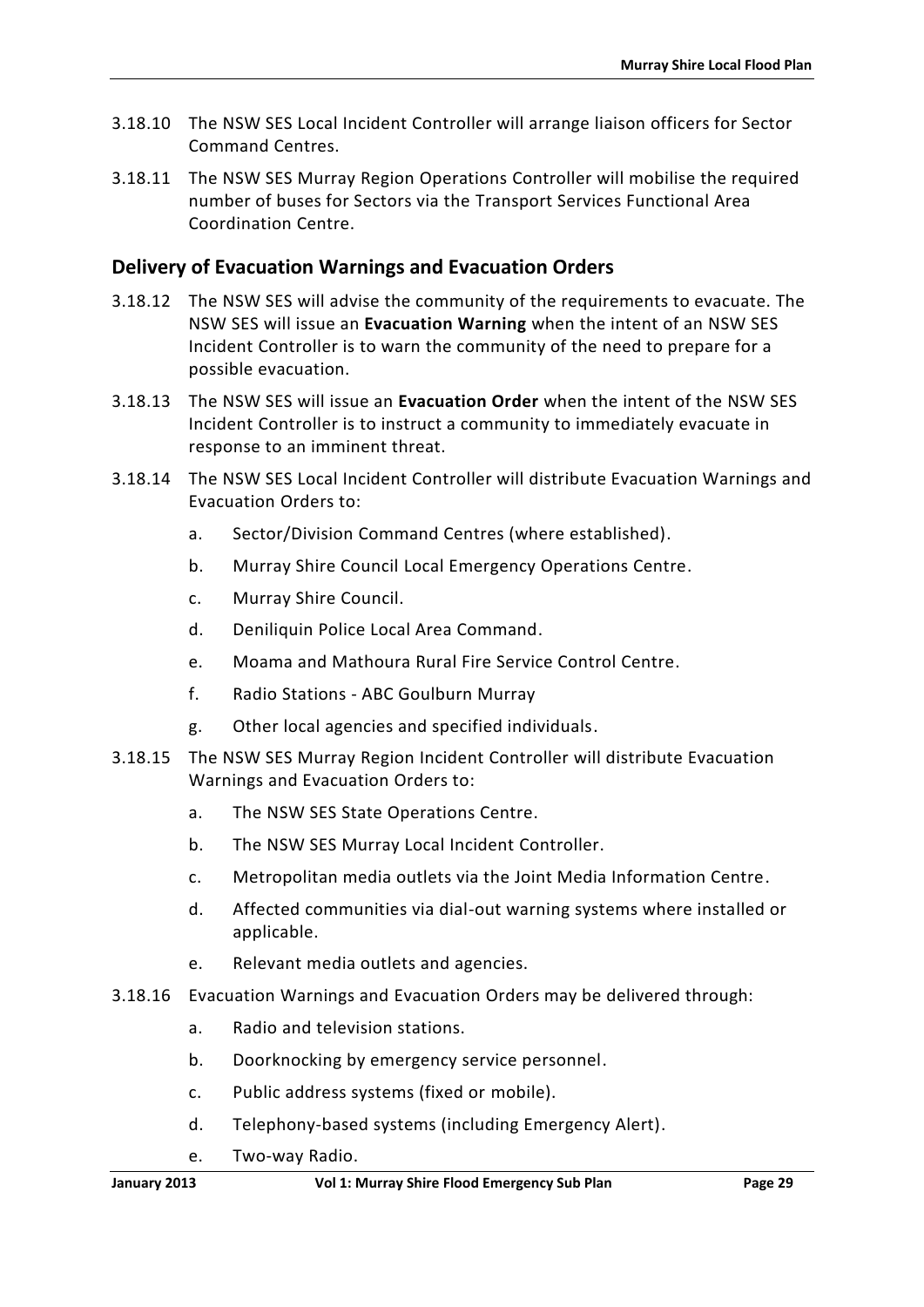- f. Direct access to Radio Station ABC Goulburn Murray.
- 3.18.17 The Standard Emergency Warning Signal (SEWS) may be used to precede all Evacuation Orders broadcast on Radio Stations.
- 3.18.18 Sector Command Centres, where established, will distribute Evacuation Orders via Emergency Service personnel in doorknock teams to areas under threat of inundation.
- 3.18.19 Doorknock teams will work at the direction of:
	- a. The Sector Commander if a Sector Command Centre is established.
	- b. The relevant Division Commander where a Sector Command Centre has not been established.
	- c. The Local Incident Controller.
- 3.18.20 Field teams conducting doorknocks will record and report back the following information to their Sector Commander/Division Commander/Local Incident Controller:
	- a. Addresses and locations of houses doorknocked and/or evacuated.
	- b. The number of occupants.
	- c. Details of support required (such as transport, medical evacuation, assistance to secure house and/or property and raise or move belongings).
	- d. Details of residents who refuse to comply with the Evacuation Order.
- 3.18.21 Refusal to evacuate. Field teams cannot afford to waste time dealing with people who are reluctant or refuse to comply with any Evacuation Order. These cases are to be referred to the NSW Police Force.

### **Withdrawal**

- 3.18.22 Evacuations will generally be carried out in stages starting from the lowest areas, low flood islands and low trapped perimeters; and progressively from higher areas.
- 3.18.23 The most desirable method of evacuation is via road using private transport. This may be supplemented by buses for car-less people. However, other means of evacuation may also be used if available and as necessary (e.g. by foot, rail, air).
- 3.18.24 Evacuees who require emergency accommodation or disaster welfare assistance will be directed to designated evacuation centres. Evacuees who have made their own accommodation arrangements will not be directed to evacuation centres. It is not possible to determine in advance how many will fall into this category.
- 3.18.25 Evacuees will: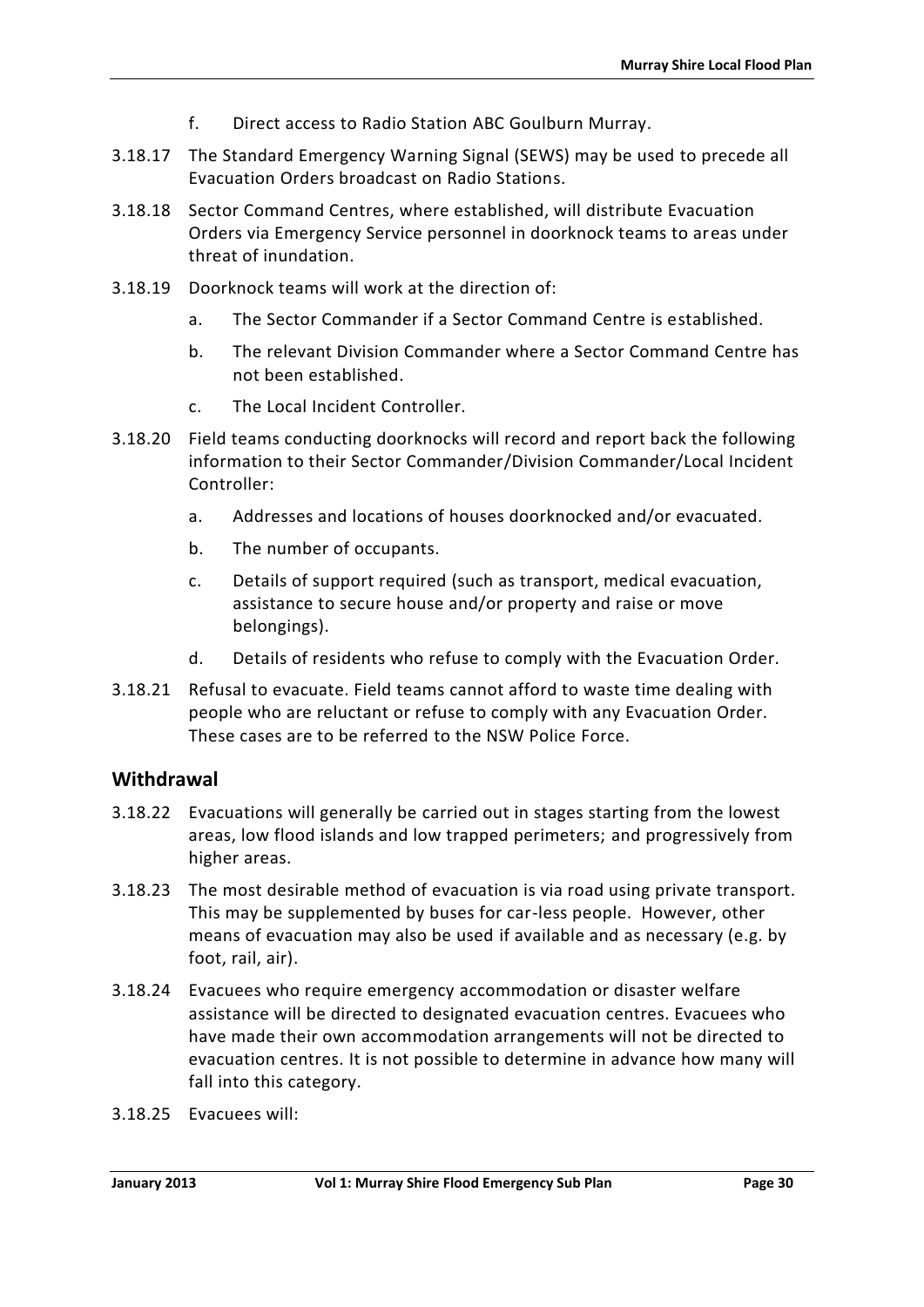- a. Move under local traffic arrangements from the relevant Sectors/Community via managed evacuation routes;
- b. Continue along the suburban/regional/rural road network to allocated Evacuation Centres.
- 3.18.26 **Health Services**. The Health Services Functional Area will coordinate the evacuation of hospitals, health centres and aged care facilities (including nursing homes).
- 3.18.27 **Schools.** School administration offices (Department of Education and Communities, Catholic Education Office and Private Schools) will coordinate the evacuation of schools if not already closed.
- 3.18.28 If there is sufficient time between the start of response operations and the evacuation of communities, the NSW SES Murray Region Incident Controller will discuss the temporary closure of appropriate schools with the Regional Director, Riverina Region, Department of Education and Communities. This will enable pupils to stay at home or be returned home so they can be evacuated (if required) with their families.
- 3.18.29 Note that in the Murray Shire Council LGA, school principals may close some schools affected by flooding in the early stages of flooding.
- 3.18.30 **Caravan parks**. When an evacuation order is given occupiers of non-movable vans should:
	- a. Secure their vans by tying them down to prevent flotation.
	- b. Isolate power to their vans.
	- c. Collect personal papers, medicines, a change of clothing, toiletries and bedclothes.
	- d. Lift the other contents of their vans as high as possible within the van.
	- e. Move to a designated evacuation centre if they have their own transport, or move to the caravan office to await transport.
- 3.18.31 Where possible, vans that can be moved will be relocated by their owners. Park managers will arrange for the relocation of mobile vans whose owners do not have a vehicle. Council and NSW SES personnel will assist if required and may be able to provide additional vehicles.
- 3.18.32 Caravan park managers will ensure that their caravan park is capable of being evacuated within 48 hours.
- 3.18.33 Advise the NSW SES Murray Local Controller of:
	- a. The number of people requiring transport.
	- b. Details of any medical evacuations required.
	- c. Whether additional assistance is required to effect the evacuation.
- 3.18.34 Check that no people remain in non-removable vans that are likely to be inundated.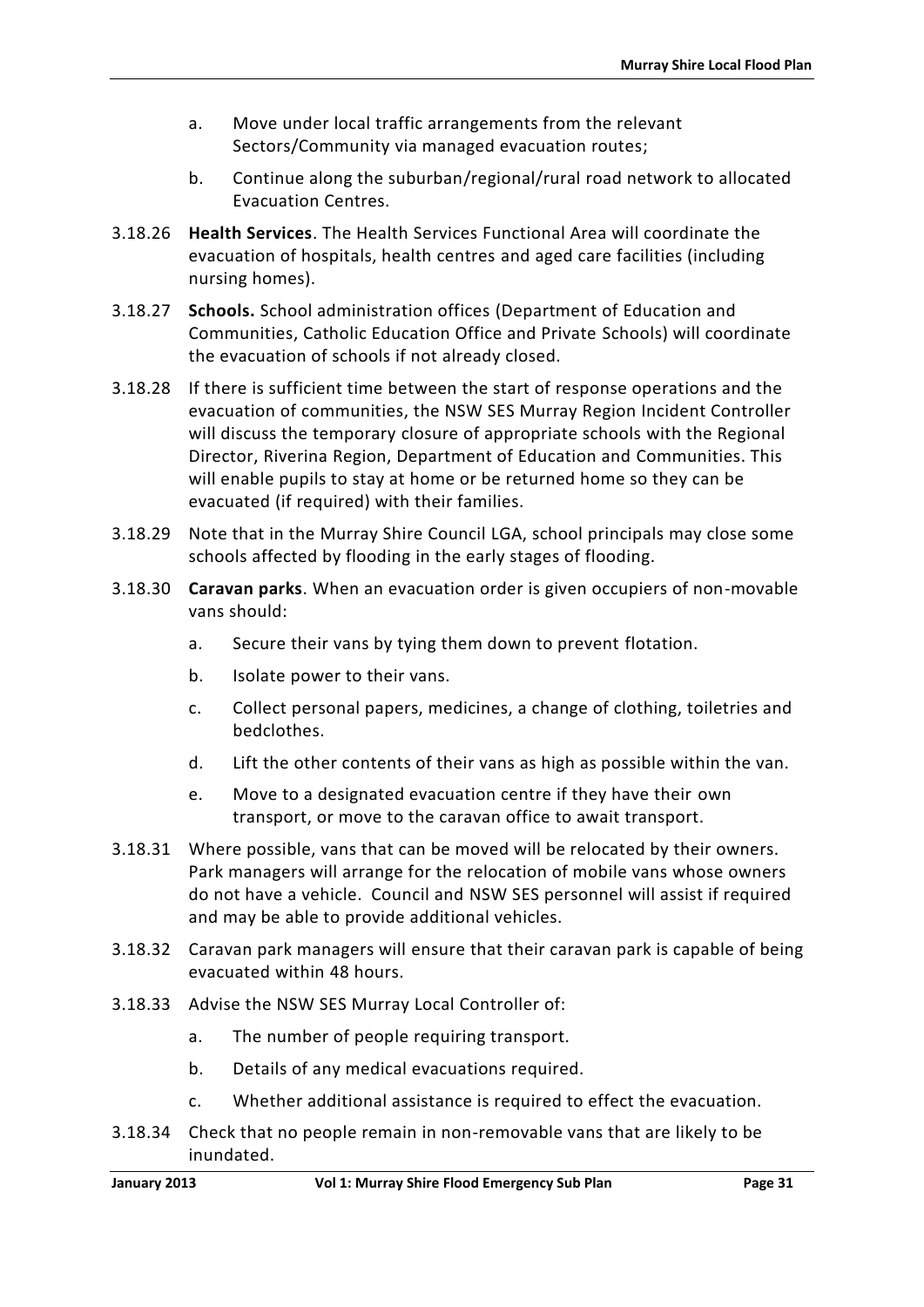- 3.18.35 Inform the NSW SES Murray Local Controller when the evacuation of the caravan park has been completed.
- 3.18.36 Provide the NSW SES Murray Local Controller with a register of people that have been evacuated.
- 3.18.37 **Assistance Animals, Pets and Companion Animals of Evacuees:** Assistance animals (guide dogs, hearing assistance animals, etc) will remain in the care of their owners throughout the evacuation. This includes transport and access into evacuation centres etc. Due to safety restrictions, it may not be possible to allow companion animals to accompany their owners when being transported via aircraft or flood rescue boats. Agricultural and Animal Services will make separate arrangements for the evacuation and care of companion animals.
- 3.18.38 **Transport and storage:** Transport and storage of furniture from flood threatened properties will be arranged as time and resources permit.
- 3.18.39 **Security:** The NSW Police Force will provide security for evacuated areas.
- 3.18.40 The NSW SES Local Incident Controller is to provide the following reports to the NSW SES Murray Region Headquarters:
	- a. Advice of commencement of the evacuation of each Sector;
	- b. Progress reports (by Sectors) during evacuations;
	- c. Advice of completion of the evacuation of each Sector.

### **Shelter**

- 3.18.41 **Evacuation centres / assembly areas.** The usual purpose of evacuation centres or assembly areas is to meet the immediate needs of disaster affected people following evacuation from an emergency situation, not to provide them with accommodation. Evacuees will be advised to go to or be taken to the nearest accessible evacuation centre, which may initially be established at the direction of the NSW SES Murray Local Incident Controller, but managed as soon as possible by Welfare Services.
- 3.18.42 The following locations are suitable for use as flood evacuation centres:
	- a. Moama Sports Club, Perricoota Road, Moama
	- b. Moama Bowling Club
	- c. Mathoura Bowling Club
	- d. Mathoura Rural Transaction Centre, Mathoura
	- e. Mathoura Shire Hall
	- f. Mathoura Football Club Rooms.
	- g. Rich River Golf Club (Twenty Four Lane)
	- h. RSL Club Merrool Lane , Moama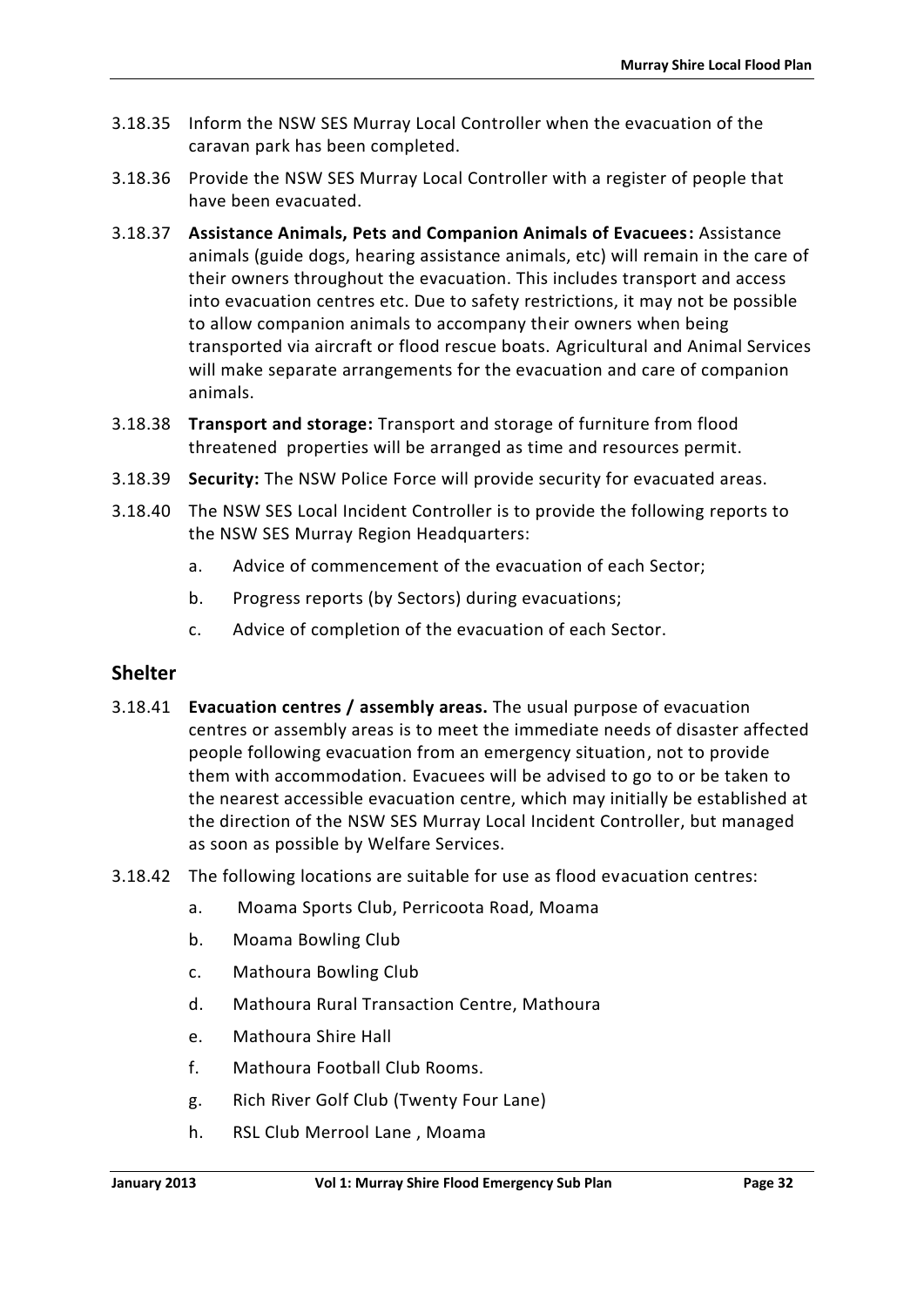- 3.18.43 **Registration:** The NSW Police Force will ensure that evacuees are registered on arrival at the designated evacuation centres.
- 3.18.44 **Animal shelter compounds:** Animal shelter compounds will be set up for the domestic pets and companion animals of evacuees if required. Facilities will be managed by Agricultural and Animal Services.

### **Return**

- 3.18.45 The NSW SES Local Incident Controller will advise when return to evacuated areas is safe after flood waters have receded and reliable access is available.
- 3.18.46 The NSW SES Local Incident Controller will determine when it is safe for evacuees to return to their homes in consultation with:
	- a. the Recovery Coordinating Committee (if established),
	- b. Welfare Services Functional Area Coordinator (welfare of evacuees),
	- c. Engineering Services Functional Area Co-coordinator (electrical safety of buildings, structural integrity of levees/dams),
	- d. Health Service Functional Area Coordinator (public health),
	- e. Transport Services Functional Areas Coordinator (arrangement of transport),
	- f. The Murray Shire Council LEOCON,
	- g. The Murray Shire Council,
	- h. NSW SES Region Incident Controller,
	- i. Other appropriate agencies/functional areas as required (mitigation and advice regarding identified risks resulting from the flood event).
- 3.18.47 Once it is considered safe to do so, the NSW SES Incident Controller will authorise the return of evacuees.
- 3.18.48 The return will be controlled by the NSW SES Local Incident Controller and may be conducted, at their request, by the Recovery Coordinator.

### <span id="page-46-0"></span>**3.19 MANAGING RESUPPLY OPERATIONS**

- 3.19.1 The NSW SES is responsible for the coordination of the resupply of isolated communities and properties.
- 3.19.2 If isolation is expected to occur, residents should be encouraged to consider their needs and suitability for an unknown period of isolation.
- 3.19.3 If properties/communities are going to remain in locations expected to become isolated, households/retailers should be encouraged to stock up on essential supplies.
- 3.19.4 Where practicable, once supplies are delivered to the NSW SES designated loading point, the NSW SES Local Incident Controller will arrange for the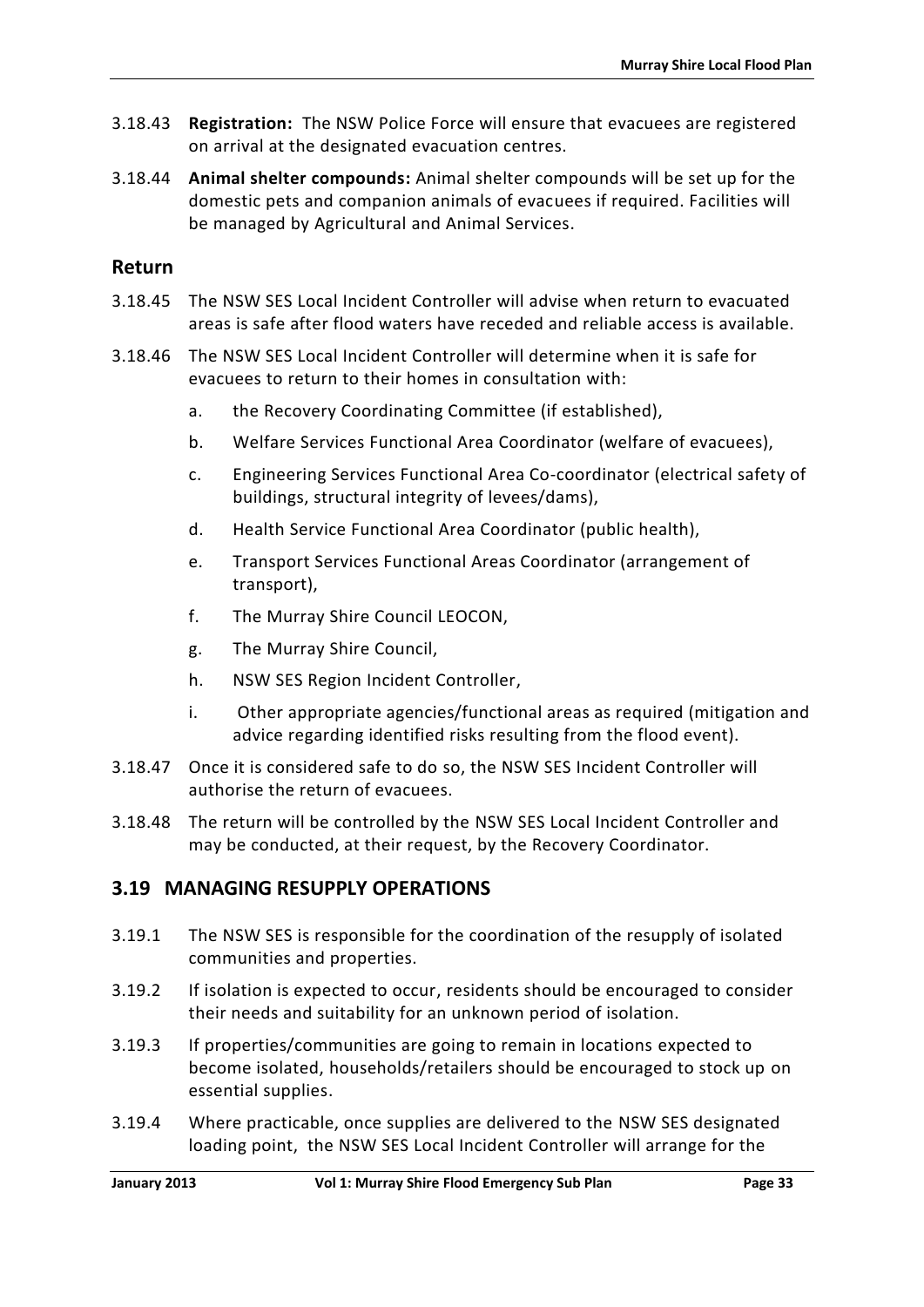delivery of essential foodstuffs, fuels or urgent medical supplies required by an isolated property or community.

3.19.5 All reasonable effects will be made to deliver supplies, however where necessary the NSW SES will prioritise the delivery of items.

### **Resupply of Isolated Towns and Villages**

#### **Strategy**

3.19.6 Minimise disruption upon the community by resupplying towns and villages which have become isolated as a consequence of flooding.

#### **Actions**

- 3.19.7 The NSW SES is responsible for the coordination of the resupply of isolated communities.
- 3.19.8 If flood predictions indicate that areas are likely to become isolated, the NSW SES Local Incident Controller should advise retailers that they should stock up.
- 3.19.9 When isolation occurs, retailers will be expected to place orders with suppliers where they have a line of credit and to instruct those suppliers to package their goods and deliver them to loading points designated by the NSW SES.
- 3.19.10 The NSW SES is prepared to deliver mail to isolated communities but may not be able to do so according to normal Australia Post timetables.
- 3.19.11 The NSW SES will assist hospitals with resupply of linen and other consumables where able.

### **Resupply of Isolated Properties**

### **Strategy**

3.19.12 Ensure supplies are maintained to properties by coordinating the resupply of properties which have become isolated as a consequence of flooding.

### **Actions**

- 3.19.13 The resupply of isolated properties is a common requirement during floods and coordination can be difficult because requests can emanate from a variety of sources. Isolated properties may call their suppliers direct, place their orders through their own social networks or contact the NSW SES.
- 3.19.14 The principles to be applied when planning for the resupply of isolated properties are:
	- a. The NSW SES will coordinate resupply and establish a schedule.
	- b. Some isolated households will not have the ability to purchase essential grocery items due to financial hardship. If an isolated household seeks resupply from the NSW SES and claims to be, or is considered to be, in dire circumstances, he/she is to be referred to Welfare Services for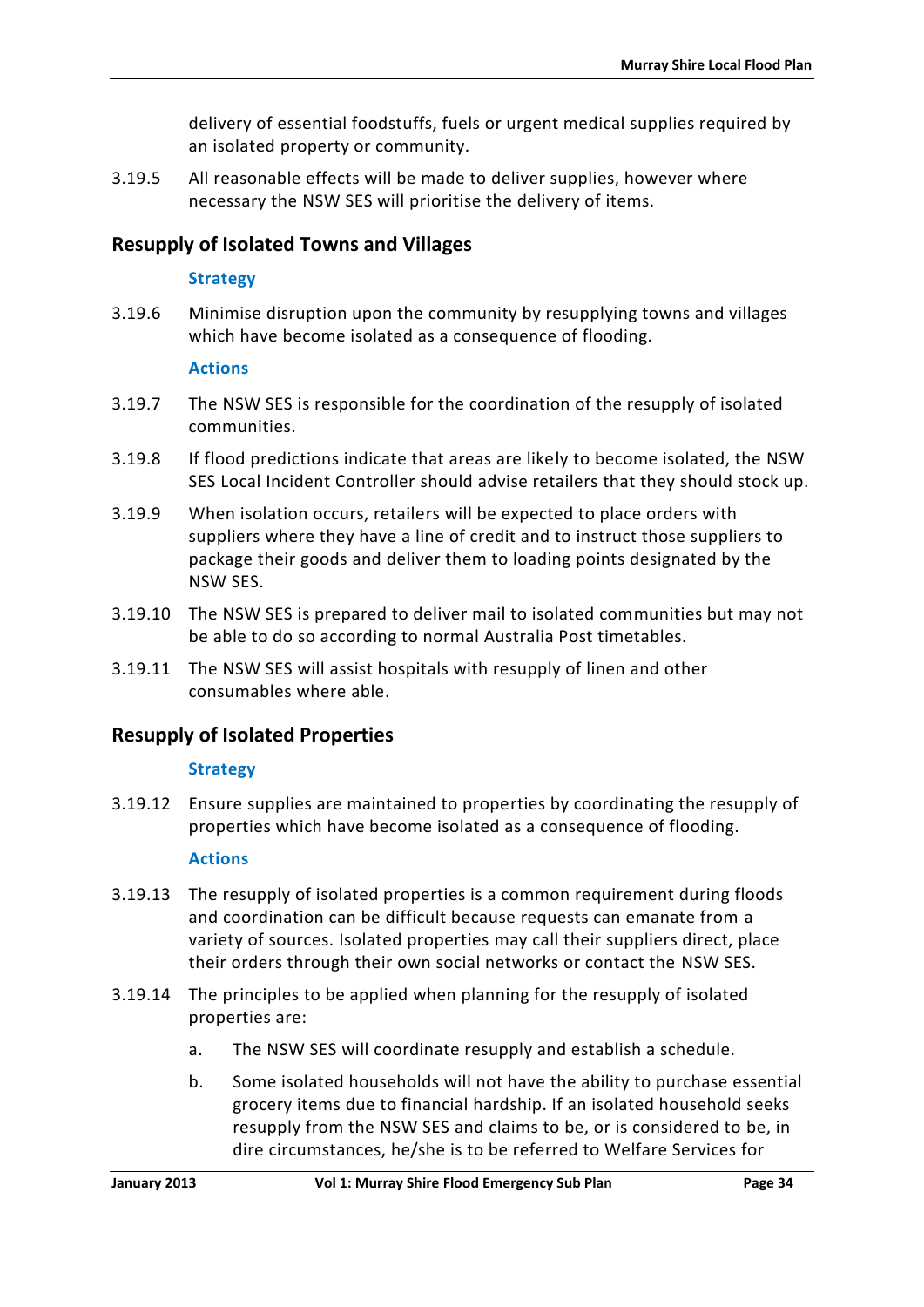assessment of eligibility. Where financial eligibility criteria are met, Welfare Services will assist with the purchase of essential grocery items. Welfare Services will deliver the essential grocery items to the NSW SES designated loading point for transport.

- c. Local suppliers will liaise with the NSW SES regarding delivery of resupply items to the designated loading point.
- d. Local suppliers are responsible for packaging resupply items for delivery.
- 3.19.15 A flowchart illustrating the Resupply process is shown in Attachment 1. Please note that the flowchart outlines the resupply process but does not encompass all potential situations and/or outcomes.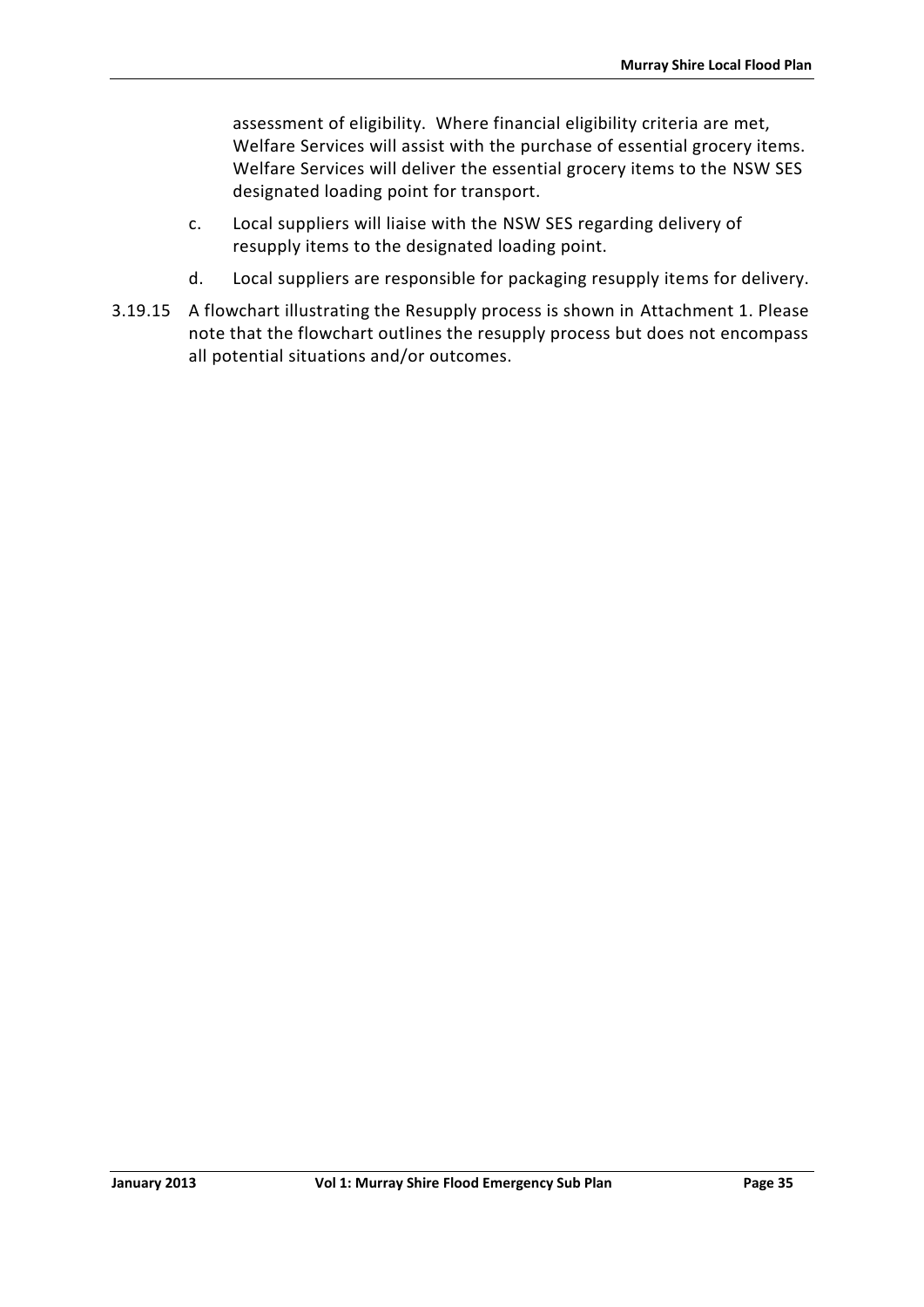# <span id="page-49-0"></span>**PART 4 - RECOVERY**

### <span id="page-49-1"></span>**4.1 RECOVERY COORDINATION AT THE LOCAL LEVEL**

- 4.1.1 The NSW SES Murray Local Controller will ensure that planning for long-term recovery operations begins at the earliest opportunity, initially through briefing the Local Emergency Management Committee (LEMC). As soon as possible the LEMC will meet to discuss recovery implications including the need for a Local Recovery Committee. The LEMC will consider any impact assessment in determining the need for recovery arrangements. This is conveyed in the first instance to the State Emergency Operations Controller (SEOCON) for confirmation with the State Emergency Recovery Controller (SERCON).
- 4.1.2 Once the need for recovery has been identified, the SERCON, in consultation with the SEOCON, may recommend the appointment of a Local Recovery Coordinator and nominate an appropriate candidate to the Minister for Police and Emergency Services.
- 4.1.3 The SERCON may send a representative to the LEMC and subsequent recovery meetings to provide expert recovery advice and guidance.
- 4.1.4 The NSW SES Murray Local Controller and Local Emergency Operations Controller (LEOCON) attend recovery meetings to provide an overview of the emergency response operation.
- 4.1.5 The NSW SES Region Incident Controller, the Regional Emergency Management Officer (REMO) and appropriate Regional Functional Area Coordinators will be invited to the initial local meeting and to subsequent meetings as required.
- 4.1.6 The recovery committee will:
	- a. Develop and maintain a Recovery Action Plan with an agreed exit strategy.
	- b. Monitor and coordinate the activities of agencies with responsibility for the delivery of services during recovery.
	- c. Ensure that relevant stakeholders, especially the communities affected, are involved in the development and implementation of recovery objectives and strategies and are informed of progress made.
	- d. Provide the SERCON with an end of recovery report.
	- e. Ensure the recovery is in line with the National Principles of Disaster Recovery and the NSW tenets.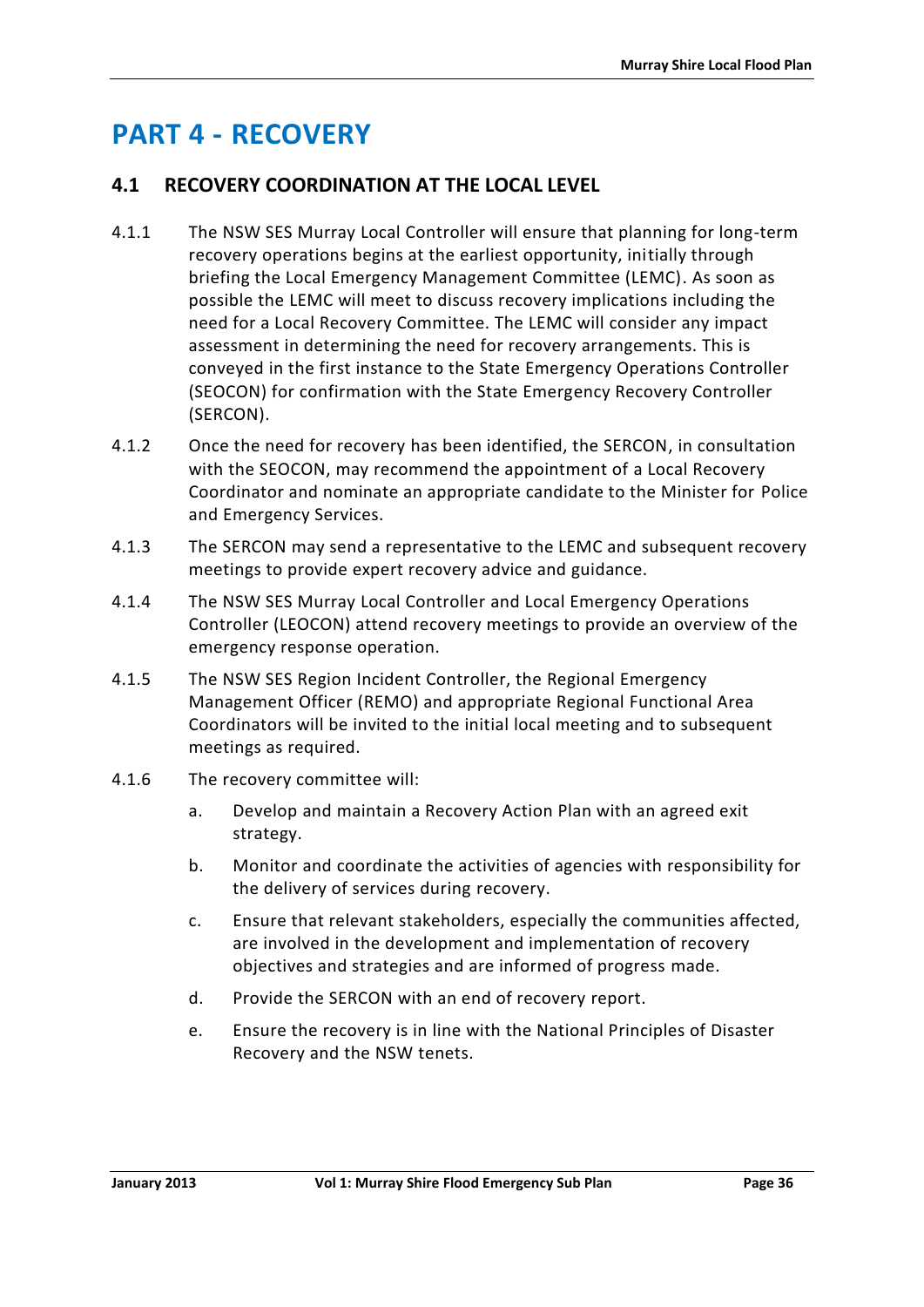### <span id="page-50-0"></span>**4.2 RECOVERY COORDINATION AT THE REGION AND STATE LEVEL**

- 4.2.1 In the event that an emergency affects several local areas, a Region Emergency Management Committee (REMC) will meet to discuss recovery implications including the need for a Region Recovery Committee. This is conveyed in the first instance to the SEOCON for confirmation with the SERCON.
- 4.2.2 In the event of an emergency which affects multiple regions, or is of state or national consequence, or where complex, long term recovery and reconstruction is required, it may be necessary to establish a State Recovery Committee and the appointment of a State Recovery Coordinator.

### <span id="page-50-1"></span>**4.3 ARRANGEMENTS FOR DEBRIEFS / AFTER ACTION REVIEWS**

- 4.3.1 As soon as possible after flooding has abated, the NSW SES Murray Local Controller will advise participating organisations of details of response operation after action review arrangements.
- 4.3.2 The NSW SES Murray Local Controller will ensure that adequate arrangements are in place to record details of the after action review and each item requiring further action is delegated to an organisation or individual to implement.
- 4.3.3 Follow-up to ensure the satisfactory completion of these actions will be undertaken by the Murray Shire Council Local Emergency Management Committee.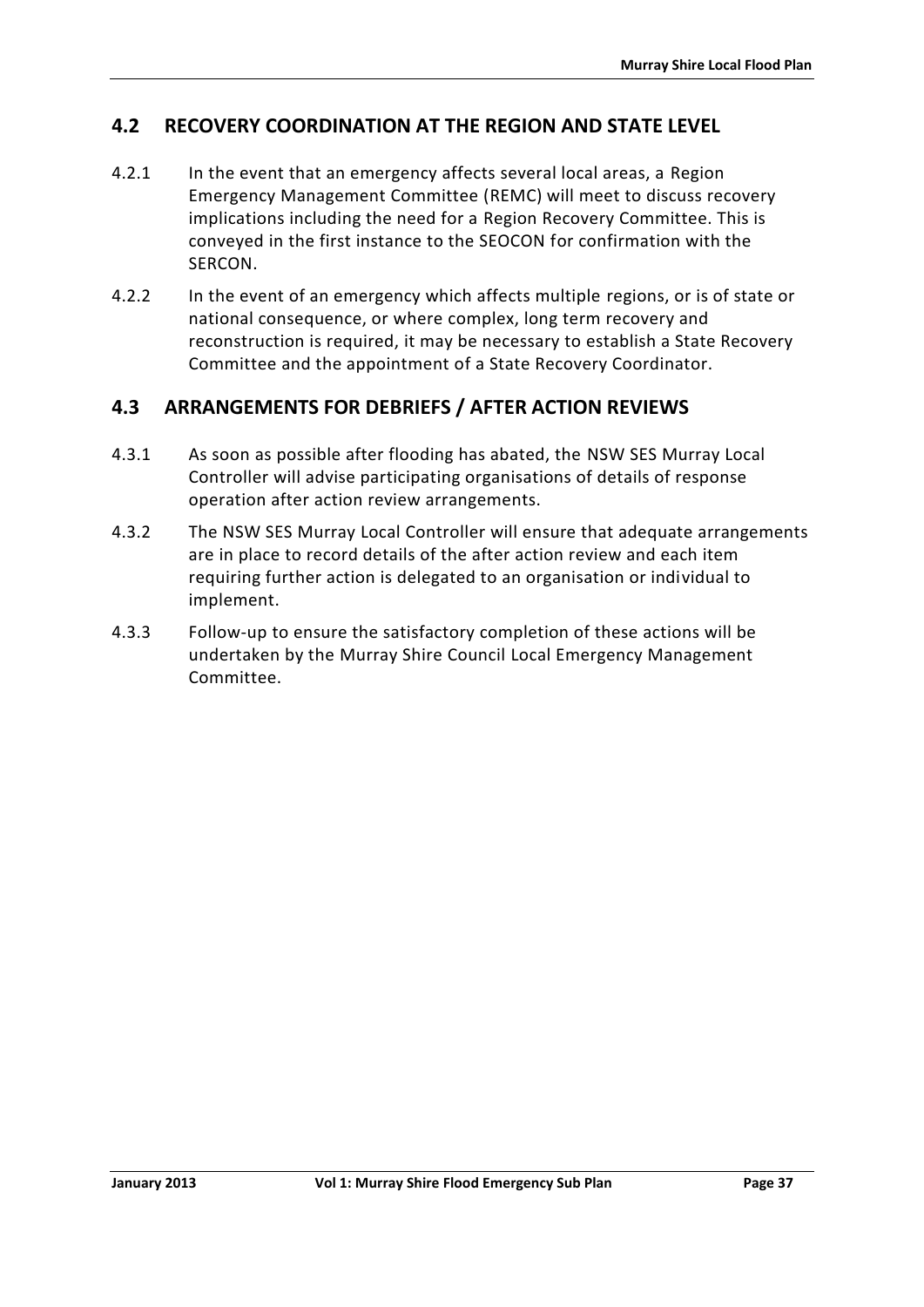

# <span id="page-51-0"></span>**ATTACHMENT 1 - RESUPPLY FLOWCHART**

**Please Note: The chart outlines the resupply process, but does not encompass all potential situations and outcomes.**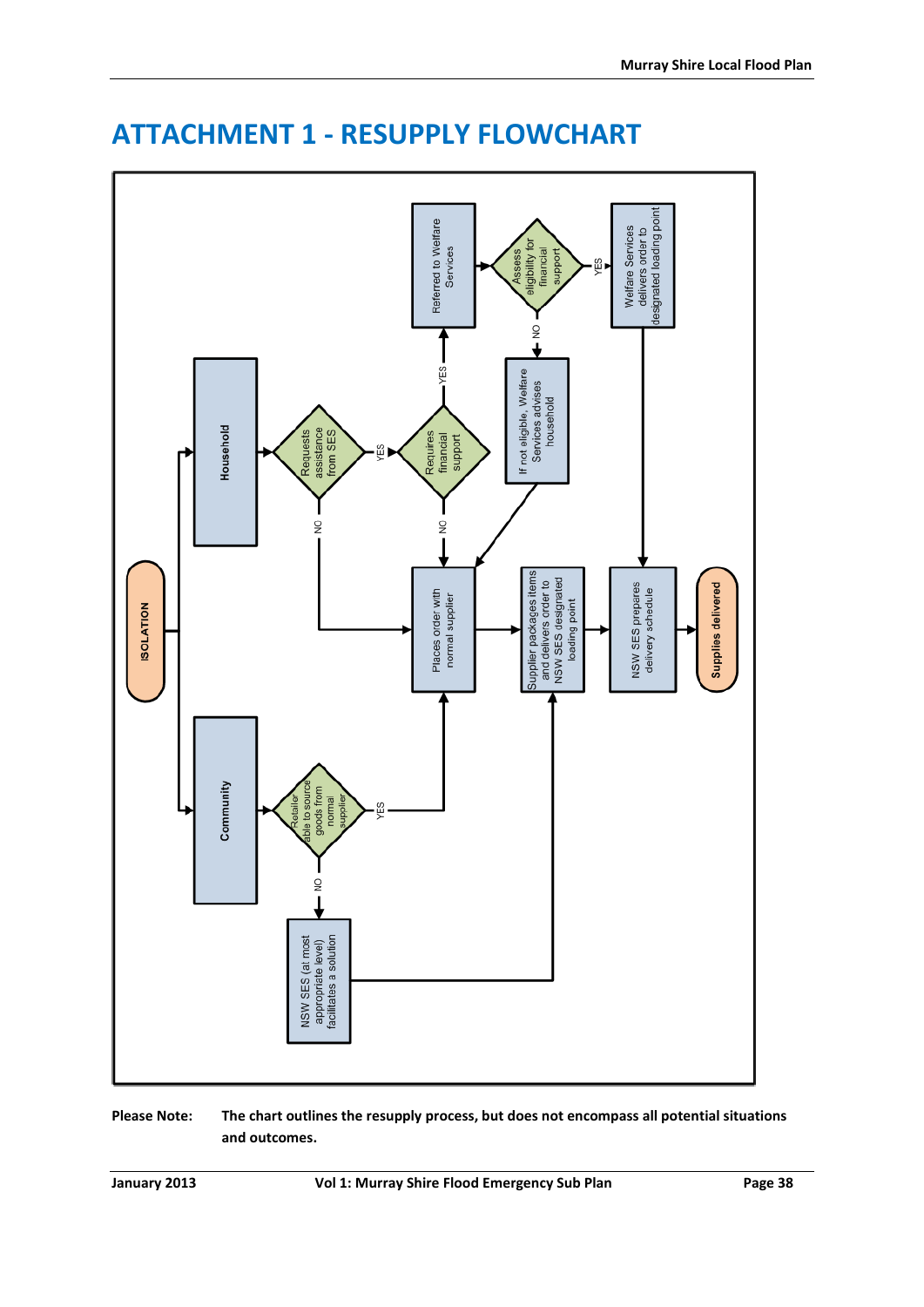# <span id="page-52-0"></span>**ATTACHMENT 2 - DAM FAILURE ALERT NOTIFICATION ARRANGEMENTS FLOWCHART**